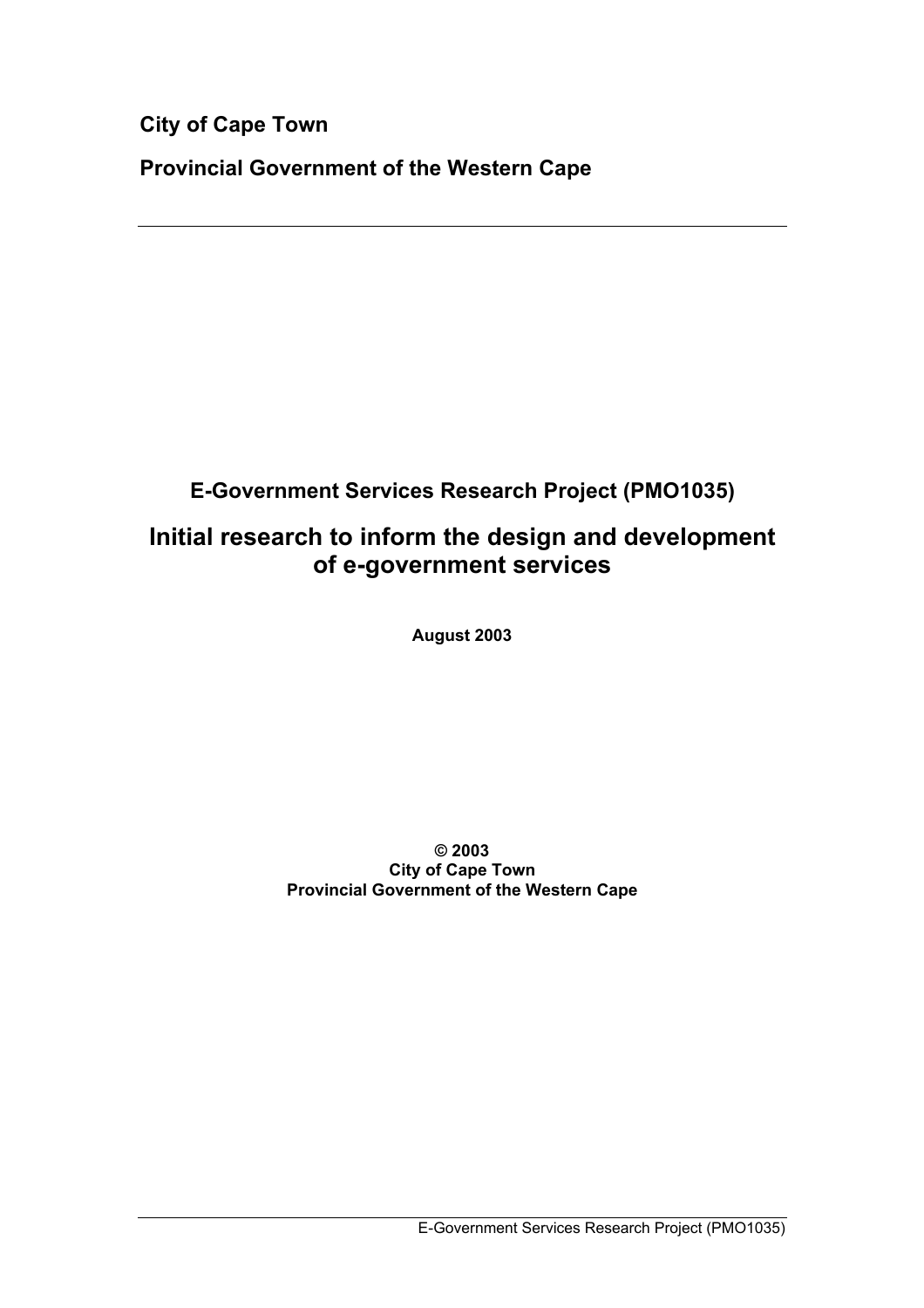#### **Executive overview**

This report is a product of a research project jointly undertaken by the City of Cape Town and the Provincial Government of the Western Cape to provide a basis for the development of e-government services. The core research was done between March and May 2003.

E-government is the public sector equivalent of e-business. It seeks to use information and communications technology to improve efficiency and deliver services in a more customer-centric manner. [In local government the term 'beneficiary' is preferred as many services are delivered without being directly paid for.]

The research purpose was to help to answer the question: which government services should be transferred into digital form and made available online?

The research approached this question entirely from a beneficiary perspective: that is, how are government services understood and perceived by beneficiaries?

The research has gone some way to answering this by doing the following:

**Developing an understand the likely users of e-government information and services.** Potential user segments have been identified and defined, and three categories of services identified and defined. These are direct services (delivered on application and/ or payment), general services (provided for the general benefit of communities), and obligations (legal requirements placed on individuals and organisations to comply with various requirements for the general good of the community and society)

**Developing an understanding of the potential ways in which users may access e-government information and services.** Relevant data on penetration of various access technologies has been gathered. The concept of 'service' in a government context is explored

**Development of an understanding the range of possible e-government services and information.** A consolidated list of services provided by all three spheres of government from a beneficiary perspective has been created; 161 service clusters have been identified and described

**Providing a basis for prioritizing and evaluating the needs for egovernment information and services.** Four generic elements of all services have been identified and described: these are promotion, access, fulfillment and support. This analysis can be used as basis for moving the appropriate elements of every service online

**Collecting data on segments, services and access technologies.** Relevant census and related data has been gathered and analysed

**Proposal of a basis for a joint approach between the City and the Province to e-government implementation.** A vision for electronic service delivery in the Western Cape is proposed and a 17 point program outlined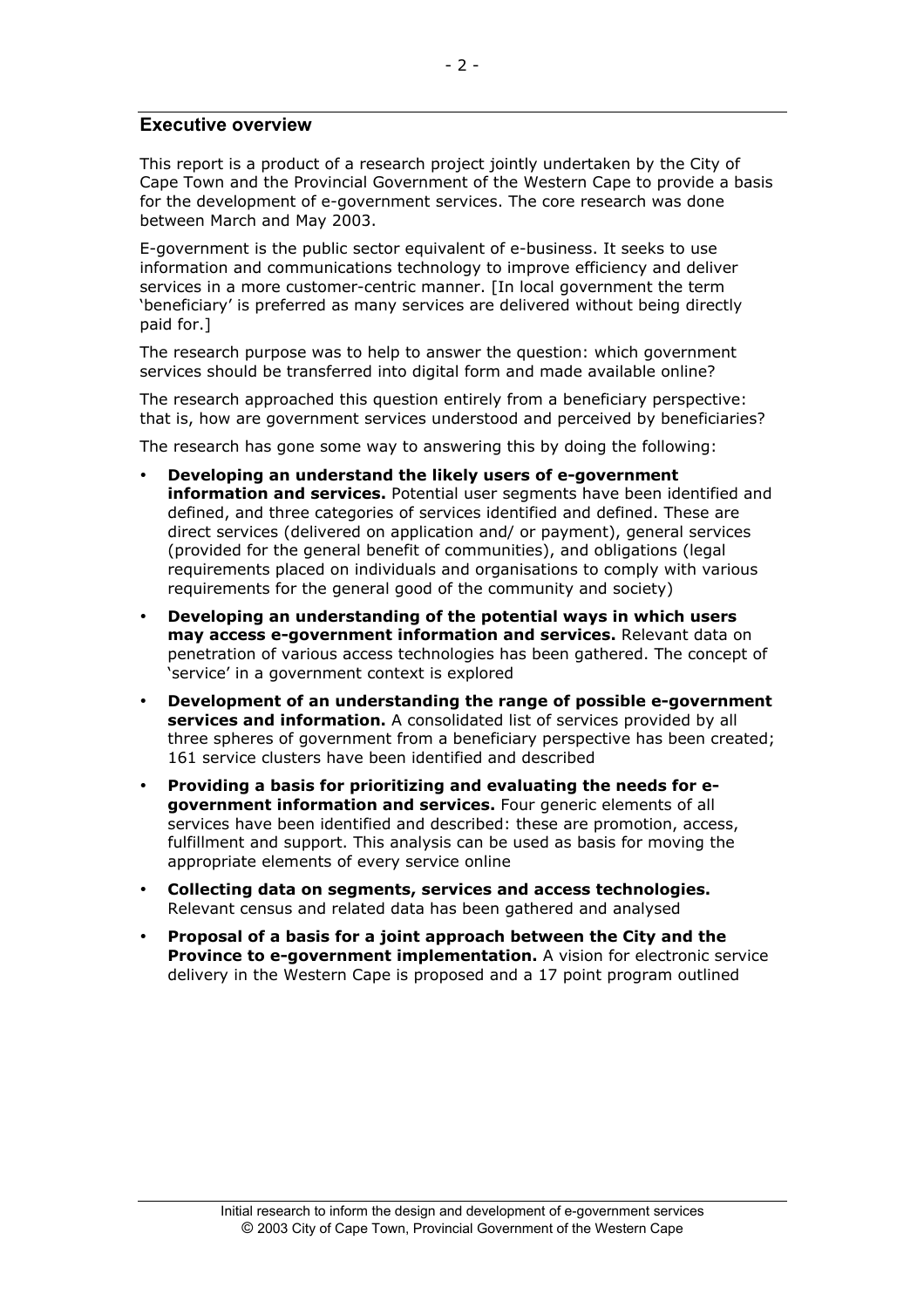# **Table of contents**

| 1. |                                                                     |  |
|----|---------------------------------------------------------------------|--|
|    |                                                                     |  |
|    |                                                                     |  |
| 2. |                                                                     |  |
| З. |                                                                     |  |
| 4. |                                                                     |  |
|    |                                                                     |  |
|    |                                                                     |  |
|    |                                                                     |  |
| 5. |                                                                     |  |
| 6. |                                                                     |  |
|    |                                                                     |  |
|    |                                                                     |  |
|    |                                                                     |  |
| 7. |                                                                     |  |
|    |                                                                     |  |
|    |                                                                     |  |
|    |                                                                     |  |
| 8. |                                                                     |  |
|    |                                                                     |  |
|    | Appendix 2 - Responsibilities of provincial and local government as |  |
|    |                                                                     |  |
|    |                                                                     |  |
|    |                                                                     |  |
|    |                                                                     |  |
|    |                                                                     |  |
|    |                                                                     |  |
|    |                                                                     |  |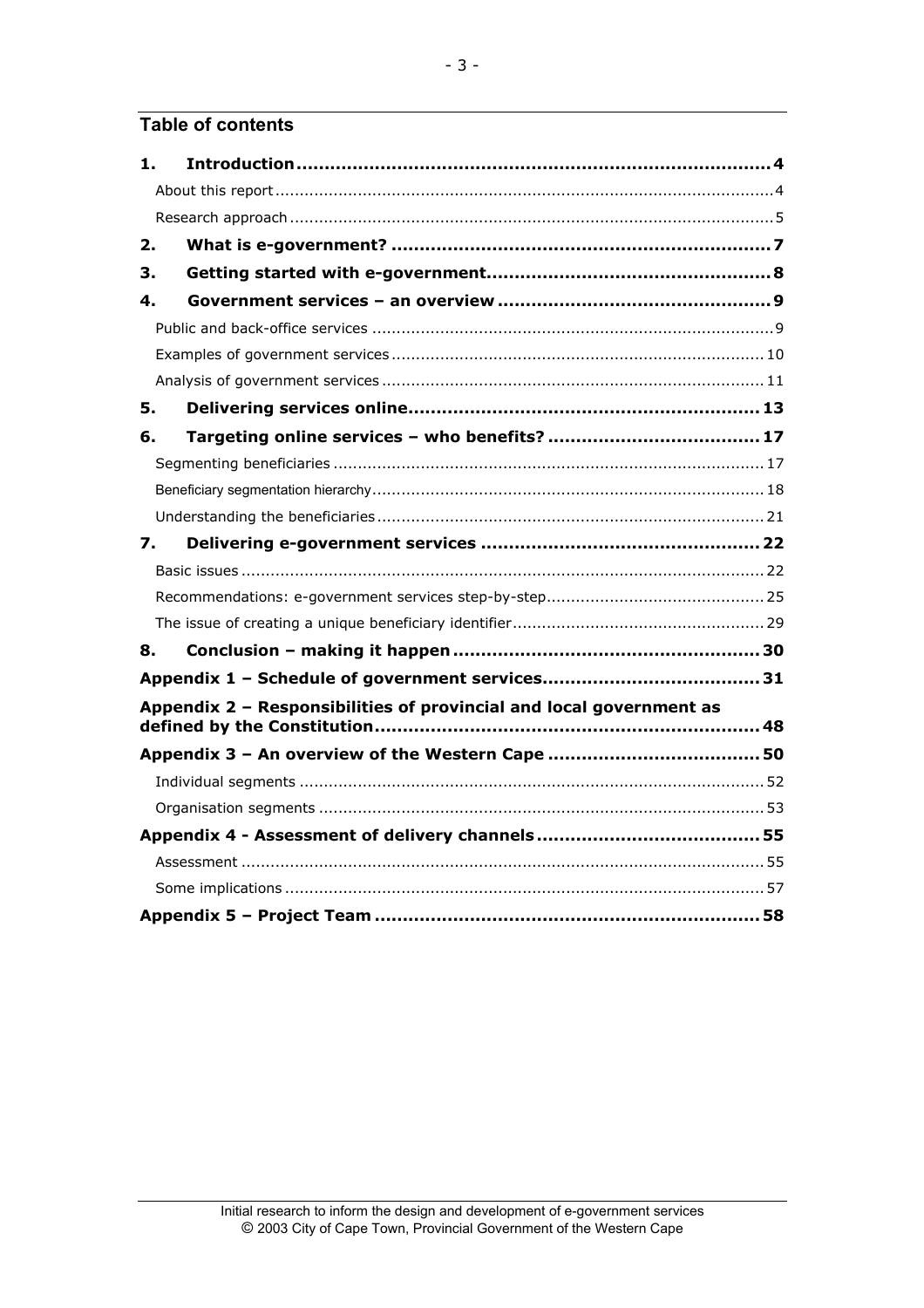# **1. Introduction**

#### **About this report**

-

As the impact of information and communications technology  $(ICT)^{1*}$  is felt ever more deeply in our lives, and the availability of technology grows, then government organisations have the opportunity to make use of technology to improve the way they do things just as much as business. As a differentiator from 'e-business' this has been called 'e-government'.

This report is a product of research commissioned by the City of Cape Town and the Provincial Government of the Western Cape. It provides initial input as to how technology can be used to improve the way in which people access and receive services from government. It does this by:

Approaching the issue of the delivery of government services from a beneficiary perspective

Exploring the concept of service within a government context Considering the various categories of recipients of government services Discussing the kinds of services provided by all three spheres of government Proposing what governments need to do to make sure that their efforts to improve service delivery benefit from what technology has to offer Proposing a vision for the electronic delivery of public services provided by government in the Western Cape<sup>2</sup>

The proposed vision for electronic service delivery is:

### **Vision for the electronic delivery of services in the Western Cape**

As a clear step towards the improved delivery of government services in the Western Cape, the Provincial Government and the City of Cape Town will work together to ensure that information about services, and – where appropriate - access to services - provided by all three spheres of government will be provided online.

This information will be presented in ways that are easy to find and understand by intended beneficiaries, and by service staff who assist residents, businesses and visitors. It will not be necessary to first know who provides a services in order to apply for a service or seek assistance

The procedures for applying for services will be standardised and simplified as far as possible. Standardised application forms will be available electronically, and the procedure for submitting them will be explained. The level of service that can be expected will be stated

As far as possible, applications, service requests and other information will be accepted electronically. Service information and support will be available to the beneficiaries through multiple channels, such as walk-in, telephone, post and web. Where appropriate, transactional services will be made available online

Projects to progressively provide service elements online will be rolled out in a phased manner, starting with information about services and support for services. This will be done in conjunction with projects to ensure that beneficiaries have appropriate access to networked computers, and the necessary skills to use them

Everyone should be able to easily and quickly find out what they need to know to benefit from the full range of government services, and where possible apply for them without having to visit a government office.

The electronic delivery of services should allow government to do more, and better, for less.

E-government services are effectively online content, somewhat like words in a book. [The concept of e-government is more fully defined later.] The words in a

<sup>\*</sup> Note to the reader: numbered references can be found at the end of the document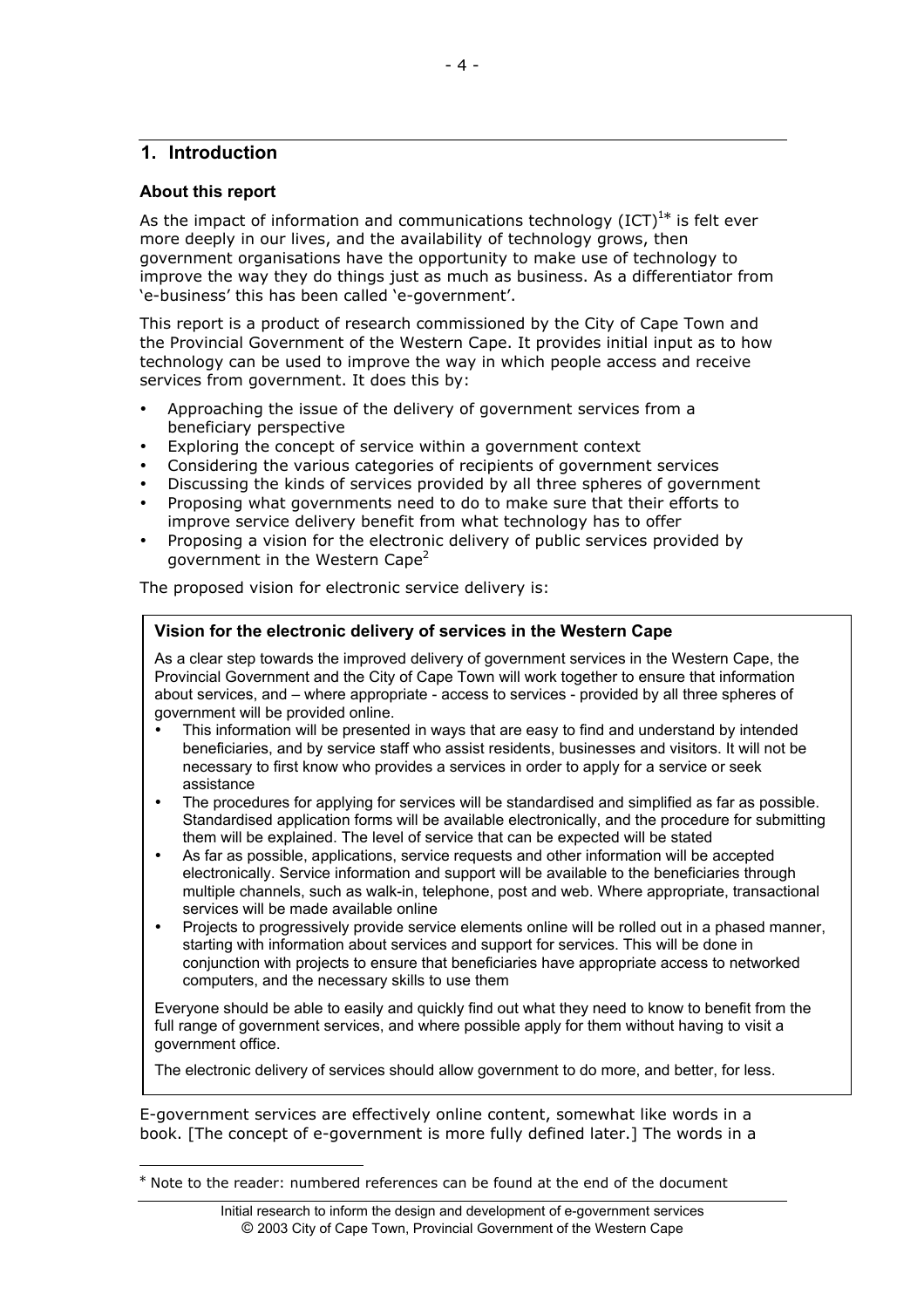book are of no value if the people they were written for do not have access to books, cannot afford books or cannot read. The shift to providing government services online should be accompanied by programs to ensure that citizens also have access to computers and the Internet, and are provided with the means to gain the skills to use them. This report is not directly concerned with how people access e-government services through the provision of networked computers, though this is a vital component of the overall program.

To continue the analogy, this report *is* concerned with what stories to tell, and how to present them in the book so that they are easy to find and read. It is also important to tell people that the book exists. In the same way, online services must be designed and structured so that they are easy to find and use, and must be promoted to their intended users.

The potential benefits are more than the pleasure of a good story; well designed services improve internal efficiencies and reduce actual costs – reduced time to deliver, less waste in the process, fewer mistakes that need rectifying and a quicker fix when things do go wrong.

#### **Research approach and method**

This report summarises the results of a project that set out to conduct preliminary research on the market needs and demand for e-government services in Cape Town and the Western Cape.

The research was jointly sponsored by the City of Cape Town and the Provincial Government of the Western Cape. Both are involved in planning or implementing a number of beneficiary facing e-government projects.

The departments concerned are respectively:

The Smart City office of the City of Cape Town, together with other interested directorates including Economic Development & Tourism, Social Development, Transformation and Communications

The Knowledge Economy and E-Government branch of the Provincial Government

The objective of this project was to help to answer the question:

Which government services should be transferred into digital formats and made available online?

This project is a one part of a phased approach to introducing e-government services and information. This project set out to:

Gather, analyse and document existing relevant information to inform the process

Provide a basis for a segmentation of the overall market for e-government services

Inform detailed and specific field research to shape the specification of specific services

The critical position of this project within the overall rollout of e-government services is illustrated below.

The following table lists the expected benefits of the project, and the extent that they have been realized:

| <b>Expected benefits</b>               | <b>Extent achieved</b>                          |
|----------------------------------------|-------------------------------------------------|
| Understand the likely users of e-      | Potential user segments identified and defined; |
| government information and services    | categories of services identified and defined   |
| Understand the potential ways in which | Data on penetration of access technology        |
|                                        |                                                 |

Initial research to inform the design and development of e-government services © 2003 City of Cape Town, Provincial Government of the Western Cape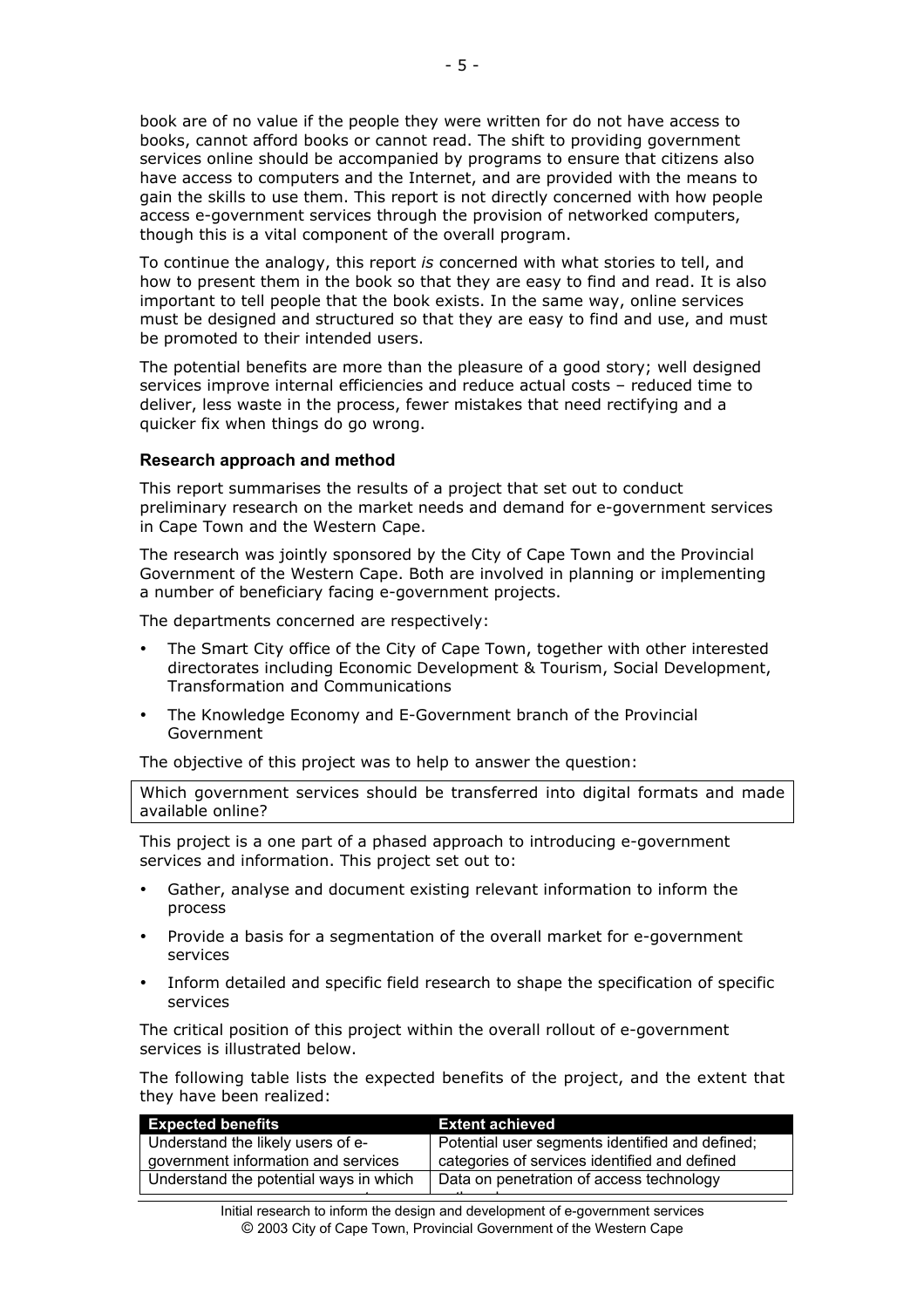| <b>Expected benefits</b>                                                                                       | <b>Extent achieved</b>                                                                                                |
|----------------------------------------------------------------------------------------------------------------|-----------------------------------------------------------------------------------------------------------------------|
| users may access e-government<br>information and services                                                      | gathered                                                                                                              |
| Understand the range of e-government<br>services and information                                               | Consolidated list of services from a beneficiary<br>perspective created; service clusters identified<br>and described |
| Basis for prioritizing and evaluating the<br>needs for e-government information<br>and services                | Generic elements of all services identified and<br>described – basis for moving these elements<br>online explored     |
| Collect data on segments, services and<br>access technologies                                                  | Relevant census and related data gathered and<br>analysed                                                             |
| Establish a basis for a joint approach<br>between the City and the Province to e-<br>government implementation | Proposed vision for electronic service delivery in<br>the Western Cape; 17 point program proposed                     |

Diagram: position of this project overall program to implement e-government services



The research scope extended to:

Compilation of a schedule of the different services provided by the relevant spheres of government, as experienced and perceived by the beneficiaries of those services

Development of a demographic profile (including distribution and urban/ rural split) of the Western Cape, including details of literacy; level of education, employment and language

An overview of the business sector, including a matrix of main sectors/industries and the extent to which these are composed of established businesses, SMEs, emerging businesses, etc.

An assessment of the various access technologies available for their suitability as a delivery channel for e-government services

Distribution and penetration within the Western Cape of access to telephones, cell phones, fax machines, Internet connected computers and other digital media devices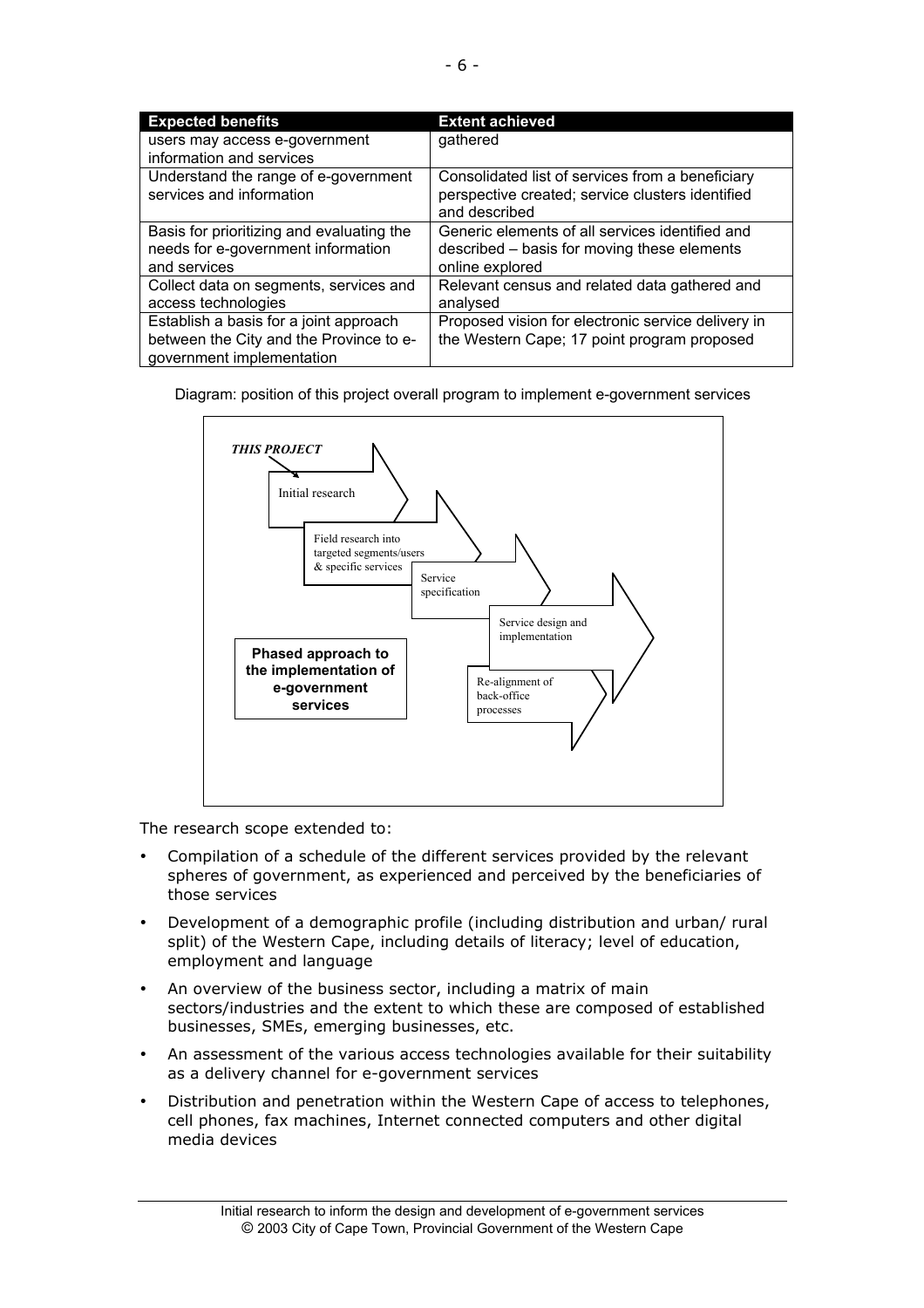Overview of public access projects, in the public, NGO and private sector. To include goals of project, segment reached, and success rating

Only a summary of the data gathered in terms of this project scope is given in this document.

The scope restricted the project to interactions between government departments, and citizens and business (defined during the course of the project as externally focused public services); information about internal, back-office services was specifically excluded.

The research method primarily involved gathering and assessing existing information. This was done through face-to-face interviews (officials of all externally facing City and Provincial Directorates and Departments), telephone, email and Internet.

# **2. What is e-government?**

Fundamentally, e-government is about transforming government organisations to become more efficient and more customer centred.<sup>3</sup> ICT is the tool that can help to bring this about.

ICT can be used to either improve the 'back office' processes that support service delivery, or to change for the better the way in which services are delivered to government's customers. Both are critical. In past decades, government departments have progressively made more use of computer technologies to manage their internal processes. The more recent focus on the way in which information technologies facilitate *communication* has resulted in the application of ICT to directly impact the way in which the recipients of government services interact with government when actually receiving services.

A useful definition of e-government is 'the provision of online government services – that is, any interaction one might have with any government body or agency – using the Internet or World Wide Web $4$ .

Other definitions focus more on the transforming impact of e-government. The City of Cape Town has a broader definition which envisages 'the transformation of internal and external public sector relationships through Internet enabled operations, information technology and communications to optimise government

service delivery, constituency participation and governance'.<sup>5</sup>

What ever the definition used, the implementation of e-government revolves around the use of technology to enhance the access to and delivery of government services through three sets of activity:

> Improving back office administrative processes

Connecting beneficiaries by providing online services and ensuring that the means to access them are available

Building relationships between government departments, public agencies and other

# **Citizen, Customer or Beneficiary?**

With its focus on service, the literature on egovernment has come to commonly use the term 'customer' for the person who receives the benefits of a service. But the word 'customer' strictly means 'a person who *buys* goods or services from a *shop* or *business*' (South African Concise Oxford Dictionary 2002 – italics added). Use of this word may be taken to mean that governments only serve those who pay directly for services, rather than all members of a community. Further, many government services benefit visitors who come to trade, to invest, or as tourists. For this reason the City of Cape Town prefers the word 'beneficiary', meaning 'a person who gains benefit from something', which is more encompassing and less exclusive. It also includes both individuals and businesses.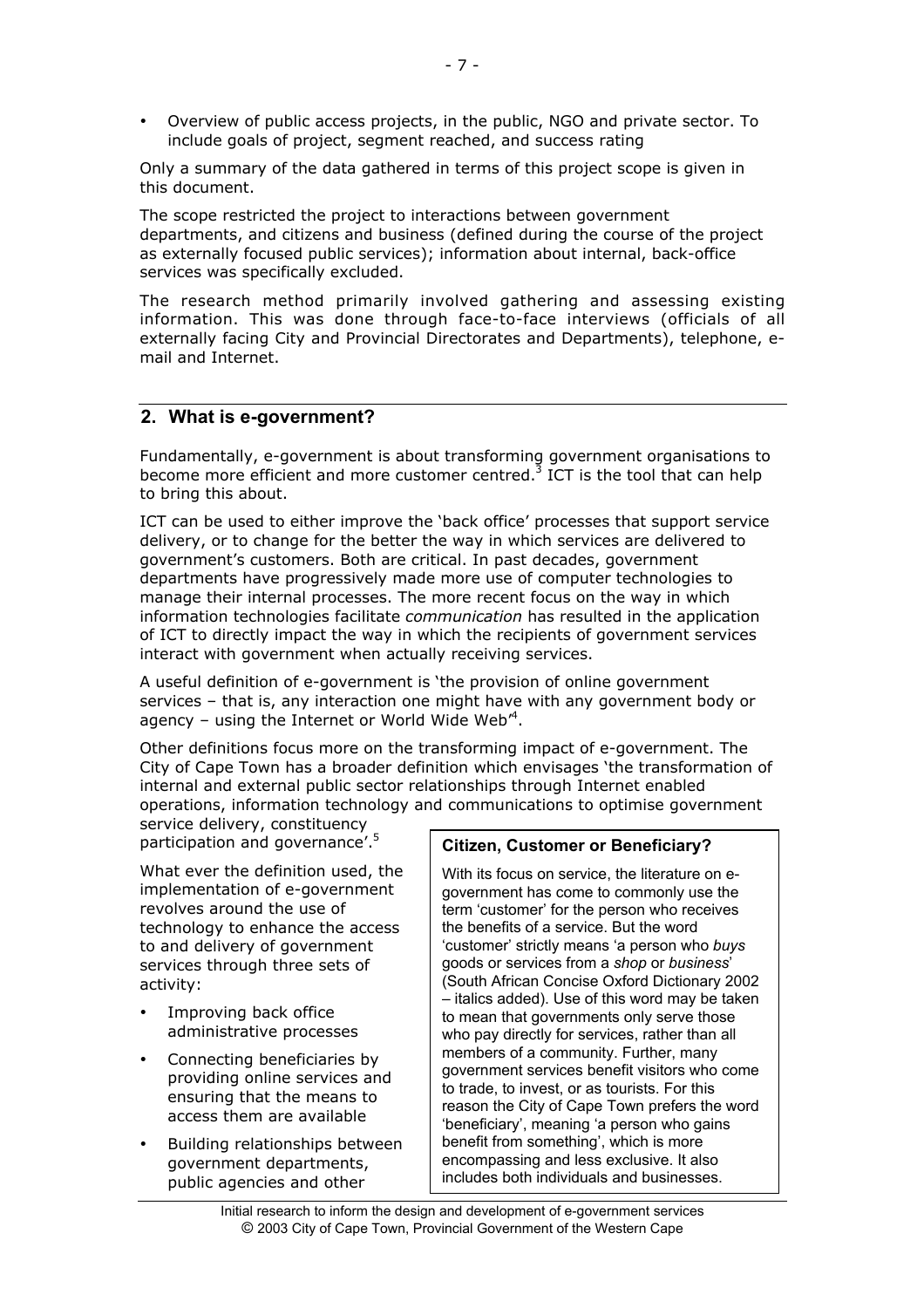#### institutions<sup>6</sup>

It is important to appreciate that historically most peoples' perception of government service has been poor. Contacting government by what ever means brings with it the expectation of long waits and cumbersome procedures. Interacting with government is seen as convoluted, frustrating and time consuming.

Beneficiaries are not 'demanding e-government' as a fix for this. Most individuals are unaware of the potential for technology-driven change in the way in which government interacts with beneficiaries. E-government initiatives are not a response to any direct demand for e-government as such, but rather a way for government to improve its responsiveness to beneficiary needs.

E-government services delivered online should also not be seen as 'new' services, but rather as a new way of delivering existing services using digital media and technology to improve convenience, save time and lower costs (both for the beneficiary and the government), and to enable the more equitable distribution of services. This approach has the potential to fundamentally alter the way in which public services are delivered and managed.

The potential benefits of e-government initiatives for government itself are hard to dismiss. These include providing easier beneficiary access, increasing service volume, getting better information on operations, reducing complaints, reducing employee time spent on non-productive administrative activities, improving the image of government, and strengthening governance.

But the potential benefits for beneficiaries are even greater. These include:

Being more easily able to find out about government services. All the information is together in one place, hence it should not be necessary to know which government department provides a service in order to learn about it. This information can be easily maintained and updated to ensure its currency. It is also available at any time ('24x7'), from any place with a computer connected to the Internet. This reduces the need for people to visit government offices to find out how to apply for services (or comply with regulations). The necessary forms can also be printed on demand.

Being able to more easily apply for services and interact with government as the service provider. Information about eligibility, costs etc. are easy to understand, and forms can either be printed out and then faxed or posted back, or even completed online. Eventually it may even be possible to pay directly for services online.

Being able to get help more easily. Specific contact telephone numbers go straight to the relevant person, or an e-mail address can be provided. Personal account statements and other customer specific information can also be made available, automatically on demand.

Overall, e-government services are a form of 'electronic self-service' that should be more convenient, faster, and more personal in nature. Because they should more easily fit in with back office administrative processes, they should be cheaper to provide as well. The impetus provided to the integration of back office should reinforce this.

# **3. Getting started with e-government**

Experience elsewhere in the world<sup>7</sup> has identified six stages of e-government. The first is to publish and disseminate information electronically. Typically, individual government departments set up their own web sites<sup>8</sup> and provide information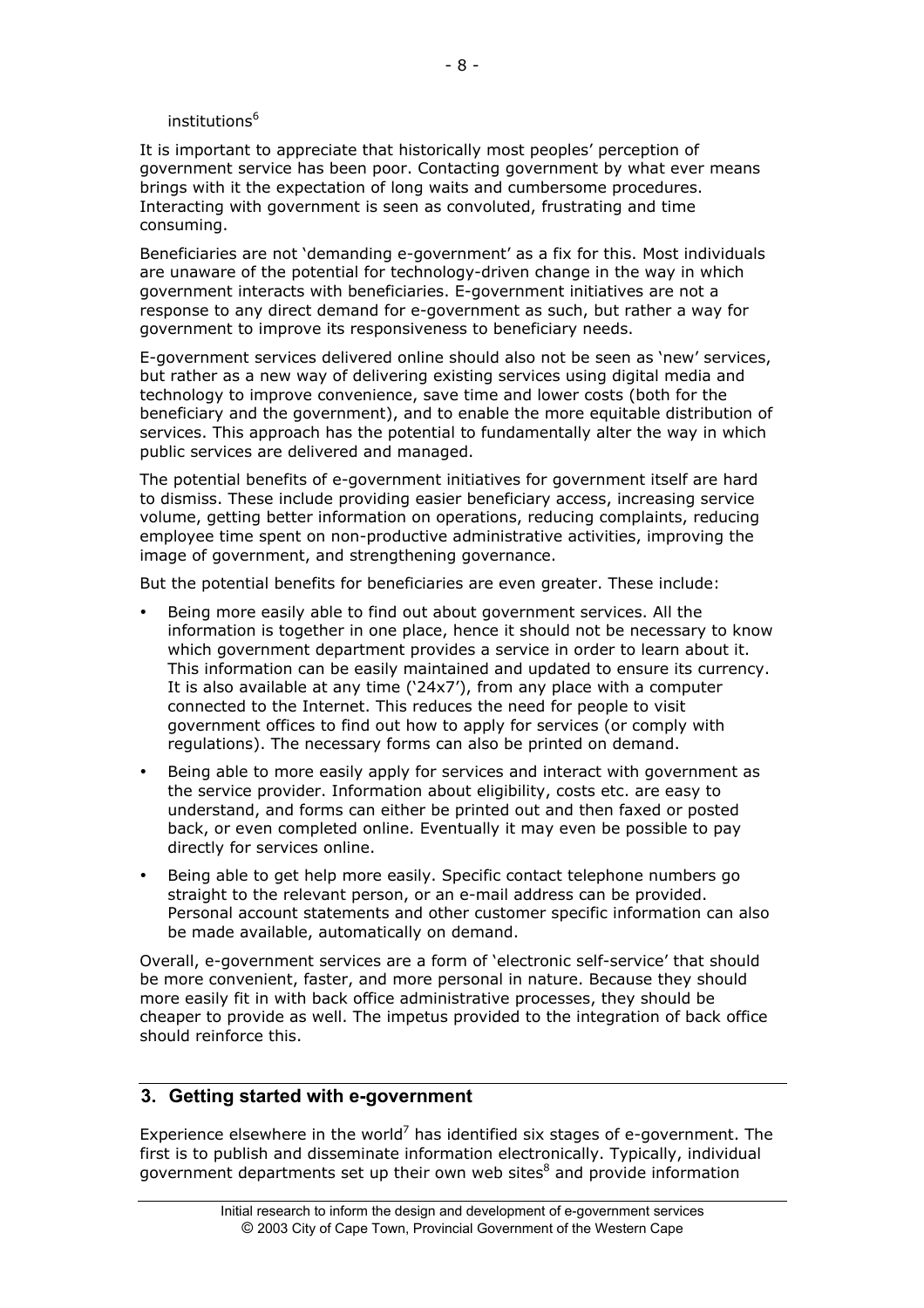about who they are, the services available and how to contact them. This can, for example, usefully reduce the number of phone calls individuals need to make to reach the appropriate employee who can fulfill their service request. At the time of writing, both the City and the Province are at this stage.

The Cape Online portal – due to be launched in February 2004 - is a move toward the second stage, which is a complete 'electronic encyclopedia' of government services. Additionally, information transactions may be possible - for example, the submission of information or applications using online forms.

Further stages (3 and 4) envisage portals that provide a single point of entry for all services that cuts across departmental boundaries, and which allow financial transactions for the payment for services or the payout of allowances and grants to be concluded. Later (stage 5), these portals become personalised to meet the particular needs of the specific individual user. Such developments naturally spur the reorganisation of government internally as once disparate services become unified and clustered around beneficiary needs. Ultimately (stage 6) technology enabled processes become integrated between front line and back office, with new departments formed as the organisation reshapes around beneficiary needs and information flows.

An initiative to provide e-government should obviously start with an assessment of government services. Specifically, what services should be offered and how?

### **What e-government strategies are already in place?**

The **Cape Online** strategy of the Provincial Government of the Western Cape is the responsibility of the Knowledge Economy and E-Government branch (KEEG). This involves the creation of structures, systems and processes that support e-government. The focus is on the use of ICT, change management and business process transformation to improve the efficiency and effectiveness of the provincial government's service strategy. Three main domains of activity have been identified: e-Administration (improving government processes); e-services (connecting citizens); and e-society (building civil society institutions). Cape Gateway is the flagship project. This will create a single point of access to provincial government services, available through a web site, call center and walk-in 'shop front'.

The City of Cape Town has adopted a **Smart City** Strategy. This has five aspects: (1) leadership role of the City of Cape Town in the digital/knowledge economy and in bringing about a smart city (2) intervention to create an appropriate policy and regulatory environment to encourage and support the development of a smart city (3) building and executing an e-government strategy (4) promoting and supporting the role of ICT in the economic and social development of the City (5) using ICT's to contribute towards good governance through enhanced process transparency and increased citizen involvement (sometimes called 'digital democracy').

# **4. Government services – an overview**

# Public and back-office services<sup>9</sup>

A review of the various departments of the three spheres of government must distinguish between those that provide services directly for the benefit of the public or who interact directly with the public, and those who do not interact directly with the public, but whose activities support those who do.

These latter back office activities, such as finance, human resources, technology infrastructure, legal and other administrative functions, are no less critical, but they do not provide services directly experienced by the public.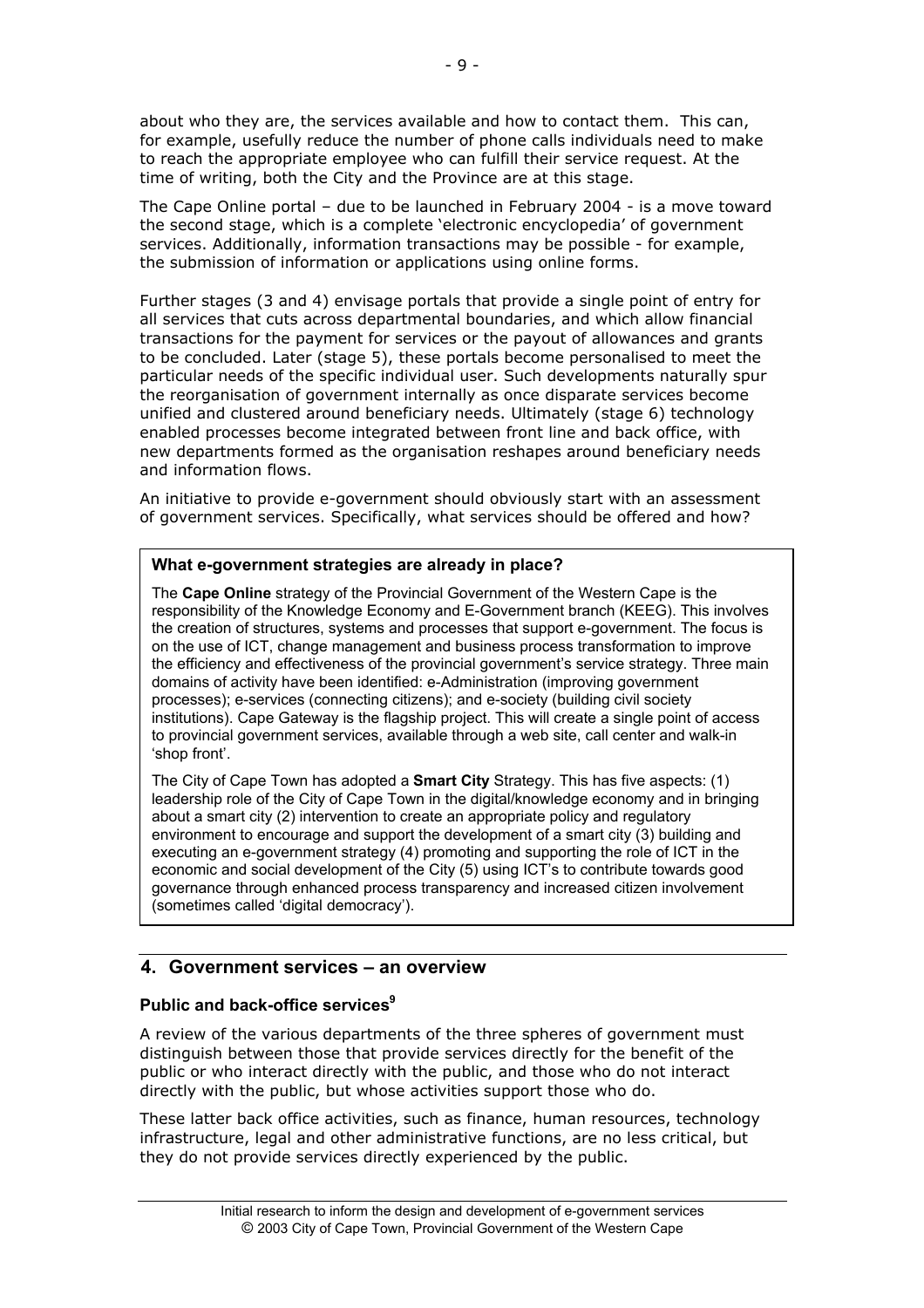The transfer of government services online primarily concerns public services. Beneficiaries are only concerned with public externally focused services as these

are the only services they experience. Technology can also be used to make back-office services more efficient, and the full benefits of e-government will only be felt when back-offices processes are integrated with public facing services. But the transfer online of services directly experienced by the public should be the focus.

#### **Examples of government services**



A review of the public services provided by all three spheres of government from a beneficiary perspective was undertaken. This did not start from the position of what services each sphere of government should provide as mandated by the constitution (the relevant schedules are reproduced at Appendix 2), but instead took the position of an individual seeking service and cataloguing the services actually provided.

A count of he services identified in this way amounted to  $161.^{10}$  These are not individual services, but rather baskets of related services provided by a specific department or local government directorate. [A complete list of all of the service baskets can be found at Appendix 1.]

For example, the national Department of Home Affairs delivers a single basket of related civic services that includes issuing identity documents; travel documents; citizenship, birth, marriage and death certificates.

A second basket of Home Affairs services are migration related, such as issuing visas, authorising temporary or permanent residence, and dealing with refugees

# **What is meant by the word 'service'?**

A 'service' can in general be defined as 'the action or process of providing service' (South African Concise Oxford Dictionary 2002). This should be distinguished from the word 'service' as in the context of 'she gave me good service' that rather reflects the attitude and manner of the person providing a service and the service experience perceived by the recipient. This document is concerned with services as actions and processes. It is not concerned with issues such as courtesy or projection of a brand.

The Oxford Dictionary further defines 'public services' as 'a system supplying a public need such as transport, or utilities such as electricity and water'.

What most people mean by 'service' in this context is the ease and efficiency with which they can interact with government to apply for services.

and asylum applications.

At the local level, the Directorate of Transport, Roads and Stormwater is responsible for road maintenance and new road construction (which involves a whole series of public interactions from planning and consultation through to issuing tenders and repairing potholes). In addition they are responsible for public transport services.

A third example is the Provincial Department of Environmental Affairs and Development Planning, which provides a basket of services under the heading of environmental protection and awareness.

In general terms, these 'baskets of related services' correspond with the competencies of the three spheres of government mandated by the Constitution (see Appendix 2).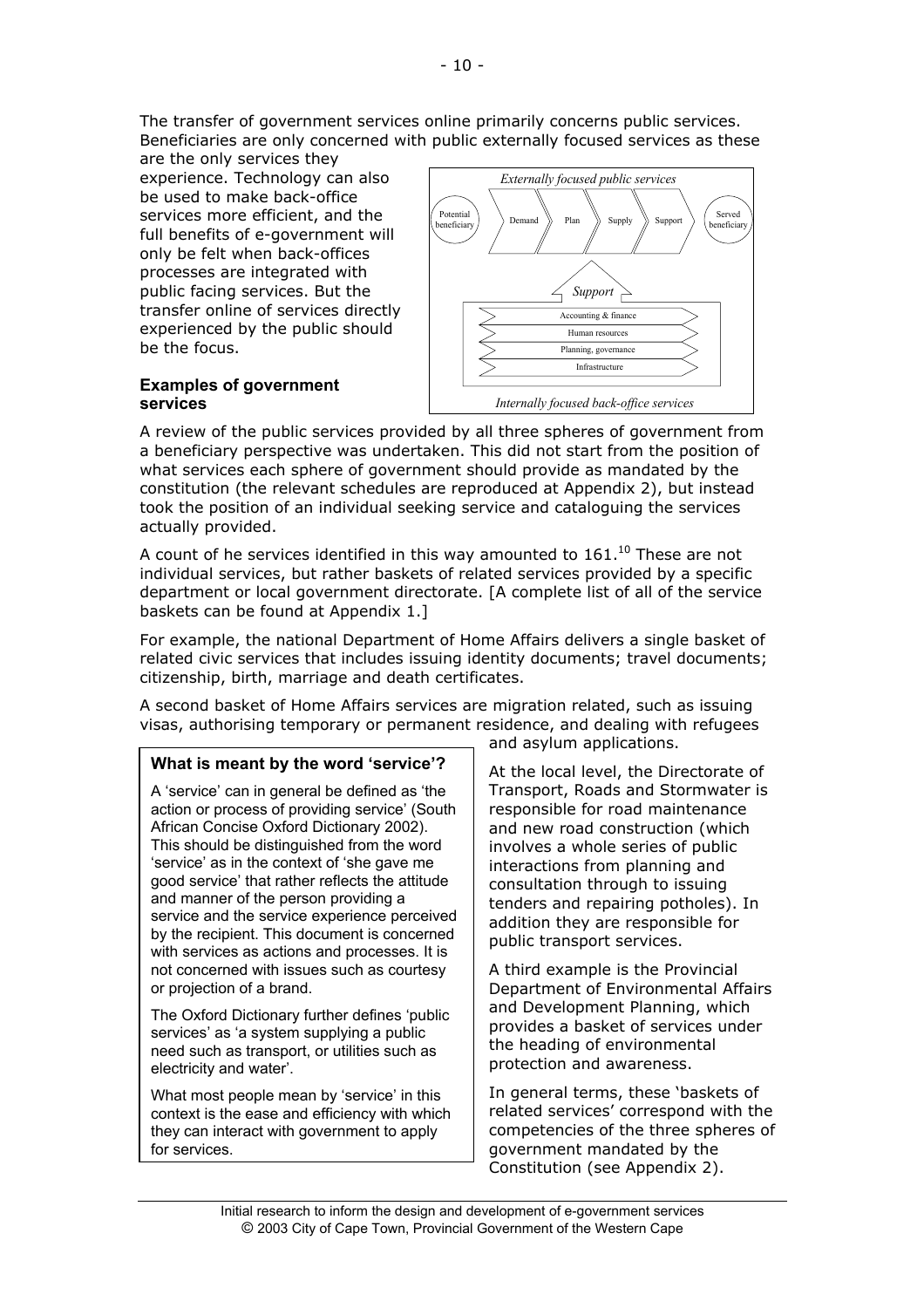### **Analysis of government services**

The 161 baskets of services identified reflect the reality of what services are offered to beneficiaries on enquiry (not the services that are supposed to be provided in terms of policy, viz the Constitution). Of these 161 services:

- 32 are delivered by national government
- 58 are delivered by provincial government
- 71 are delivered by local government

Consideration of these services reveals that not all government services have the same intent. Government services fall into three generally distinct categories, which are usefully distinct when considering how to transfer them online. These are direct services, general services, and obligations.

#### *Direct services*

**87** external public services are undertaken and delivered directly to individual beneficiaries at their specific request, for example: the delivery of clean potable water to dwellings at the request of the house resident; the provision of primary health care services to citizens who present themselves at Health Department clinics; the loan of books to library members; the intervention of municipal ombudsman on behalf of a citizen; the delivery of metered electricity to buildings; or the provision of tourism information. Direct services are usually either traded (or provided free of charge upon registration or request); or are community services such as police, sports facilities or emergency services.

#### *General services*

**62** external public services are undertaken for the general good of all beneficiaries. The benefits are experienced either broadly by the users of infrastructure such as public buildings or bridges, or in by way of public safety, economic growth or quality of life.

General services do not have to be specifically requested for them to be delivered – for example, public safety, the provision of street lighting; the maintenance of roads; the planning of housing developments; or the promotion of the region as a tourist and trade destination. Typically these services are developmental or community services.



Initial research to inform the design and development of e-government services © 2003 City of Cape Town, Provincial Government of the Western Cape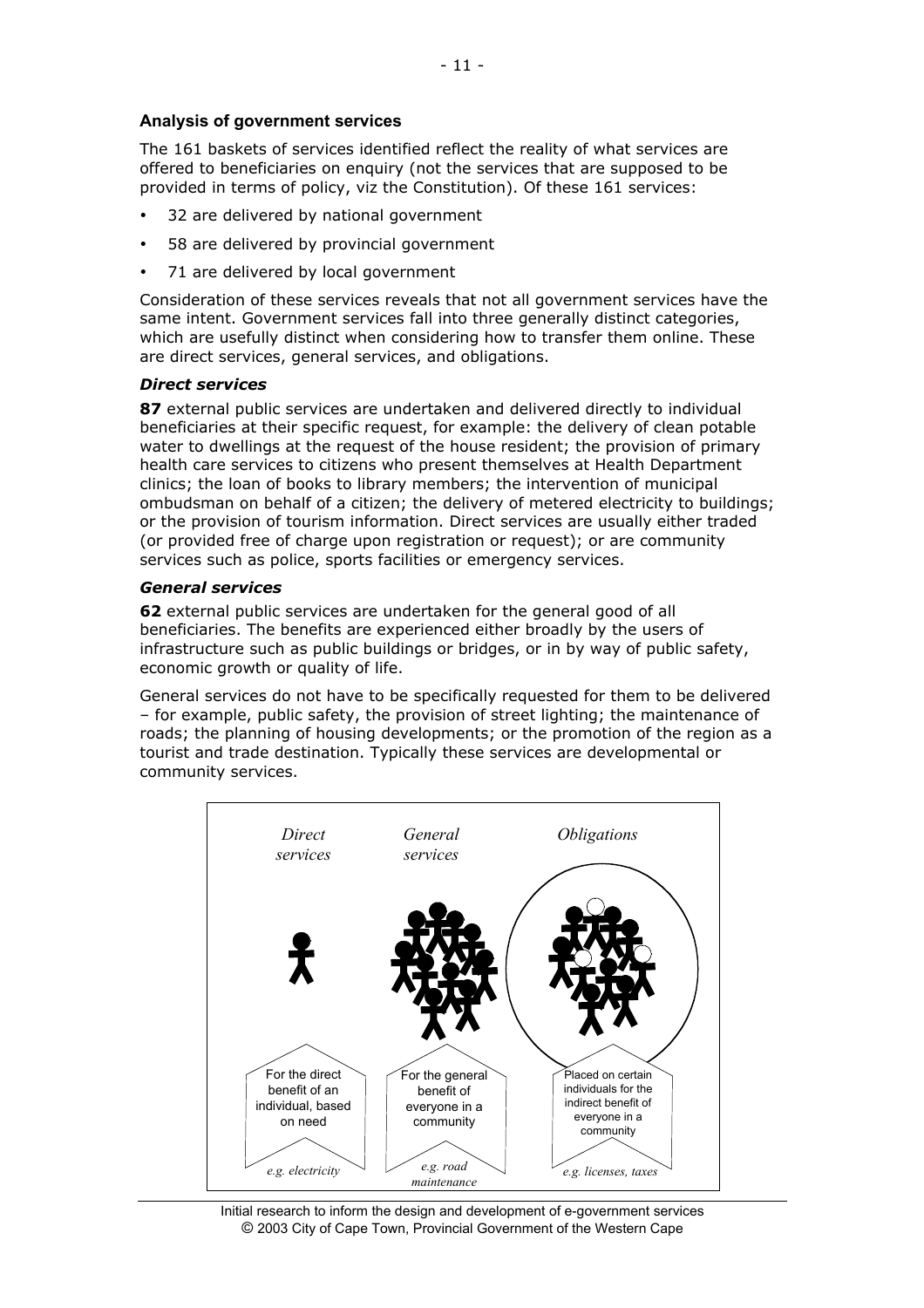# *Obligations11*

**29** external public services are better thought of as obligations of citizens and businesses. For example: pay certain taxes or levies; register vehicles, businesses or animals; or abide by some regulation or law with which they must specifically comply, such as having a valid drivers license or maintaining a food preparation establishment in a state of sufficient hygiene. In doing so, members of the public must interact with national, provincial or local government officials and systems.

Obligations are generally perceived to be of no direct benefit to the citizen or business, though they are clearly understood as being for the benefit of the public as a whole. Fulfillment of obligations can be considered to be an activity undertaken reluctantly (that is, adding no direct value, in the same category as replacing car tyres or buying short term insurance) and so should be made as easy and pleasurable as possible.

|                                                          | Alternative categorization of services<br>The draft access strategy prepared by the national government identifies six predominant<br>service types that are required by citizens: |                                                                                                                                                                                                |                                                      |  |  |  |  |  |  |
|----------------------------------------------------------|------------------------------------------------------------------------------------------------------------------------------------------------------------------------------------|------------------------------------------------------------------------------------------------------------------------------------------------------------------------------------------------|------------------------------------------------------|--|--|--|--|--|--|
| <b>SERVICE</b><br><b>PRIMARY CHANNEL</b><br><b>TYPES</b> |                                                                                                                                                                                    |                                                                                                                                                                                                |                                                      |  |  |  |  |  |  |
| $\mathbf 1$ .                                            | Generic information<br>on government,<br>services, and other<br>related topics                                                                                                     | Information provided in<br>answer to questions such<br>as, 'where do I find my local<br><b>General Service Centre?'</b><br>'how much do I need to pay<br>for an ID book?' etc                  | On-line<br>Call Centre<br><b>Service Points</b>      |  |  |  |  |  |  |
| 2.                                                       | Information specific<br>to a citizen or<br>company                                                                                                                                 | For example, has the UIF<br>received my contribution, is<br>my passport ready, etc.                                                                                                            | On-line<br>Call Centre<br>Service points             |  |  |  |  |  |  |
| 3.                                                       | Payments                                                                                                                                                                           | Basic regular payments<br>made to government - rates<br>& taxes, water & lights,<br>fines, maintenance, UIF,<br>etc.                                                                           | On-line<br><b>Service Points</b>                     |  |  |  |  |  |  |
| 4.                                                       | <b>Basic transactions</b>                                                                                                                                                          | Require relatively little<br>engagement with<br>government - receipt of<br>pay-outs, job applications,<br>licenses, registrations for<br>birth and death, visa and<br>work permit applications | On-line<br>Service Points<br><b>Service Centres</b>  |  |  |  |  |  |  |
| 5.                                                       | Value-added<br>transactions                                                                                                                                                        | Require personalized<br>assistance - counseling,<br>advice, training, etc.                                                                                                                     | <b>Service Centres</b>                               |  |  |  |  |  |  |
| 6.                                                       | <b>Basic need services</b>                                                                                                                                                         | Health, justice, etc                                                                                                                                                                           | Purpose-built facilities<br>(courts, hospitals, etc) |  |  |  |  |  |  |

This is a categorisation of the aspects of any service that can be conceivably delivered online, not a categorization of all services. It also mirrors the common pattern of egovernment implementation, which typically progresses through four stages: 1) publishing, 2) interactivity, 3) completing transactions, and 4) delivery. This does not assist in deciding *what* services should be placed on line, which the goal of this research.

#### oOo

If the 161 government services are analysed in terms of the sphere of government providing them, then it is interesting to note that most services are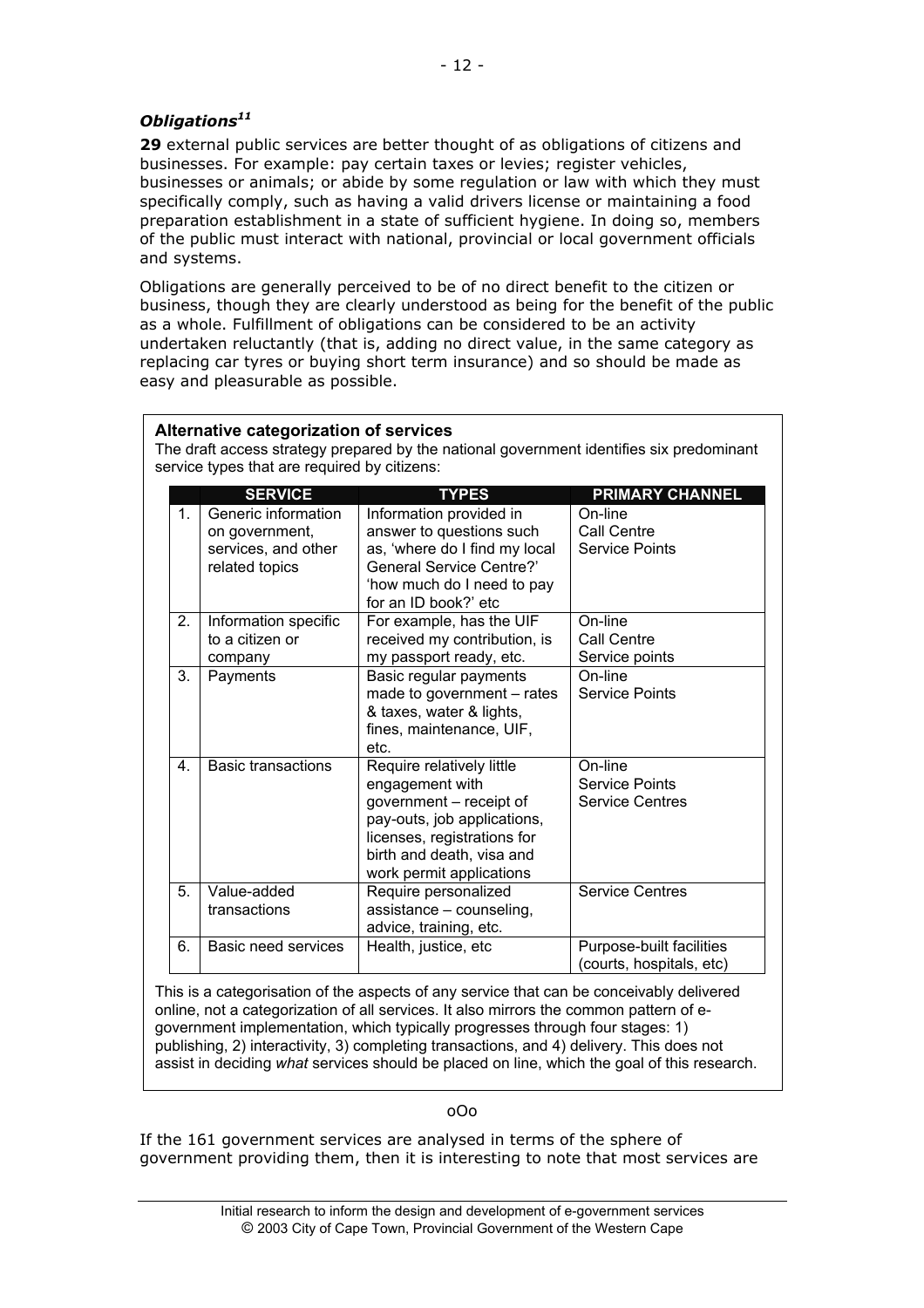|            | <b>DIRECT</b> | <b>GENERAL</b> | <b>OBLIGATIONS</b> | <b>TOTALS</b> |
|------------|---------------|----------------|--------------------|---------------|
| Municipal  | 30            | 38             | 14                 | 82            |
| Provincial | 38            |                |                    | 66            |
| National   | 18            |                |                    | 30            |
| Totals     | 86            | 62             | 30                 | 178           |

delivered by the municipal government, and most services are direct or general in nature.

[Note that the totals are different from those above, as some services fall into more than one category.]

The three categories of service identified here reflect the relationship between the public as beneficiary and the way in which government provides these services. This in turn defines the way in which these categories of service can be delivered online.

### **5. Delivering services online**

How can services like 'receiving electricity' or 'maintaining roads' be delivered online?

Clearly, in most cases, this cannot be done!

What *can* be delivered online are certain elements of services. These are:

Promotion

Access

Fulfillment

Support

Almost any service can be broken down into these four elements. Together they represent a *value chain* (see box).

Interestingly, when most people talk about 'service' (for example, traveling on a train) they do not mean the actual delivery of some benefit (being transported from work back home), but *the way that the provider of the service interacts with them*, e.g. informing them about the service (timetables, notice boards, announcements), providing access to the service (tickets, stations, trains), and help when problems arise (security, being informed of delays, opportunities to comment on how to improve the service, etc.). These interactions reflect the elements that can be provided online.

#### **The service value chain**

A value chain is a business concept. It consists of all of the steps that must take place to satisfy the needs of a customer.

These typically start with identifying the needs of a group of possible customers (the target market), and designing a product or service to meet their need.

Next comes *promoting* the product or service to the intended customer, and giving them some idea where to buy it and how much it will cost.

By buying the product or service, the customer gains *access* to it and can benefit from it. Products first need to be manufactured and delivered; services are characteristically 'produced' at the same time as they are delivered. In either case this is a *fulfillment* process.

Finally, the value chain should include some mechanism for providing customers with *support* – not least so that some feedback is generated which can be used to improve the product or service.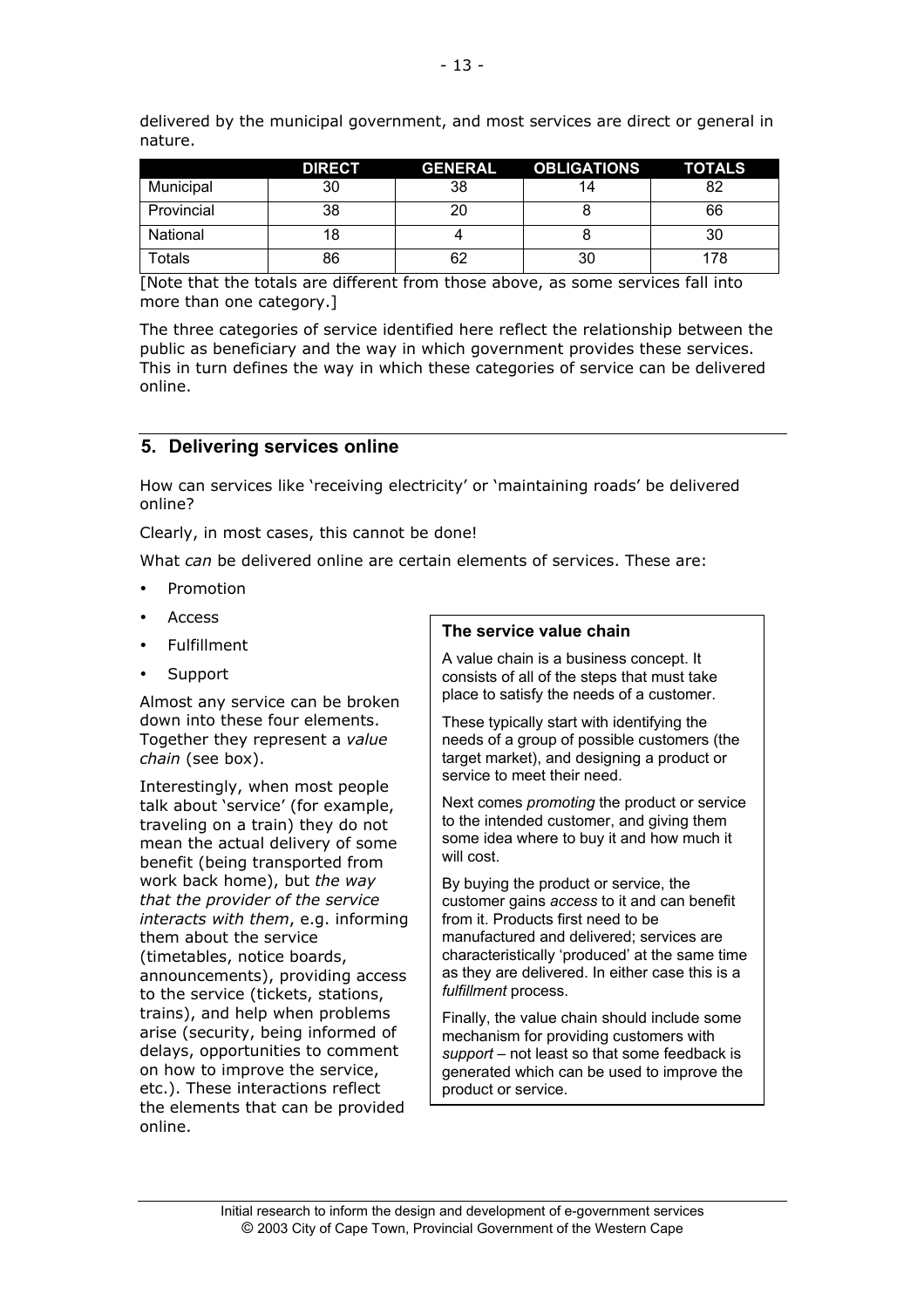### *Promotion*

Promotion is the dissemination of information about a service to intended beneficiaries.

In order to benefit from a direct service or comply with an obligation, beneficiaries must first have knowledge of the service. The individual beneficiary must know that the service is provided, and what the benefits are. This can only happen if the service features and benefits are promoted.

The Internet and related digital media are ideal for informing enquirers about the range of services offered and publishing information about these services. This information can be relatively easily managed and updated without the need to reprint leaflets or booklets.

The existence and benefits of general services as well as direct services and obligations can, of course also be promoted online.

In order to find out about different services there should not be any need for the enquiring beneficiary to know which department or directorate is responsible for delivering the service. This is a problem with most government related websites at present. It is first necessary to know where to look or who to ask before one can find out about a service. A better approach is to group service information together around life events or the needs of different categories of beneficiaries, such as individual citizens, or commercial organisations. (This idea of beneficiary segmentation is explored more later.)

Further, government web sites often seem to be most concerned with telling visitors *who the department is* (name of minister and staff, details of responsibilities, policies and other organisational information) rather than *what the department does*, that is, what services are offered to the public. The design of government information web sites needs to be centered on the needs of the public.

#### **Electricity services online**

When he bought his first house, Johan visited the web site of the local municipal electricity utility to get information about how to open an account or get a pre-paid meter transferred into his name. He decided not to fill in the necessary forms online but instead downloaded them in order to complete later.

The site also includes details of the tariffs and how to pay (and hints about how to reduce consumption). Johan made a note to visit www.energy.co.za to buy electricity online using his credit card. He also jotted down the 0800 number to call to report outages.

After studying the form, he called the number given to query the erf number of the property at his new address, and then faxed the form off. An hour later his cell phone received an SMS informing him that his application had been processed, and provided a telephone number to call to arrange for the collection of his smart card. Governments cannot depend only on web sites to inform beneficiaries about services. Potential beneficiaries must know to go to a particular web site to find out about a particular service in the first place. Services (not departments!) must therefore be promoted in other ways also (posters, advertisements, newspaper and magazine articles), which can then direct beneficiaries to the appropriate web site. In short, online media is not much good for the promotion of services (i.e. telling people that they are available), but is very good for telling people about services (i.e. the details of a service and how to access it).

#### *Access*

The second element of service delivery is providing access.

Access is the selection or procurement of the service required by the beneficiary, with appropriate qualification of the applicant (including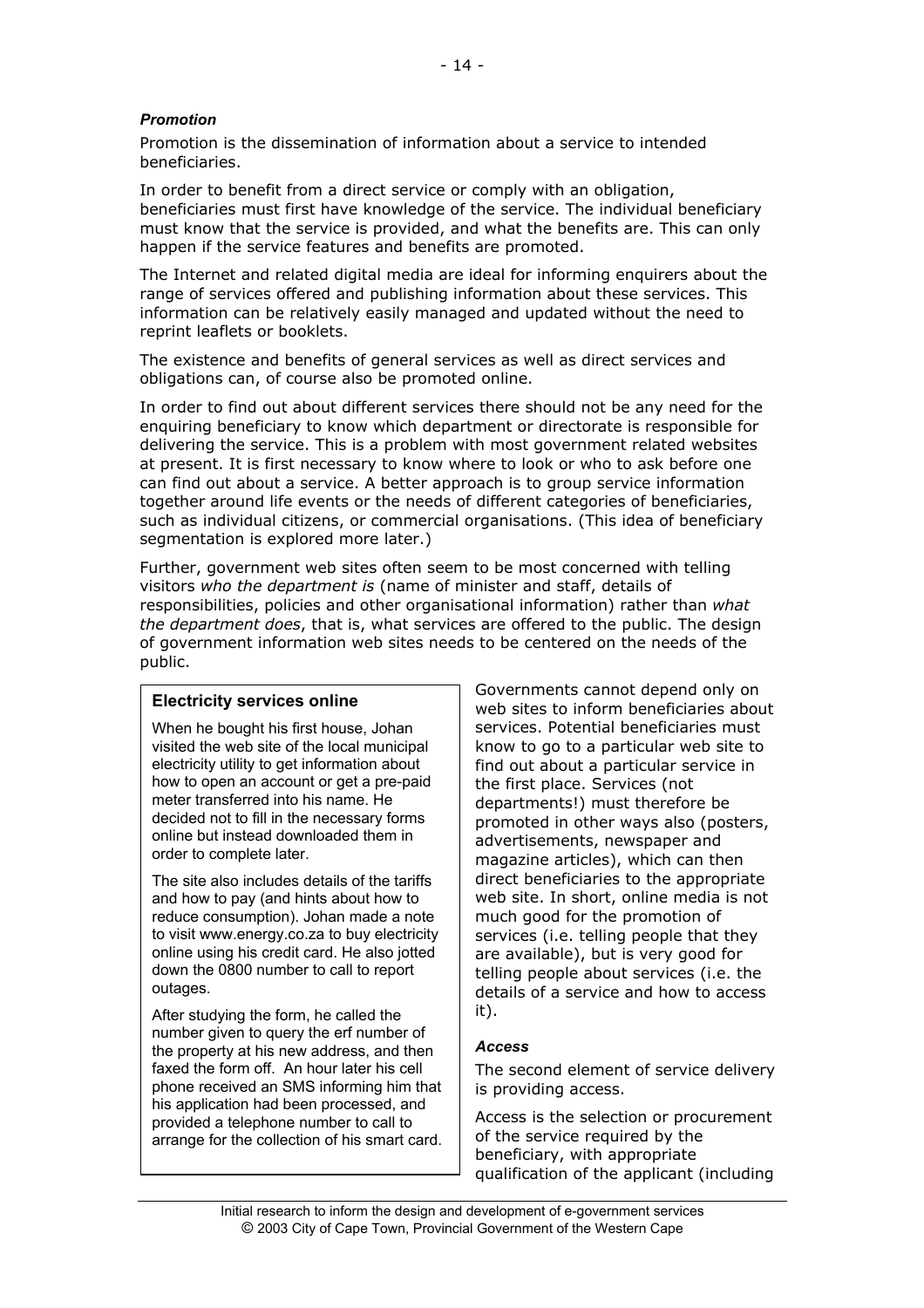To benefit from a direct service or comply with an obligation, beneficiaries must know how to access the service, that is, who to ask for it, what is required to qualify for it, what information must be provided, how much it will cost (and how and when to pay), and how long it will take.

Providing access to a service means providing information about it, and the means to apply for it. This can include electronic forms that can be downloaded for completion (thereby eliminating a trip to a government office to collect an application form), or even forms that can be completed and submitted electronically. If an application involves payment, then account application forms can be included for ongoing services such as electricity supply, or even payment facilities for once-off fees.

Other access information includes where to send completed forms, who to ask for additional information (preferably by e-mail as well as by telephone), and how to check up on the progress of an application.

Access could also go as far as the online processing of an application. This requires that the web site be integrated with back office procedures and databases. By providing information online the applicant could immediately be screened for eligibility or compliance with certain conditions could be checked.

There is obviously no need to provide access to general services. By definition, these are provided for the general good of a community without specific request. But even the means to request the extension of a general service, for example, street lighting to an otherwise underserved area, can be usefully placed online.

Providing access online is not just for the benefit of beneficiaries with computers and the Internet. When information and access to services is provided online, it effectively turns any government office or public facility, including libraries, into a contact point. Public servants can answer queries using the information provided, and can make applications or download forms for printing on behalf of members of the public.

### **Vehicle license renewal online**

Karen was surprised to get an e-mail from the City Council reminding her to renew her car license. But then she remembered ticking a box on the form last year that offered a 10% discount. The e-mail gave instructions to visit a secure web site and enter the Vehicle Register Number.

Online she entered the odometer reading, (the program noticed when she accidentally put in a number lower than last year), and noted the reference number to quote when paying from her online bank account.

The day after she paid the fee, including a few parking fines that were outstanding, she got an SMS confirming payment; the new license disk arrived by post the following week.

# *Fulfillment*

The third element of service delivery is fulfillment. This is the actual provision of the service resulting in the beneficiary experiencing the benefits of the service. This could take physical form such as water or a drivers license, or information exchange such as a receipt for payment of taxes.

To benefit from a service or to comply with an obligation, government must fulfill a direct service request, fulfill its mandate to provide an general service, or process and acknowledge the fulfillment of an obligation.

In doing so, beneficiaries take delivery of the service and benefit from it. From the perspective of a government department or agency, this is the process of fulfillment, or rather, fulfillment is that set of processes that actually delivers something of value to beneficiaries.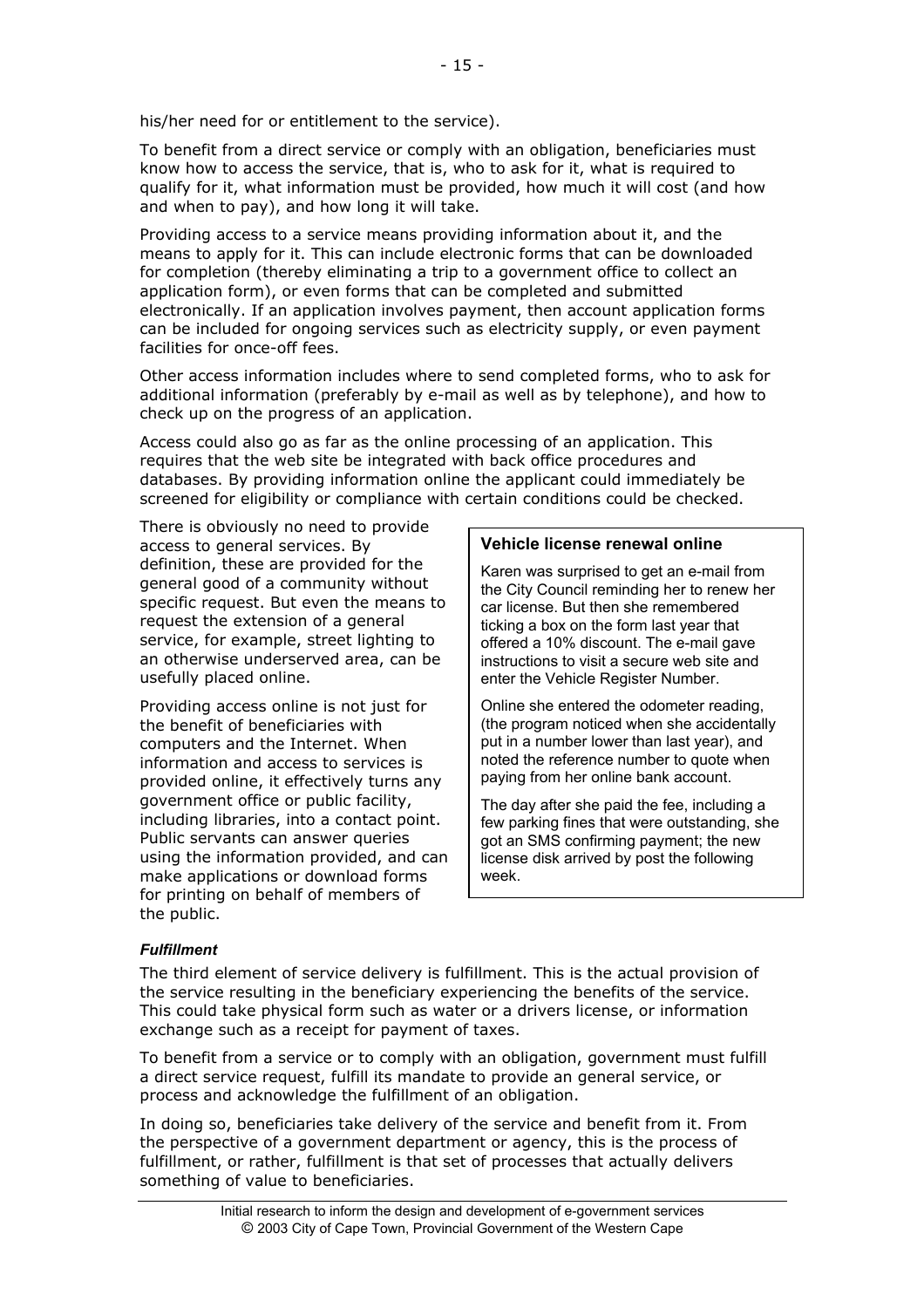Fulfillment often requires some tangible delivery infrastructure, such as an electricity distribution grid or tourist information offices. Where fulfillment takes the form of providing information, for example tourist information, then fulfillment itself can take place on line, e.g. by providing a tourism information web site and an e-mail address for queries.

The fulfillment of obligations often means being provided with some tangible evidence or confirmation of compliance, such as a receipt, certificate or license. These can also be created and delivered electronically.

Fulfillment may also include the process of billing (where relevant) and collection of payment, though in some circumstances this is better considered to be a part of providing service support.

Important attributes of fulfillment include the reliability of the service, consistency of delivery, and the extent to which expectations about the service are met.

The Internet is really only useful for the fulfillment of information based services, that is, where the benefit is in the form of information. Direct services such as support for small businesses by providing tender information can be fulfilled electronically. The processing of obligations and issuing of receipts and licenses can also be fulfilled using web-based forms, electronic payment systems and email.

### *Support*

Support essentially means providing help, training, information, repairs and other ancillary activities to make sure that the beneficiary receives the full benefit of the service.

Typically, beneficiaries of a service, especially a direct service, may want to follow up on applications, raise complaints about installation, query invoices, request statements, report service lapses, or make suggestions for improvement.

The operational processes which are required for fulfillment are rarely directly perceived by beneficiaries (or even the concern of them); for example, building and maintenance of dams and pipes for the supply of water; creation of property registers for the assessment and collection of property taxes. These are not internally focused back office activities, but rather core activities critical to the delivery of a particular service. General services consist primarily of these operations – beneficiaries receive the benefits of them without specifically requesting them.

# **Business support services online**

Tefo's attempts to build his car repair business have been greatly helped by the information put out by the local and provincial government. Through their web site he has learned how to promote his business, and how to handle the process of employing others to help him. His business is now a registered CC – he has to pay taxes, but he also gets advice on managing his money, both from the electronic newsletter that he gets each week when he visits the library, and directly from the consultant employed by the council who answers his e-mail questions.

Generally, beneficiaries only have cause to consider operations when something goes wrong – for example, the electricity goes off; a road has a pot hole; a street light outside your house goes out; or tourist trade declines due to ineffective promotional activities. On other occasions beneficiaries may have trouble making use of a service, and so they need help and advice. Under these circumstances, beneficiaries need support.

The first problem that beneficiaries face is to find out where to get support. Single point of contact telephone numbers is helpful here. These and other telephone numbers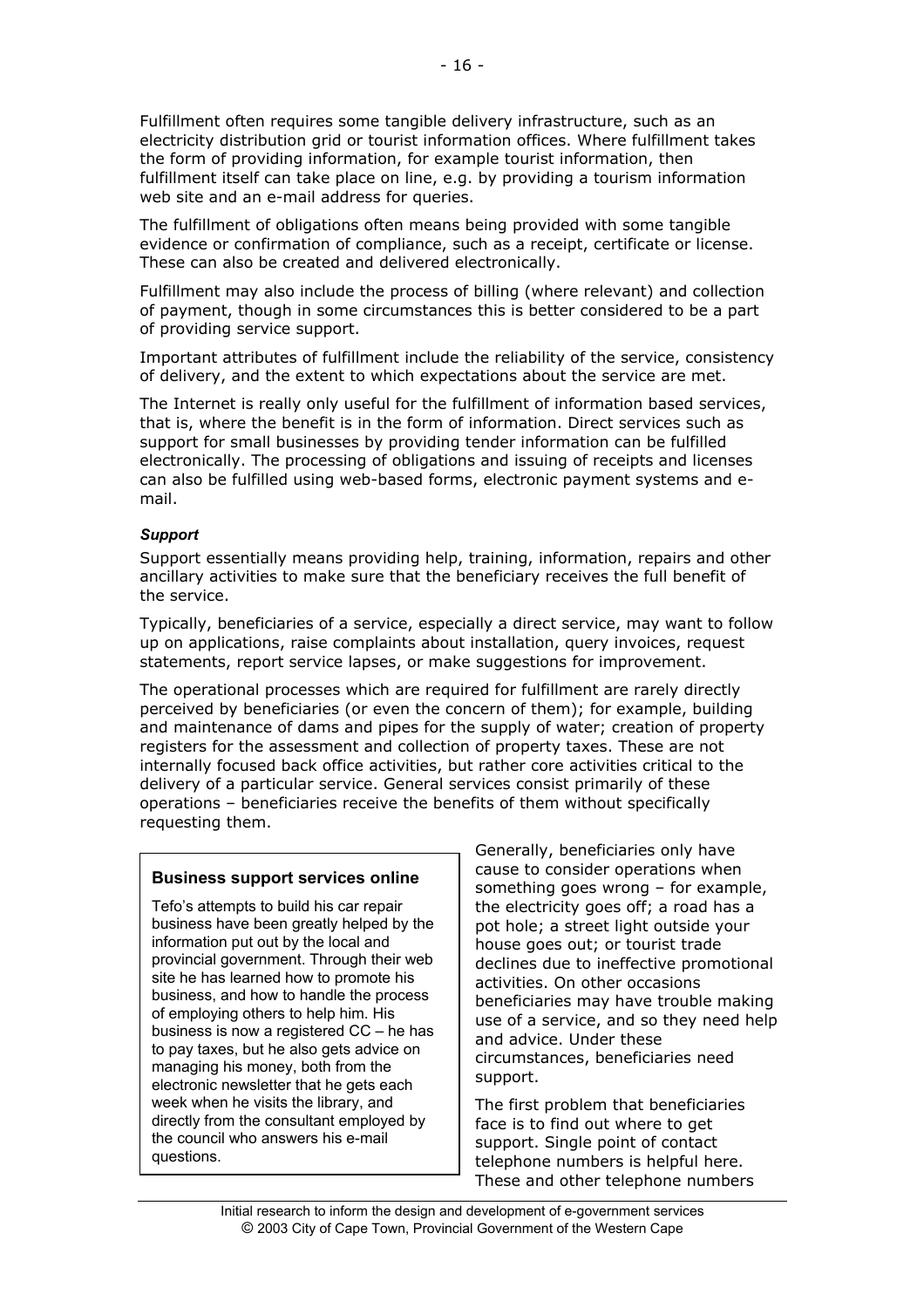where help is offered can be published on the web sites. It should also be possible to deal with specific queries by e-mail. Many queries are likely to be similar in nature – thus, lists of frequently asked questions ('FAQs') can also be published.

Queries about charges, invoices and payments can potentially be answered by sending the necessary information electronically; ultimately it should be possible to view personal account information online.

# **6. Targeting online services – who benefits?**

Putting government services online also requires an understanding of who benefits. This is especially important in deciding which services to put online first.

### **Segmenting beneficiaries**

Clearly in basic terms the potential beneficiaries of e-government services are 'everybody'. But this is not very helpful. What must be done is to break down 'beneficiaries' into useful groups.

### **Segmenting markets**

Segmentation is a marketing concept, used to define the target market for a product or service (in this instance, the beneficiaries of a service) in some useful way so that:

The product or service can be refined to better meet their needs

Communication about the product or service can be more precisely and efficiently targeted at the intended users

Classically, a segment is a group of buyers with similar purchasing characteristics. Classic segmentation variables are social class, income, age, gender and similar demographics. For the purposes of this study, a segment is a group of beneficiaries with similar needs that are met by a particular service (or set of services).

There is no 'correct' way to segment a market. The important aspect is that a segmentation results in reasonably well defined segments of an overall population that:

Have a defined need, which can be met

Are measurable – metrics are available as to how many members each has, where they live, etc

Are reachable – we can communicate the benefits of the service offered and deliver the service promised to the members of the segment

Are differentiated – each is significantly different from other segments so as to allow the intended service to be positioned so as to appeal to the members of that segment

# *Segmenting by beneficiary group*

A useful segmentation of the beneficiaries of the services provided by national, provincial and local government is illustrated below. This segmentation is hierarchical, i.e. each level in the hierarchy inherits the characteristics of the linked elements below it. The lower in the hierarchy that a service beneficiary can be clearly defined, then the better is government able to tailor the services to that class of beneficiaries.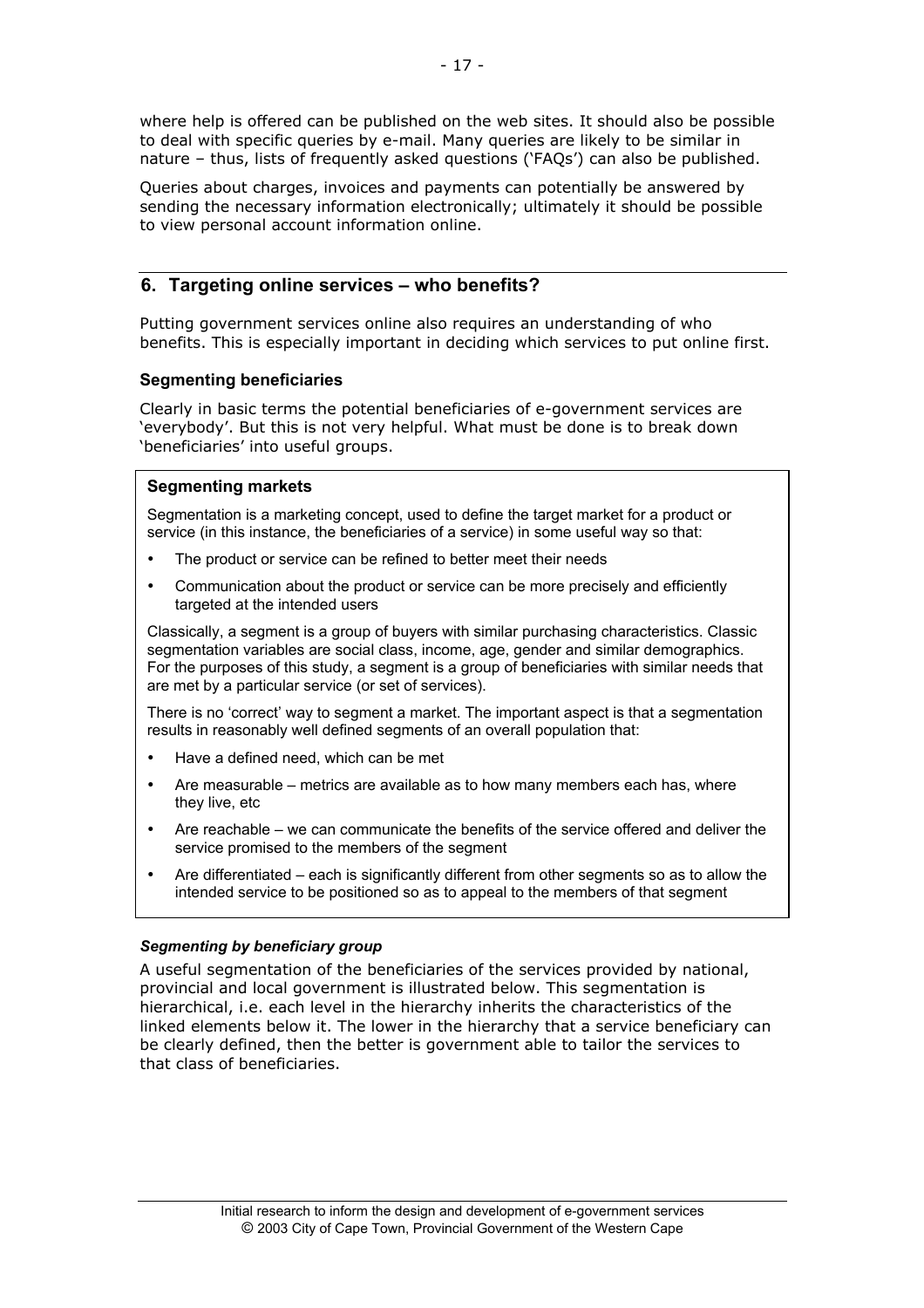

### **Beneficiary segmentation hierarchy**

This segmentation progressively subdivides all beneficiaries as follows:

The beneficiaries (level 1) of government services are either *individuals* or *organisations* (level 2)

Individuals can be either:

Citizens (level 3) currently living in the Western Cape, or elsewhere including overseas

Residents (level 3) – individuals living in the Western Cape who are not citizens of South Africa, or individuals who are citizens of other countries who own property in the Province

Visitors (level 3), primarily in the Province as tourists

Citizens and residents may also be tourists (level 4) in their own Province. Further, visitors may also come into the Western Cape for business purposes – to engage in *trade*, or to seek out *investment* opportunities.

Organisations are either:

Primarily *commercial* in nature

*Non-profit organisations*, either social or community organisations, or NGOs (some of which may be business organisations)

*Other government entities* – for example, municipalities served by the Provincial administration

Commercial organisations can be further segmented according to the *economic sector* (level 4) in which they are active. Those used here are as measured and tracked by Statistics SA.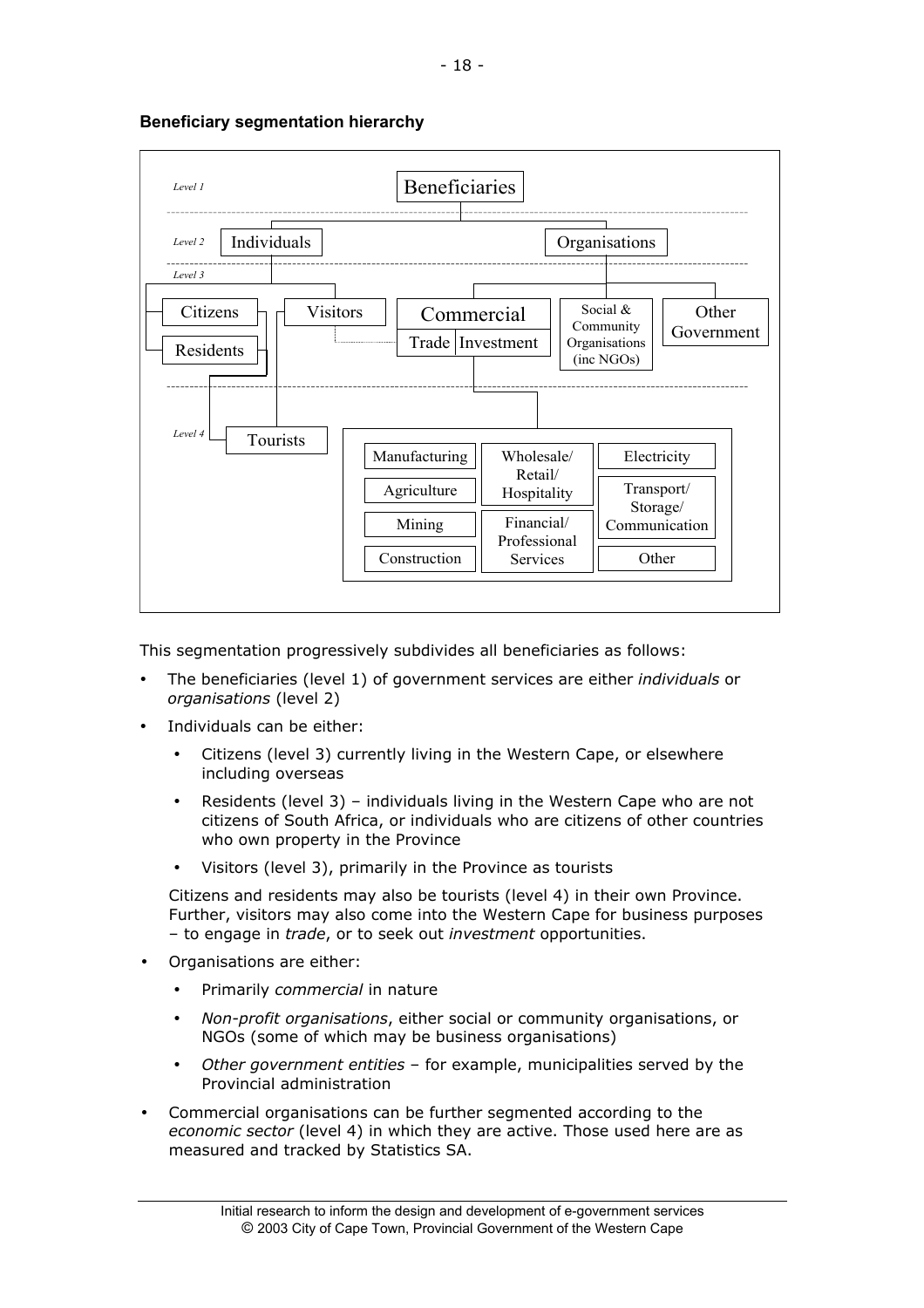The lower levels of the hierarchy could be broken out into further segments, but generally this does not enable government to target any given service any more precisely, and so is of no real value. The exceptions may be services for particular industries, such as permitting for the film industry or outreach service for particular agricultural sectors, such as the fruit industry. But these services are more likely to be provided by industry bodies – government web sites should direct enquirers to these sites.

#### *Segmenting by service needed*

The 161 services identified as being actually provided by government fall into a five basic groups.<sup>12</sup>

| <b>SERVICE</b><br><b>GROUP</b>   | <b>DESCRIPTION</b>                                                                                                                                                                                                                                                                                                                                                         | <b>BENEFICIARY SEGMENTS</b>                                                                                                                                                                                                                                                                           |
|----------------------------------|----------------------------------------------------------------------------------------------------------------------------------------------------------------------------------------------------------------------------------------------------------------------------------------------------------------------------------------------------------------------------|-------------------------------------------------------------------------------------------------------------------------------------------------------------------------------------------------------------------------------------------------------------------------------------------------------|
| Individual services<br>(29)      | Services primarily for the direct<br>benefit of specific individuals, such<br>as education or obtaining a<br>passport                                                                                                                                                                                                                                                      | Mainly individuals, primarily<br>citizens and residents                                                                                                                                                                                                                                               |
| <b>Business services</b><br>(45) | Services principally for the benefit<br>of commercial organisations, such<br>as industry regulation or promotion.<br>Some of these are direct services<br>provided to individual companies<br>on application, whilst other are<br>obligations (complying with<br>regulations, paying taxes) or<br>general such as trade promotion                                          | Organisations - primarily<br>commercial though also social<br>and commercial organisations<br>and other government<br>agencies. Some of these are<br>more specifically targeted at<br>specific industries<br>Visitors for the purpose of<br>trade are also beneficiaries of<br>some business services |
| Community<br>services (60)       | Services mainly for the creation<br>and maintenance of economic<br>infrastructure or the social<br>environment, such as law and<br>order, public transport or support<br>for sports organisations. Many of<br>these are general services, paid for<br>by taxes                                                                                                             | Community services benefit<br>both organisations and<br>individuals - citizens and<br>residents as well as tourists                                                                                                                                                                                   |
| Health related<br>services (15)  | These are a significant group of<br>services that deserve to be<br>separately identified. Some of<br>these are direct services whilst<br>others are obligations (public<br>health compliance by food<br>companies) or general services<br>(pollution monitoring)                                                                                                           | Direct health services are<br>primarily for the benefit of<br>citizens and residents, whilst<br>health obligations mainly apply<br>to organisations. General<br>services are for general benefit<br>of communities                                                                                    |
| Housing related<br>services (12) | These are a significant group of<br>services that deserve to be<br>separately identified. These include<br>provision of low income housing (a<br>direct service), building planning<br>approval (both an general service<br>and an obligation) and property<br>valuation (an obligation) for the<br>purposes of collecting rates (which<br>is a tax on property ownership) | Housing related services are<br>primarily directly for the benefit<br>of individuals, though<br>organisations are also<br>obligated                                                                                                                                                                   |

This segmentation can also be used to analyse which spheres of government mostly provide which kinds of services. Interestingly, in general national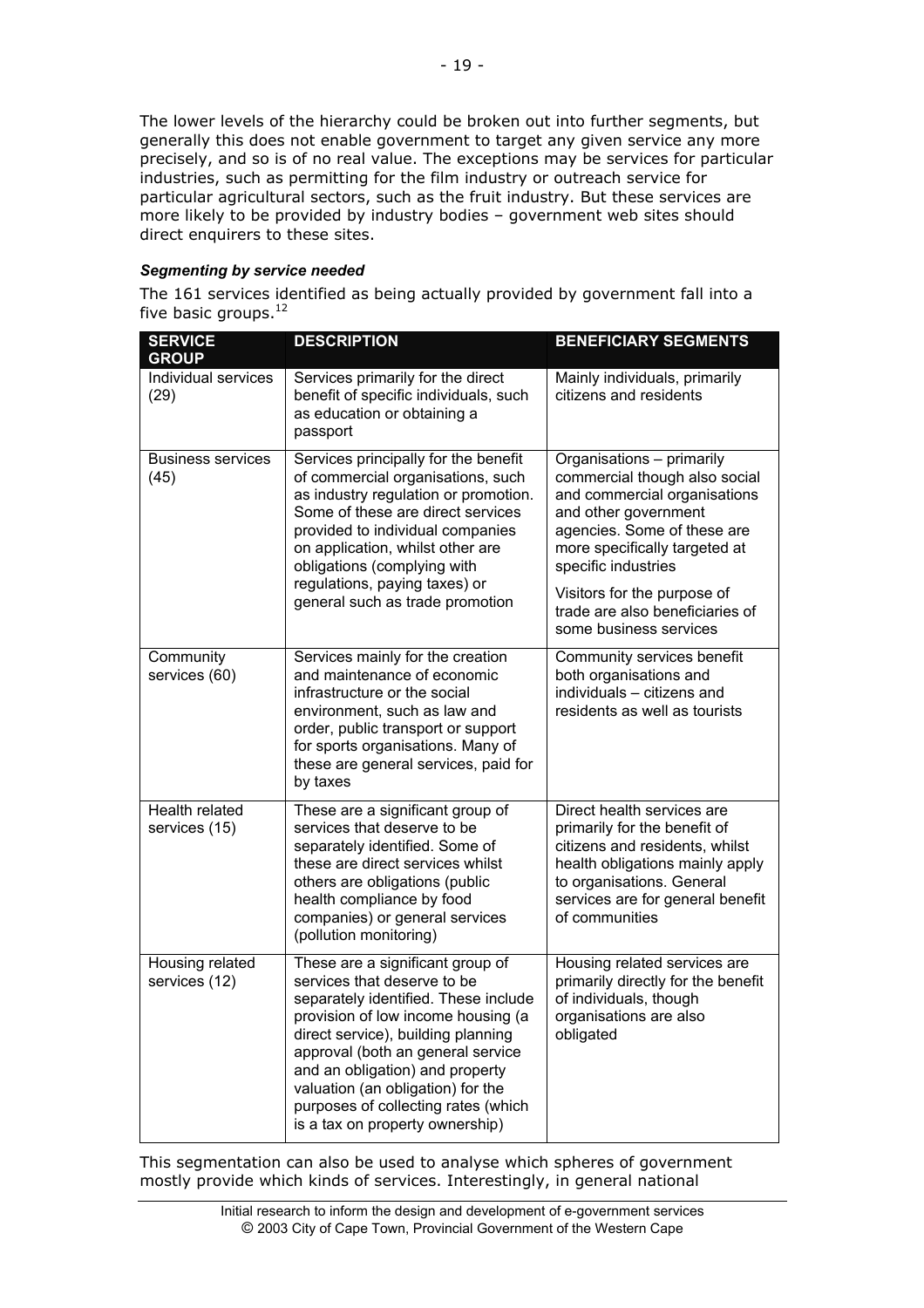government focuses more on business, whilst at the local level the focus is more on community services.

|            | <b>INDIVIDUAL</b> | <b>BUSINESS</b> | <b>COMMUNITY</b> | <b>HEALTH</b> | <b>HOUSING</b> | <b>TOTALS</b> |
|------------|-------------------|-----------------|------------------|---------------|----------------|---------------|
| Municipal  |                   | 18              | 32               |               |                | 73.           |
| Provincial |                   | 16              | 20               |               |                | 60            |
| National   |                   | 13              |                  |               |                |               |
| Totals     | 30                | 47              | 60               | 15            | 12             | 164           |

[Note that some services fall into more than one group.]

Another approach is to see which groups of service fall into which category:

|             | <b>INDIVIDUAL</b> | <b>BUSINESS</b> | <b>COMMUNITY</b> | <b>HEALTH</b> | <b>HOUSING</b> | <b>TOTALS</b> |
|-------------|-------------------|-----------------|------------------|---------------|----------------|---------------|
| Direct      |                   | 25              | 28               | 9             |                | 86            |
| General     |                   | 16              | 34               | b             |                | 62            |
| Obligations |                   |                 |                  | b             |                | 29            |
| ⊺otals      | 29                | 47              |                  | 19            | 12             |               |

[Note that 'community obligations' *benefit* the community, though the obligation may rest on an individual, such as licensing of animals.]

Some important observations are that:

Services are provided to all five groups by all three spheres of government. From the beneficiary perspective it is important that these services are presented in an ingenerated manner. For example, the health services provided by municipalities and the Province should be provided in a seamless way, with no duplication of patient records

In most cases, one sphere of government is predominantly responsible for a group of services – for example, local government is mainly responsible for housing related services, whist provincial government is the main provider of health related services. A concerted effort by one sphere of government can make a significant difference to the online delivery of the information service elements of a number of related services

Most services aimed at the individual and business are direct in nature. Accessing them currently requires providing the same personal information to a number of different departments. If back office administration can be integrated, then repetitive form filling can be reduced

#### *Segmenting by access to computers*

The draft access strategy prepared by the national government $^{13}$  segments beneficiaries into 'user groups' according to their typical access to computers and the Internet, and then projects their expected service requirements.

| <b>USER GROUPS</b>                                                                                                                                                                                                                                                                                                                         | <b>SERVICE REQUIREMENTS</b>                                                                                                                                             |
|--------------------------------------------------------------------------------------------------------------------------------------------------------------------------------------------------------------------------------------------------------------------------------------------------------------------------------------------|-------------------------------------------------------------------------------------------------------------------------------------------------------------------------|
| High end urban residents, based in cities<br>or large towns, with good access to<br>government because of availability of public<br>transport, government infrastructure and<br>telecommunications linkages and high levels<br>of functional and technical literacy. Likely to<br>fall within the 3 million direct Internet users<br>group | Convenience is a large factor - making<br>payments and applications on-line,<br>accessing information easily, reducing<br>time wastage, satisfying needs<br>immediately |
| Urban residents, based in under-developed                                                                                                                                                                                                                                                                                                  | Require information on service rights, job                                                                                                                              |
| areas linked to cities, who are not                                                                                                                                                                                                                                                                                                        | opportunities, etc                                                                                                                                                      |
| geographically remote, but are still under-                                                                                                                                                                                                                                                                                                | Require value-added services to enable                                                                                                                                  |
| serviced by government and cut off from                                                                                                                                                                                                                                                                                                    | avaloit aconomic and aducatio                                                                                                                                           |

Initial research to inform the design and development of e-government services © 2003 City of Cape Town, Provincial Government of the Western Cape Initial research to inform the design and development of e-government services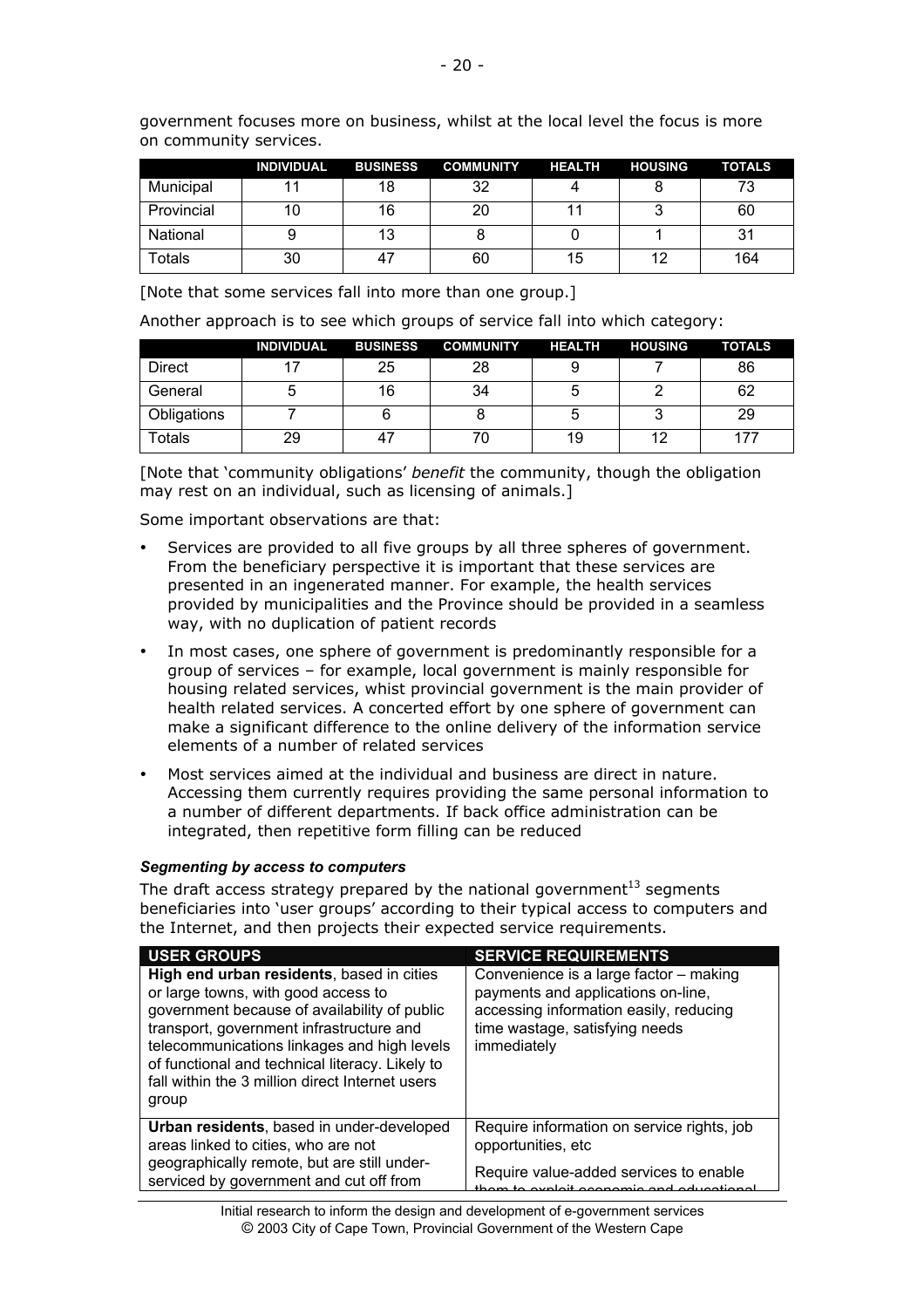| <b>USER GROUPS</b>                                                                                                                                                                                                                                                          | <b>SERVICE REQUIREMENTS</b>                                                                                                                                                                                                                           |
|-----------------------------------------------------------------------------------------------------------------------------------------------------------------------------------------------------------------------------------------------------------------------------|-------------------------------------------------------------------------------------------------------------------------------------------------------------------------------------------------------------------------------------------------------|
| infrastructure such as phones and electricity<br>and hence do not have the means at their<br>disposal to engage government. Usually<br>have accessed services such as birth<br>registrations and ID books                                                                   | them to exploit economic and educational<br>opportunities, as well as grants and<br>resources available from government;<br>payment facilities for municipal services,<br>where they are being used                                                   |
|                                                                                                                                                                                                                                                                             | Require ease of access, through<br>government coming physically closer                                                                                                                                                                                |
| Peri-urban residents, based in areas linked<br>to smaller towns, who have general access,<br>are able to get to town fairly easily, in which<br>government is represented in a sufficient                                                                                   | May require improvements of basic<br>services such registrations and grant<br>payments, but more likely value-added<br>informational services                                                                                                         |
| form through the municipality and local<br>branches of national and provincial<br>government but again do not necessarily<br>have the required infrastructure at their<br>disposal to target government directly                                                            | Require payment facilities for services<br>received from government                                                                                                                                                                                   |
| Rural residents, based in generally remote<br>and under-serviced villages, in which<br>unemployment is high, hence no income to<br>pay the costs of travel into neighboring<br>towns and infrastructure is poor. The cost of<br>providing telecommunications infrastructure | Due to lack of access, primary service<br>requirements in the short term are the<br>basics - birth certificates, ID books, grant<br>applications, and general information on<br>other government services and support<br>mechanisms available to them |
| has proven to be prohibitive to the fixed line<br>operator, and little has been done beyond<br>small pilot initiatives to address connectivity<br>and improved services. People very seldom<br>experience government services and are<br>therefore marginalised             | There is also a need for proactive steps in<br>these areas to deal with poverty and<br>unemployment challenges through the<br>deployment of community development<br>workers                                                                          |
|                                                                                                                                                                                                                                                                             | Once these services are in place, second<br>phases services will be required, such as<br>employment opportunities, housing grants,<br>etc                                                                                                             |
| Medium to large corporates, largely based<br>in towns and cities, with a similar profile of<br>access to government services, as reflected                                                                                                                                  | Company registration, tax returns, VAT<br>registration, submission of company<br>documentation                                                                                                                                                        |
| above                                                                                                                                                                                                                                                                       | Tender opportunities, including e-<br>procurement                                                                                                                                                                                                     |

The usefulness of this approach is that it predicts how beneficiaries are likely to access services. However, it does not indicate what services to offer, or with what priority, which is the purpose here.

That said, it would be foolish to focus on online services whose main beneficiaries are unlikely to be able to use them. For this reason, if for no other, it is important that issues of physical access and skills are addressed alongside the enablement of e-government services (which – as already noted - are effectively online content).

#### **Understanding the beneficiaries**

An understanding of the beneficiaries of services is necessary to target the service elements more effectively and to understand how to make sure that everyone can use them. An overview of the Western Cape - based largely on 2001 Census data - is at Appendix 3.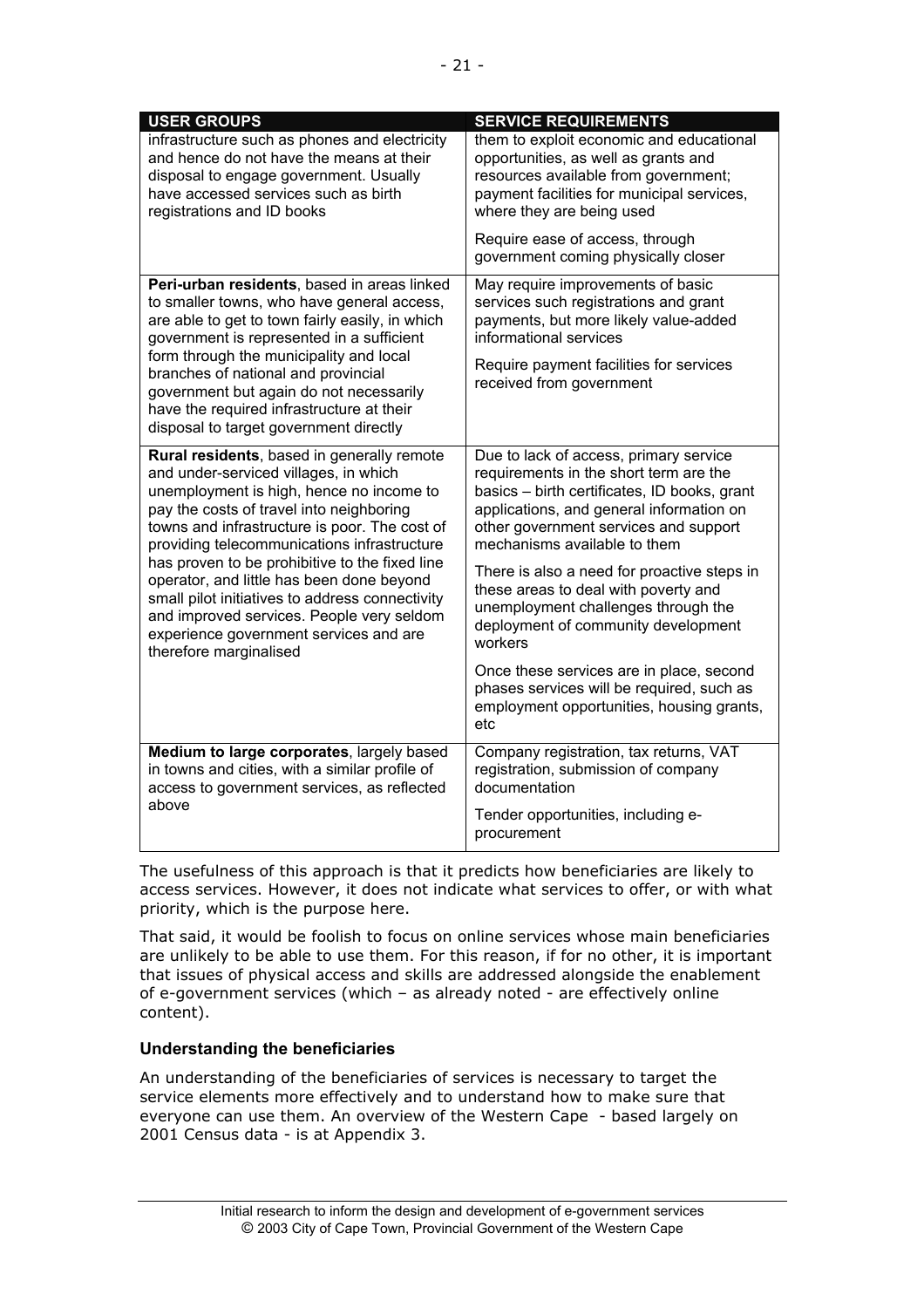### *Individuals*

There are 4,525,000 individual resident beneficiaries of external public services in the Western Cape. <sup>14</sup> 64% live in Cape Town. 56% are under the age of 30. More people (55%) speak Afrikaans than any other language. Unemployment is 17% those in work are most likely to have an elementary occupation, do clerical work or be in the craft and service sectors. Trading, manufacturing and agriculture are the major employers.

Almost everyone has a telephone or access to one. 41% have a cell phone; 79% have a radio; 74% have a television, and 18% have a computer (not necessarily connected to the Internet). [The national figure is 8.6% - but only 2% of Africanheaded households have a computer, as opposed to 46% of white-headed households.]

There were 806,130 international visitor arrivals in 2001, and 4,100,00 domestic visitors.15

### *Organisations*

There are approximately 60,000 formal commercial businesses in Cape Town, which contribute 73% of gross regional product and 9.8% of national gross domestic product. 71% of firms employ less than 20 people.

Social and community organisations and the government sector represent a significant proportion of the Western Cape economy.

#### *Implications*

Business organisations are the beneficiaries of a significant block of services, and also benefit, directly or generally, from the 60 odd community services. Businesses are more likely to have a computer and the skills to make use of online services.

Helping government and community organisations to know what other spheres and departments are doing is likely to help them all perform better.

Online services of benefit to individuals are currently unlikely to be accessed by very many. However, pulling information together about health and housing services may help public servants to help individuals make better use of these services.

# **7. Delivering e-government services**

… or more precisely, delivering appropriate elements of government services online.

#### **Basic issues**

#### *Using appropriate media*

Internet based and related digital media can only be used to deliver the information elements of a service. These are usually information about the service, access to it and support for it. Sometimes fulfillment is in the form of information as well, but mostly some other operational process is also required, e.g. physically inspecting premises that have asked for a liquor license, or connecting a newly built house to the electricity grid.

Other communications channels can – and should – also be used. For example:

Face to face meetings will be necessary when dealing with complex or irregular issues, or with beneficiaries who are not confident or willing to use the telephone or the Internet. But even in these situations the government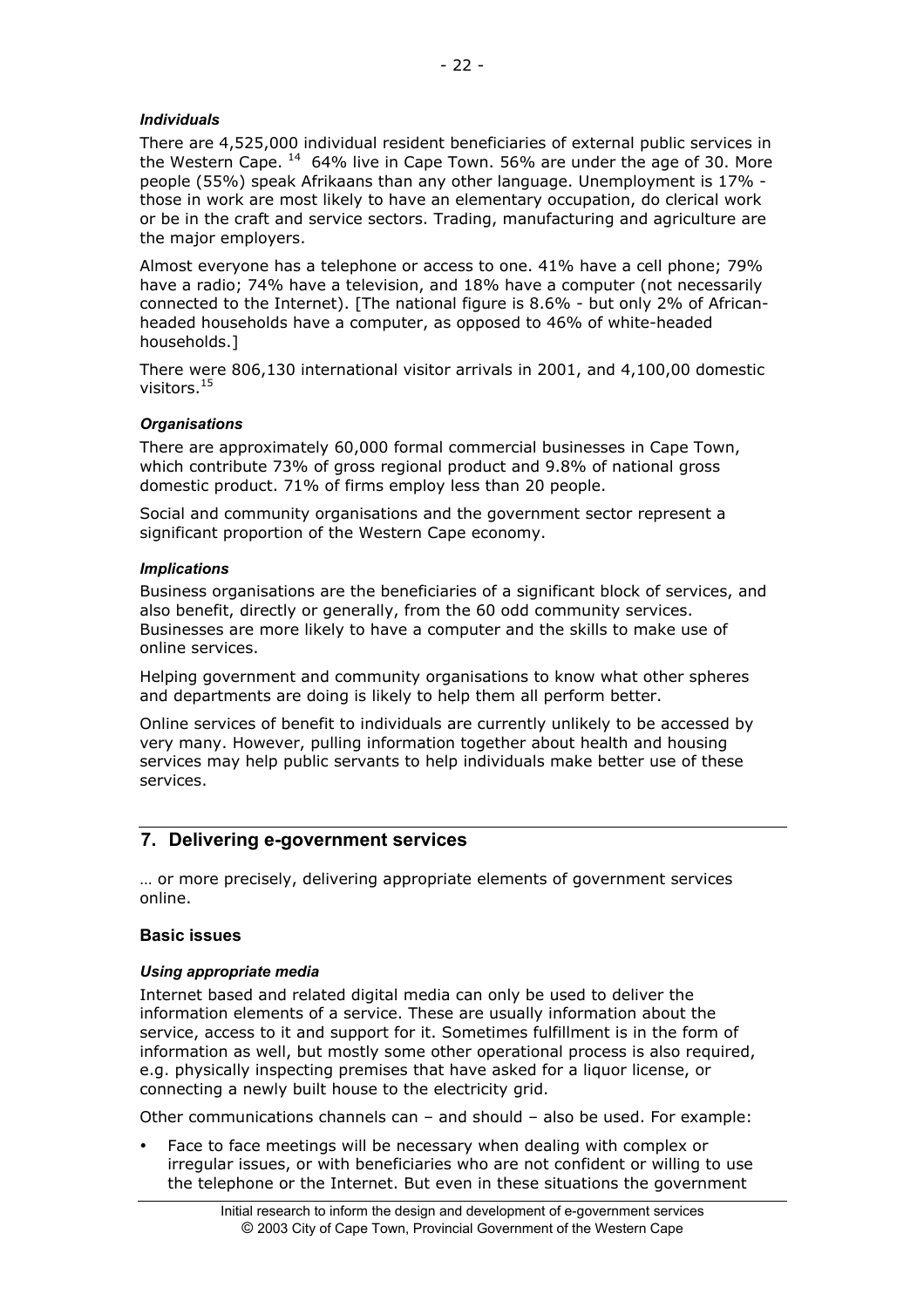Many beneficiaries will prefer to deal with a 'real person', and so telephone call centres designed to handle incoming service enquiries and queries are needed. The call centre agents can again use the same web based data to support their beneficiary interactions

Post will still be required in order to receive forms which have been downloaded and completed but which cannot be delivered electronically, as well as for cheque payments and other financial transactions which cannot be made online

Fax will also continue to be used for both service applications and notifications.

Overall the established principle of there being 'no wrong door' by which to approach government should prevail. Individual and company beneficiaries should be able to approach and deal with government in person, by post, by telephone or electronically and always receive the same level of attention and be given the same information.

Leaflets and brochures, print media (newspapers and magazines), electronic media (radio and television) and outdoor media (posters and billboards) also all have an important role to play as a means to promote services by making potential beneficiaries aware of them. But these are one-way communications with limited ability to communicate important details. They should include a 'call to action' by directing enquirers to a web site or call centre.

Web based information has the specific advantages that:

It can be kept constantly up to date relatively easily and low cost

Beneficiaries can find out about services at any time ('24x7') from anywhere

Forms can be provided to be either downloaded or completed online

Support information ('frequently asked questions') can be provided

Payment can be made electronically by providing bank account and invoice details

Specific queries can be sent direct to the responsible official by e-mail

A two way flow of information between service provider and beneficiary can become a reality

Beneficiary information can be shared across fulfillment departments – duplication and errors are reduced, and beneficiaries are less burdened by repetitive questions, missing files or inaccurate data in future government encounters

Once back office systems allow it, then individual beneficiaries can specifically identify themselves, allowing:

Follow-up information to be sent by e-mail

Specific account informaition to be provided

Reminders to be sent – by e-mail or by SMS

Web site information to be customised to the interests of the beneficiary

Further, much of the information provided by the beneficiary can be processed automatically, reducing the need for clerical back office staff and freeing resources to be devoted to front line beneficiary interaction.

There are also disadvantages to delivering service elements online: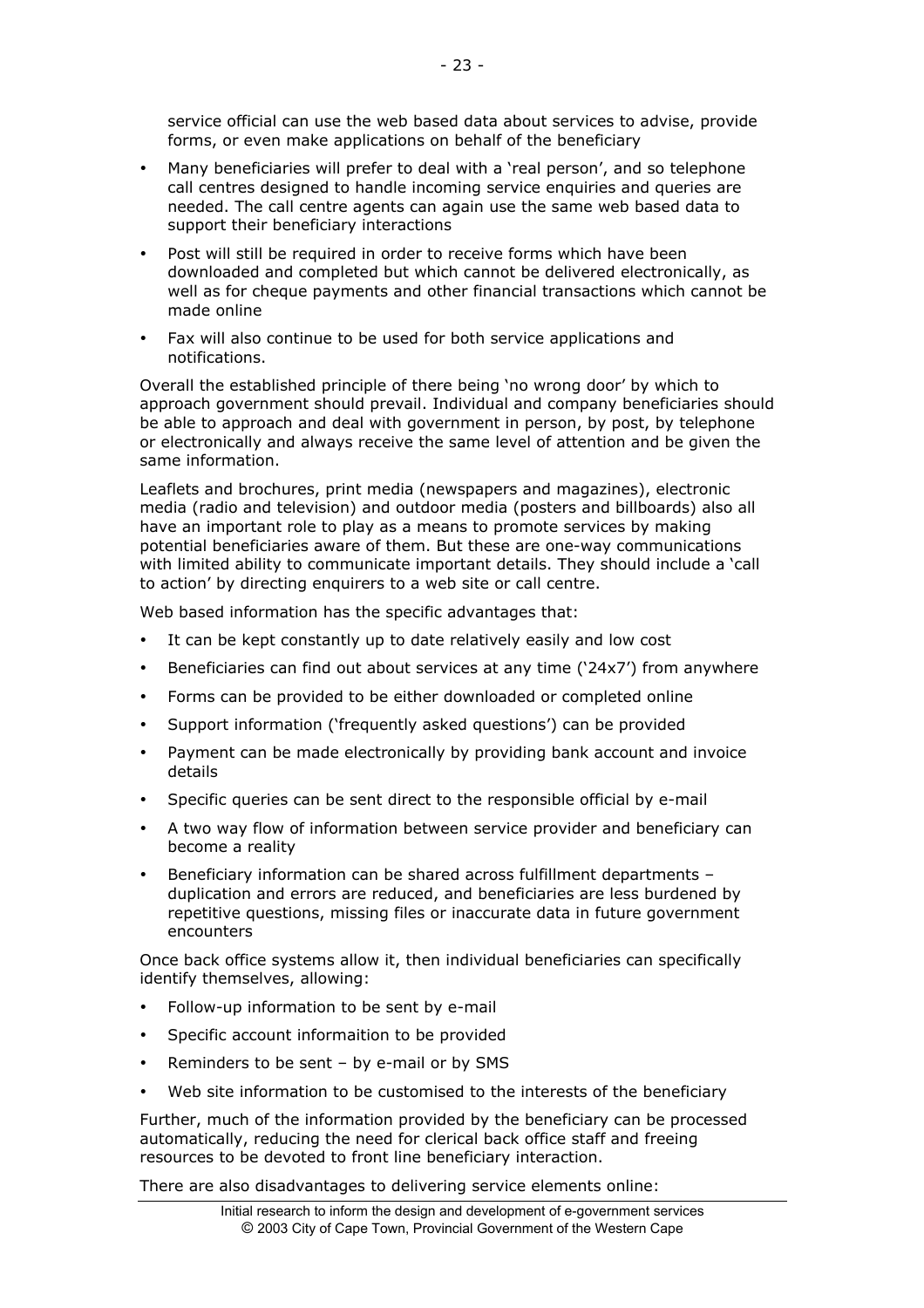Relatively few people have access to them, lacking either the necessary physical equipment and network connections, and/ or the skills to use them

The cost of access is high – in equipment (hardware), time invested in gaining the skills to use it, connectivity and bandwidth

In a low bandwidth environment, web based interaction can be frustratingly slow

Online services still must be promoted – both the individual services and the fact that they can be accessed using the Internet

Services may also require communication by post or 'phone before fulfillment can be completed or to provide support. This means that several different information delivery channels have to be coordinated, linked to the same beneficiary and service request

#### *Prioritising services*

With 161 service bundles, it can be hard to know where to start! Possible supplyside approaches include:

Focus first on a category of services, such as obligations or direct services

Focus first on a particular element common to all services, such as providing information about all services available – who is eligible/ obliged, what the cost it, what forms to fill out, etc.

Focus on a particular service element common to a number of services, such as electonic bill presentation for rates, water, electricity, vehicle licencing, etc.

Focus first on a service cluster, such as business or housing, thus addressing the needs of a particular market segment

Start with those services which feature high volume, routine contact with beneficiaries

Demand side approaches instead first conduct comprehensive surveys and focus groups asking the public what types of electronic service they would like to have and are likely to use. In reality a blend of both approaches is probably expedient.

Approaches that should be avoided are:

Focusing specifically on the services provided by a single department. The perpetuates the 'silo' based delivery of services, and is likely to result in web sites built around departmental structures, rather than beneficiary needs. Services need to be presented in an integrated way – it should not be necessary to know which department provides a service in order to benefit from it

Providing channels for interaction such as by telephone or e-mail, for example, without having first ensured that there are trained staff to respond, and that they have the knowledge and authority to respond effectively. Back office processes must first be redesigned to interface with these new communications channels

Important considerations include $^{16}$ :

The potential impact on the intended beneficiary group. The number of people in the group may be relatively small, but the impact in terms of time a cost savings considerable. An example would be automating the submission of building plans by architects for approval

The potential impact in terms of the likely number of users. Clearly a service that is used by a large number of beneficiaries, such as mains water or child inoculation programs, should have some priority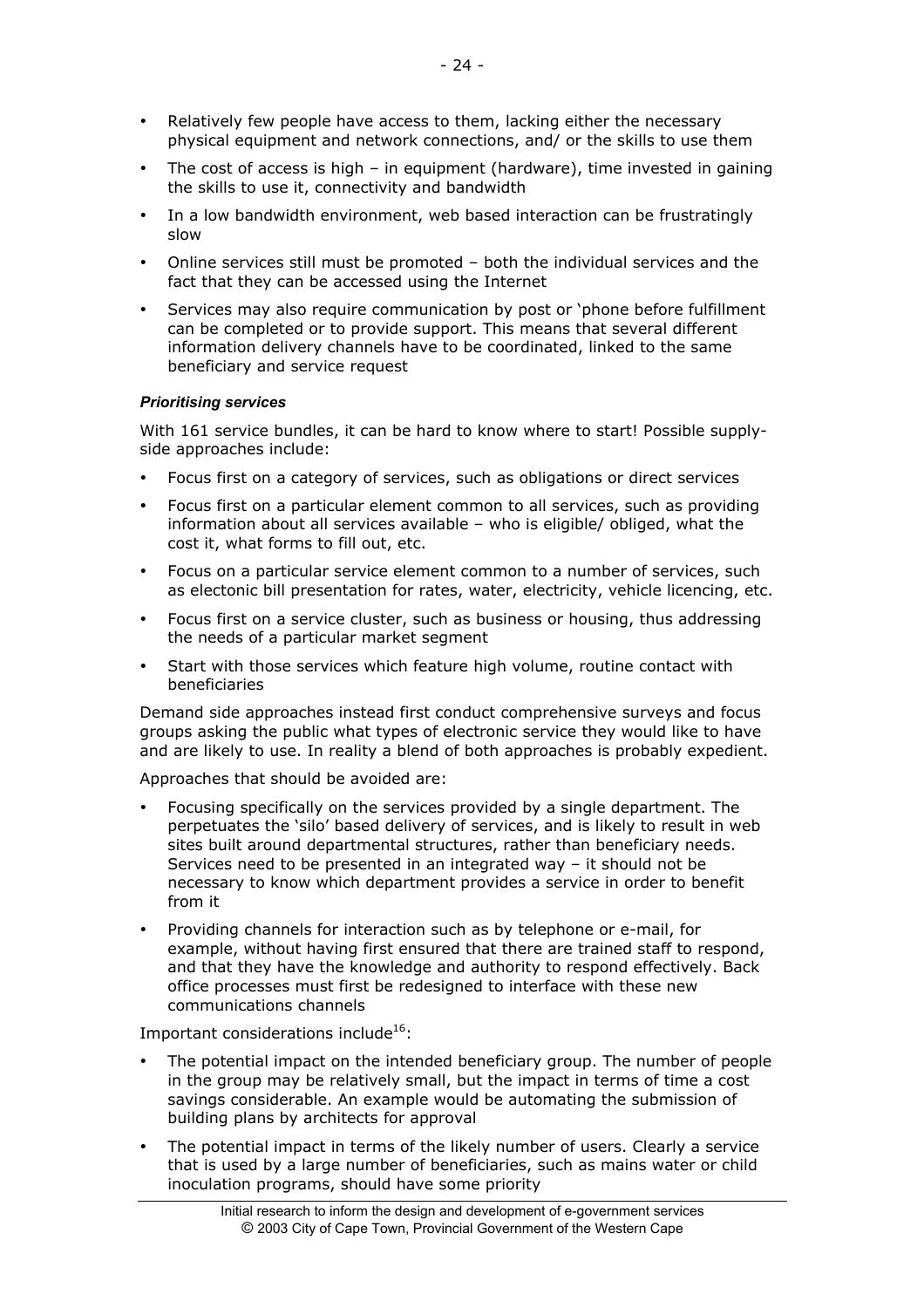The potential impact in terms of time saved. Services which are used infrequently and thus time consuming to find out about when needed are candidates – such as booking the local community hall for a function

The potential impact in terms of recognition and visibility - for example, putting the names and e-mail addresses of all councillors is easy to do but represents a significant step towards broader participation in the democratic process

The time taken to implement an online service. A service element which is complex and lengthy to put online is not a good initial candidate

The financial cost of implementing an online service (this should include consideration of resource acquisition costs, development costs, implementation costs and maintenance costs, balanced against potential increased revenue, potential direct cost savings, etc). This should be considered together with the potential return on the investment made in implementing the online service

Strategic aspects such as criticality – urgency of need and alignment with strategic goals need to be considered

Assessment of difficulty, which should include consideration of the ease of technical development and implementation, user support, training and/ or maintenance

As a start, the access and support information elements about all services can be put online. Choosing priorities only becomes critical when selecting services that involve information or financial transactions.

Obligations are a reasonable first candidate. These are often completely information based, and so all four service elements can be transferred online. Doing so makes it far easier and convenient to comply.

General services are a low priority. Nothing is required of beneficiaries for the service to be provided. Services can be promoted online, and service level expectations set. The only interactivity required is by providing support.

Direct services are the most challenging to fully make available online. Whilst access information and support can be relatively easily provided, full information and transaction processing first requires considerable back-office re-engineering. In such cases the prioritisation criteria above need to be rigorously applied.

Services benefiting businesses are likely to be made use of more quickly that those for individuals, and have a greater direct effect on the economy. However, pulling together information about health services and housing is likely to help a large number of individuals, even if only in that they get improved service from better informed government employees.

#### **Recommendations: e-government services step-by-step**

The steps to putting government services on line will vary depending on the sphere of government and the case-by-case assessment of each service in terms of the above prioritising criteria. But in general terms the following steps seem clear:

- 1. **Get organised.** Put together a team to champion the creation of egovernment services. This should at least include representatives of the departments responsible for communications and IT, but should ideally include people from each department that delivers public services to beneficiaries.
- 2. **Create a vision.** The team needs to have a clear vision of what it is hoping to achieve. An example is given at the beginning of this report. This vision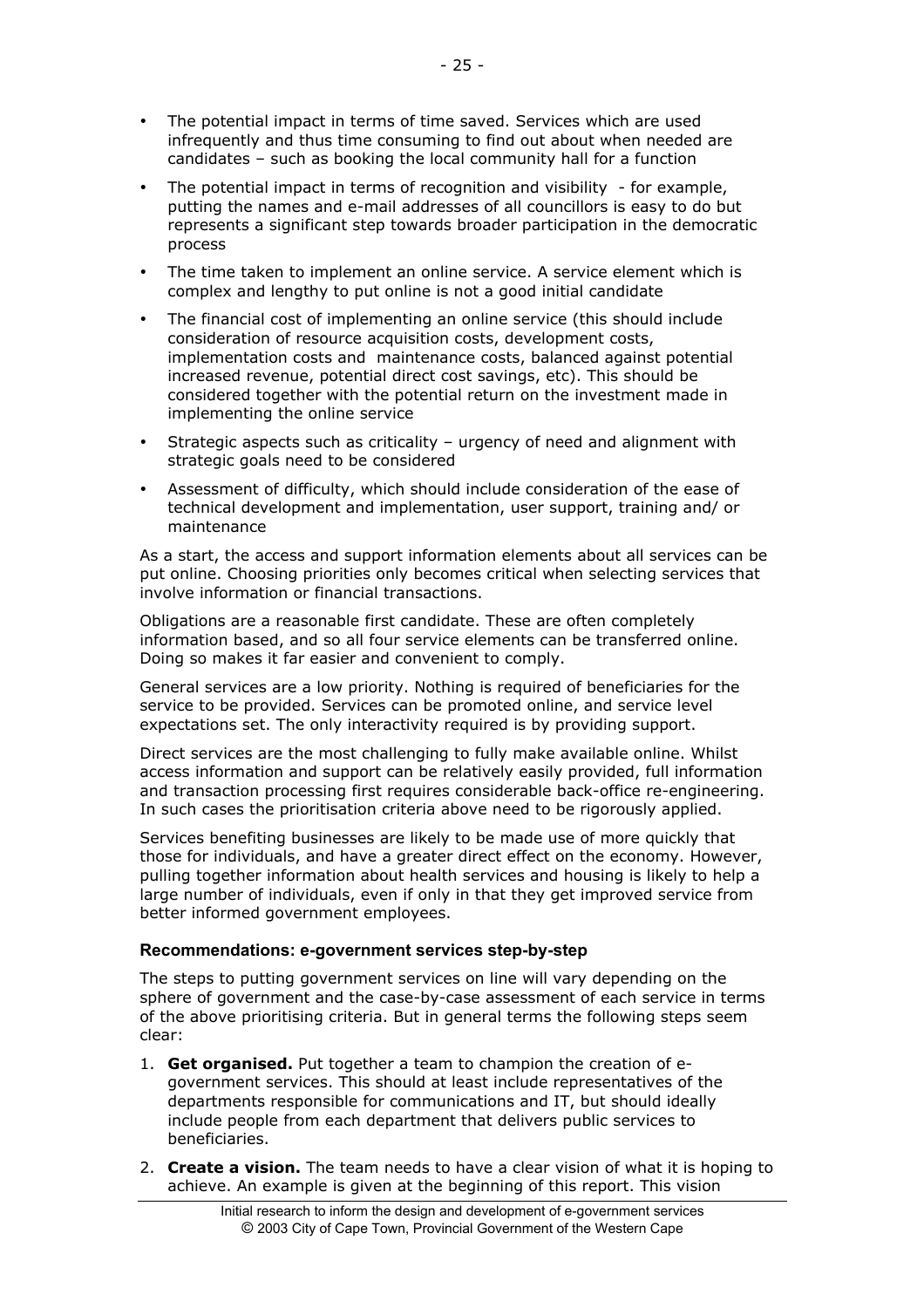should be used to gain the support of all relevant departments. The vision should be publicly owned by the most senior officials and public representatives.

- 3. **Adopt a beneficiary perspective.** In a commercial organisation, this would be thought of as being ' customer centric'. This is more of a mindset that must be adopted before doing anything else, and which has sometimes been lacking in the past where service delivery processes have been designed primarily to suit the service provider, rather than the receiver. Beneficiary focused governments make satisfying beneficiary needs the centrepiece of their planning. It is important to understand who the beneficiaries of a given service are, and how they would want to receive it. In general terms the location of information about a service should be easy to find, without first having to understand which sphere or branch of government is responsible for delivery.
- 4. **Ensure cooperation.** There should be collaboration between the adjacent spheres of government from the beginning. Service information on a municipal website should also point to services provided by the province or nationally. Provincial service information should include information about the services provided by municipalities, and point people to them depending on where they live.
- 5. **Plan the process.** The team should create a clear plan for the progressive development and roll out of e-government services, including the integration and re-engineering of existing service delivery processes. This plan should be used to gain the cooperation of all relevant departments. Inevitably the short term goals will be more concrete that the longer term objectives, and so the plan should be revisited and revised as the process unfolds.

The planning process also needs to ensure that sufficient budget is allocated to deliver the shorter-term goals.

6. **Create a service directory.** This is the first major implementation step. Identify each of the individual services delivered, using the schedule in this report as a basis. Arrange the directory according to service group and category, not service provider. The directory should include frequently asked questions, and contact details (telephone number, fax number, e-mail address, physical address) for queries and support.

The information about each service should be presented in a common format, using language that is easily understood by beneficiaries. Clearly identify the nature of the service, the intended beneficiaries, who is eligible or must comply, how to access the service, what it costs, etc. This may require creating templates so that each department responsible for a service can break down the information about the service into its four basic elements, namely promotion, access, fulfillment and support.

Make each service provider initially responsible for compiling and maintaining information about their services. They should also provide a statement of the level of service that beneficiaries can expect. For example: how long will my application take to be processed? How often can I expect to be invoiced? How do I report faults and how quickly can I expect remedy? What can I do if I am not satisfied?

The service directory is best published electronically. It is likely to be large and constantly being amended, and so physically printing it may not be realistic. Even if the service directory is initially only used internally, it should be published on the organisation's intranet so that all public officials can access it.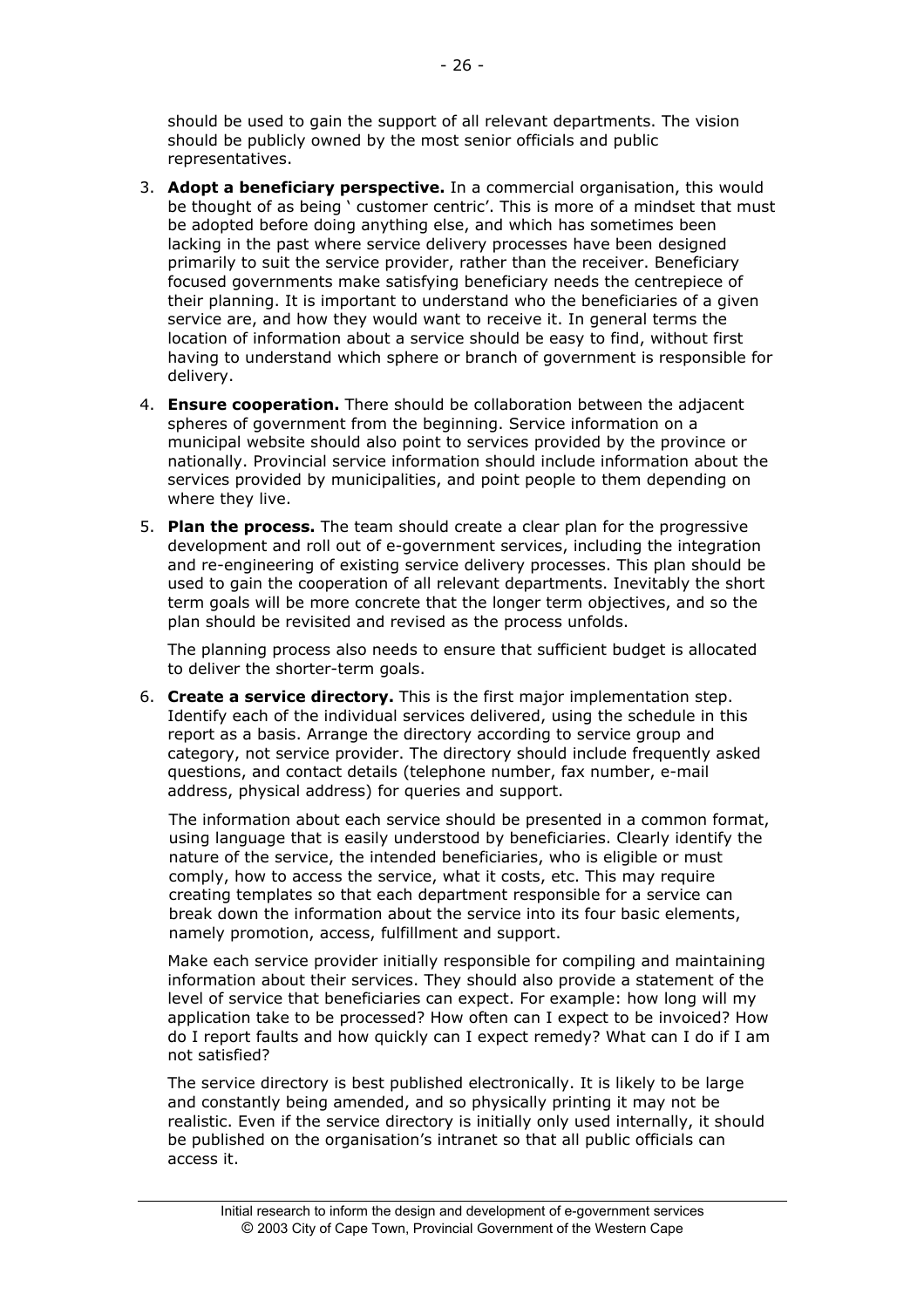- 7. In order to publish an electronic directory that is authored by many people, it will probably be necessary to **make use of a suitable content management system**. This must allow each department to be responsible for the information about the services that it provides, whilst also ensuring that there is sufficient control over publication to ensure that the information is published in a standardised way. This may in turn first require building a data model so that all departments use a common terminology and information hierarchy.
- 8. **Build a call centre.** Most beneficiaries will most easily first make the transition from face-to-face to telephone. Publicise a single contact number, and then have the call centre agents use the services directory to give enquirers information and direct them to the right department or office. The directory can also be used by service agents at walk-in service centres.
- 9. **Re-design the organisation web site.** Typically, government web sites focus on who the organisation *is*, not what it *does*. Information about policies, staff members and other internal issues are of secondary interest to beneficiaries. Design the site around the service information needs of beneficiaries. Provide channels for support – FAQs, telephone numbers and email addresses.

Each sphere of government and government department should start its own initiative, but should continually consider how to integrate its activities with those around it. The core team should ensure that these efforts are coordinated and harmonised, and that outputs conform to agreed standards.

- 10. **Promote the call centre and web site.** Encourage beneficiaries to interact with government through specific channels rather than on a department-bydepartment basis. Teach them how to use e-government services. Walk-in one-stop service centres should also be promoted at the local level. Service agents at these centres can use the online service directory to give information to enquirers.
- 11. **Standardise all forms.** Set up forms clearing house. All of the forms that need to be completed by beneficiaries to apply for or comply with services should be re-designed to a common format (not the same as design). Name, address and other identification or service delivery information should be collected according to a common format in accordance with the standard data model. This will make it easier to hold beneficiary information in interoperable databases, so that a single picture of each beneficiary can be built up and information capture is not duplicated. Each form should also clearly state what other supporting information is required, who processes it, and options available for payment (if appropriate).
- 12. **Train staff to meet beneficiary expectations.** Use the service directory and the standarised forms to train and motivate staff to deliver appropriate levels of personal service. Thereafter such training should be ongoing. This should be a part of a broad change management process. This will include interpersonal skills for those in the front line, but everyone should understand their role in fulfilling the needs of service beneficiaries (including those providing back office services).
- 13. **Put the forms on to the web site.** Provide all the necessary forms for download. Give a return postal address, processing office or fax number. Train service agents and other officials who interact with beneficiaries to print required forms on demand.
- 14. **Automate information transactions.** This is a big step! Identify all services that involve either an information transaction (those with forms!) and/or a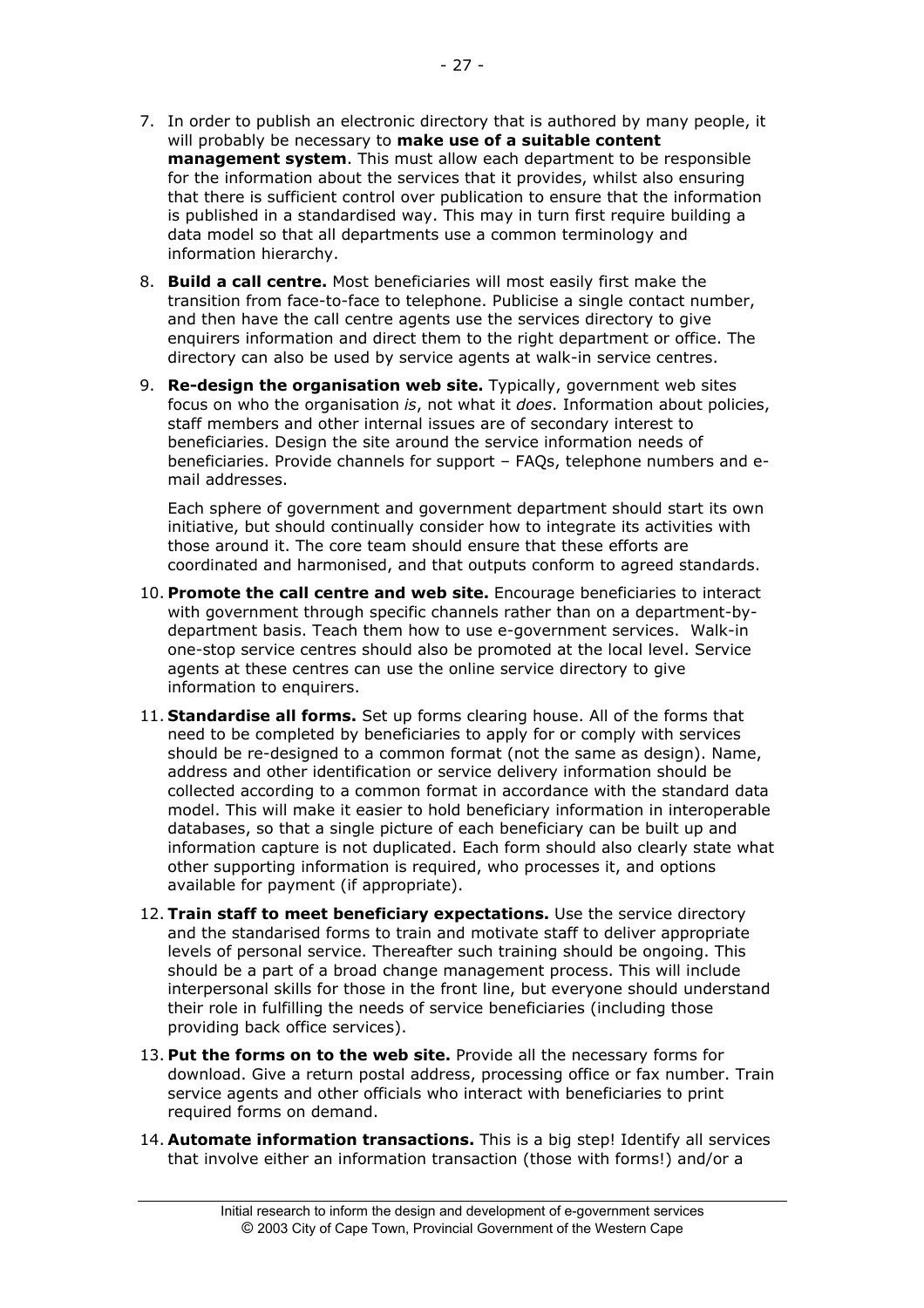financial transaction (beneficiaries pay or receive money). Prioritise these services according to the criteria above.

Before creating forms that can be filled in and submitted electronically, reengineer the back-office processes behind chosen information transactions to accept electronic information and process it automatically.

As far as possible, consolidate and hold beneficiary information in a single database.

15. **Reorganise departments around information flows.** As information about beneficiaries becomes increasingly shared and centralised, so the traditional separations between directorates/ departments will start to become less meaningful. As integration across functions gains momentum, front line staff are likely to be the first to be reorganised and consolidated. Fulfillment operations will likely continue to remain discrete, but back office activities dealing with service usage and accounting should logically merge, provided that the investment in consolidated systems can be justified. This could be done, for example, by linking legacy systems.

A critical component of reorganisation around service delivery and information flows is the change management process. Staff have to be reoriented to new roles, trained to interact with beneficiaries using technology and instructed how to use technology appropriately.

This process will be ongoing, reflecting the evolution of the organisation as processes become increasingly automated.

16. **Automate financial transactions.** Electronic payment of utility accounts is already possible using commercial electronic banking facilities (including those at *Pick 'Pay* and *FoodWorld* if you don't have an online banking facility of your own). Pre-paid electricity can already be purchased online and even using cell phones. In the circumstances this may not really be the 'last' step. But full automation would include electronic bill presentation, online account queries including access to statements, and payment of once-off amounts. Government should be able to process monetary transactions across multiple departments. Consolidated accounts for utilities, licenses, fines and other payments should become possible.

The major challenge is also to develop and provide mechanisms for payment by those with no bank account (difficult) or with no access to electronic banking.

**17. Start now!** There are multiple benefits to be gained in terms of improving service delivery, internal efficiency and beneficiary satisfaction just by *preparing* to put service elements online. Planning the process of developing e-government services forces consideration of optimal and equitable service delivery and consideration of appropriate service standards, and should result in common effort to identify, standardise and integrate processes. These initiatives can themselves lead to efficiency gains and concrete service improvement before any online services are even launched.

Throughout the process incentives should be developed to encourage beneficiaries to interact with government online. Doing so is more efficient for government as service provider as well as more convenient for the beneficiary. Some of these savings should be passed on to beneficiaries.

Underpinning the above is need for a **standardised approach** between departments and across spheres, and systematic process of interacting with departments so that their points of interaction with beneficiaries are eventually described and delivered in a structured and standardised way. Aside from its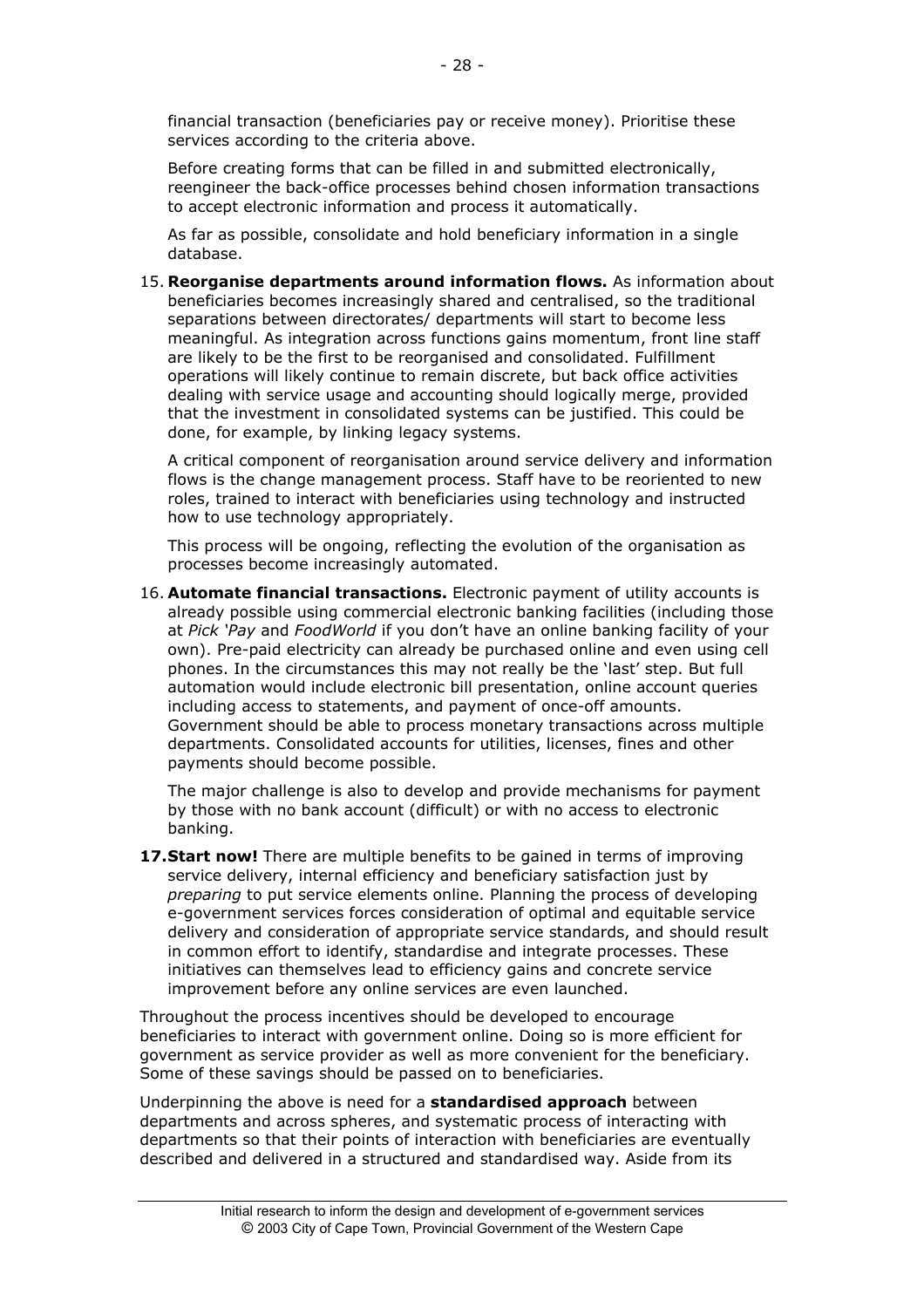implicit efficiency benefits, back office process alignment and integration will only be possible if this is rigorously done.

The overlapping function of government spheres and various delegations of competencies requires that a **framework for collaboration** between adjacent spheres is agreed, and that this includes agreement about terminology and standards – which should ideally become common across the Republic.

As the process unfolds it will also become increasingly necessary (and possible) to get **feedback from beneficiaries** who use online services. Was all the information easy to find? Was all the necessary information provided? Did the online processes work? Was there a real saving in time or improvement in convenience? Answers can be used to continually fine tune online services to make them easier, faster and cheaper to use.

# **How are the Province and City doing?**

Both the City of Cape Town and the Provincial Administration have made progress along this path in different ways – partially a reflection of the different mix of services that they provide.

Both have a broad vision for how e-government will change the 'way they do things'. The Province has almost finished the development of a services directory, supported by a content management system. This will be published on a specially designed web site that will go live in early 2004. The Province also has a call centre, and a walk in one stop information shop in Long Street. However, the process of re-organising the Administration's departments to work more efficiently in order to take advantage of the technical possibilities has yet to really start.

The situation in the City – where a number of municipal administrations have merged – has necessitated a different approach. A number of back-office processes have been consolidated, and so many non-operations information flows are no longer constrained by department boundaries. The web site has a lot of information on it, but still needs to be structured around beneficiaries and geared to service delivery. A website audit is being currently undertaken. A call centre has been launched, and the initial compilation of a services directory (based on the research in this report) is underway. Some forms are already available online, but these have not been standardised, and must still be downloaded and posted or faxed back after manual completion.

The relevant departments of the City and the Province have agreed on a collaborative framework to give substance to the necessity to collaborate in the development and provision of e-government services.

# **The issue of creating a unique beneficiary identifier**

The logic of automation is to consolidate information about beneficiaries and the services provided to them. If individuals are allocated a different identity number or account number each time they apply or comply with a service, then the silo approach to service provision will be sustained, and the potential benefits of automation will not be realised. Already health systems and other service providers are tackling this issue. The aim of both the City and the Province is to have a single unique patient identification number for each patient in use by all facilities run by both.

As one of the steps towards e-government service delivery, a project will have to be undertaken to allocate each individual beneficiary with a single unique identifier for health, library and other social services. This should be linked to a single consolidated account number for all financial transactions linked to an individual (vehicle licensing, fines, etc) as well as to payments made in terms of ownership of property (utilities, rates, etc). Ideally this should be done in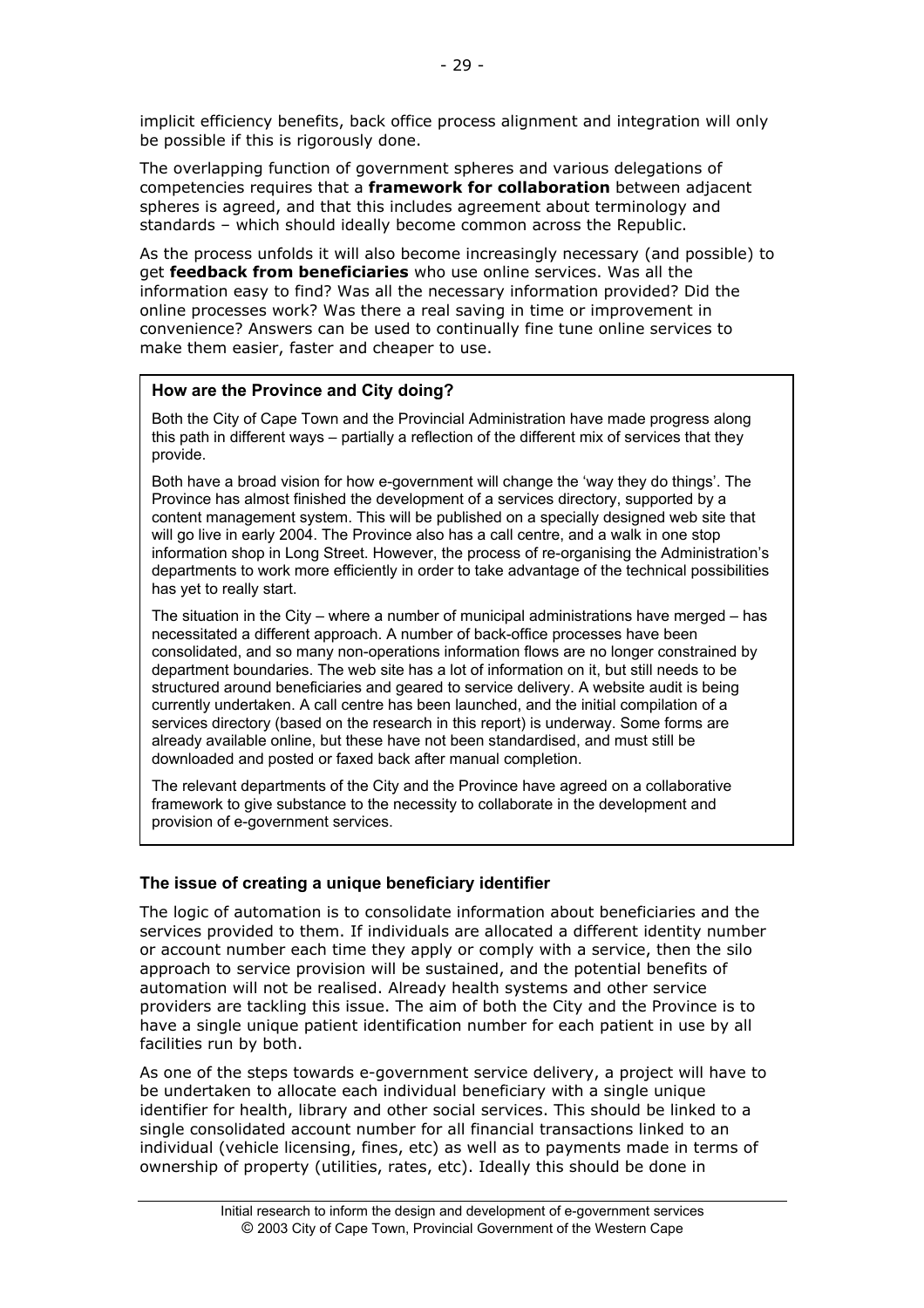conjunction with national government to create a unified system across all thee spheres of government.

# **8. Conclusion – making it happen**

This report has focused on outlining what it might take to transfer the appropriate aspects of government services online. In doing so, it has made clear that in most cases the actual fulfillment of services cannot be done online. What can be done is to put various associated service elements online. These are principally information about services, including how to access them and how to get help when things go wrong.

Even putting just this information online in an easy to find and well-structured way represents a significant step. Providing standardised downloadable forms is a further step towards information transactions and financial transactions. For those with access to online banking, payment (in response to posted paper invoices) is already a reality.

If the benefits of such steps, for government departments as well as beneficiaries, are to be realised, then they must be accompanied by programs to also expand access to the necessary infrastructure, i.e. computers and networks (principally the Internet), and the skills to use them. But these are a means to an end. The goal of doing so should be to allow people access to useful content, including (but not restricted to) information about government services. Even this is not a goal in itself, but rather a necessary step in the dawn of the information age towards improving the efficiency and effectiveness of government services so as to improve the social and economic quality of life for all South Africans.

Making this happen is not a question of technology. The computers and software to do all of what is described in this report are readily available. Technology alone cannot improve the delivery of services. The challenge is rather in realigning government departments and structures to better understand and serve the needs of beneficiaries, and in changing the way in which public servants work to use the available technology to do this more effectively and efficiently. This, in turn, requires both the necessary political will and leadership, and organizational alignment both within each sphere of government as well as between them. But ultimately comes down to the attitude of each individual involved towards change.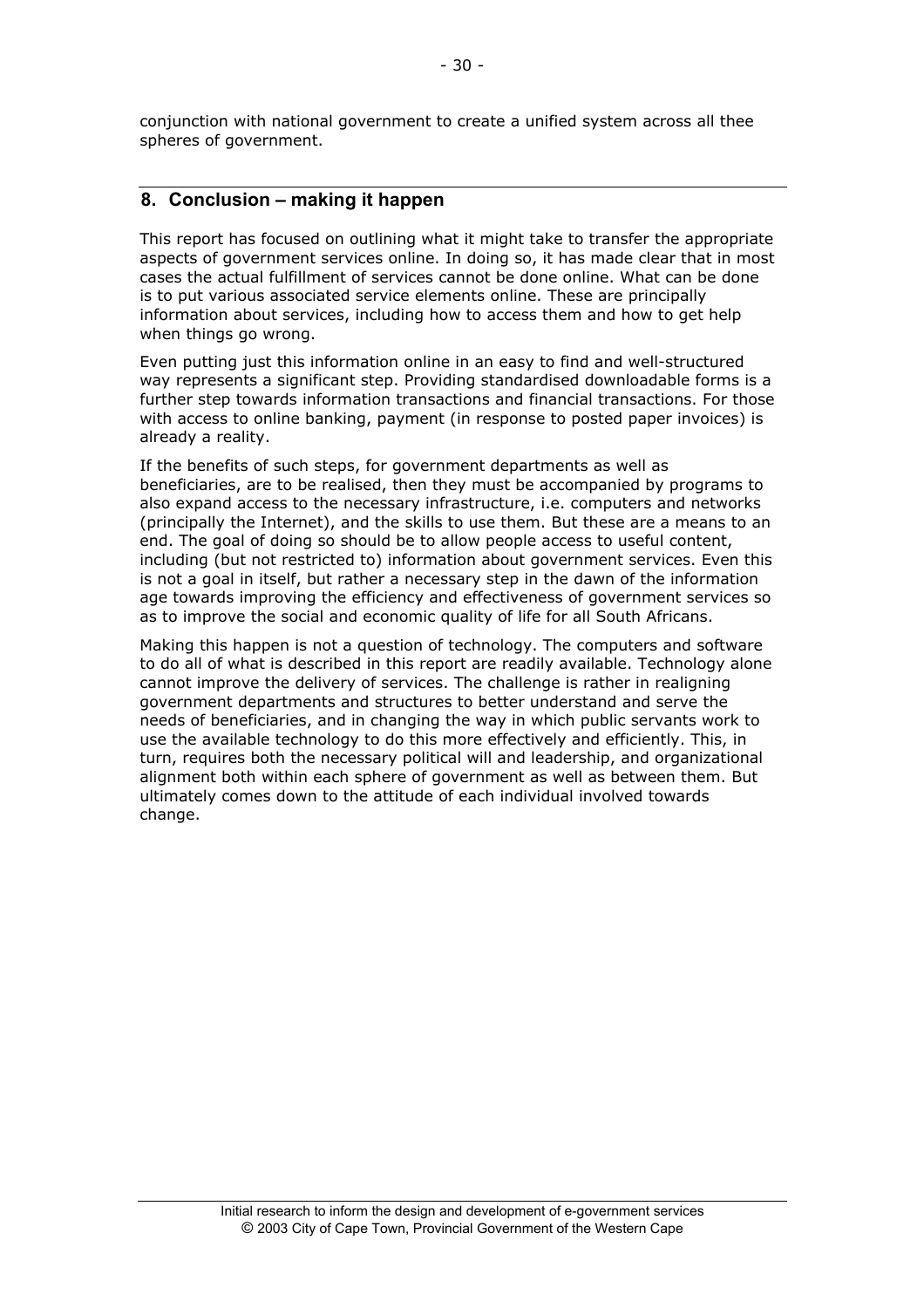# Appendix 1 – Schedule of government services<sup>17</sup>

Note that this schedule was assembled from a beneficiary perspective. It lists the services actually offered on enquiry (i.e. reflecting reality as a beneficiary perceives it) rather than the services that any given sphere of government is supposed to provide or is mandated to provide. It thus cannot be considered to be 'complete' or 'accurate' from a formal government perspective (though this was not its intent). From a rigorous perspective this schedule does have apparent contradictions – this reflects the confusing situation faced by beneficiaries in dealing with government when seeking to obtain services.

|              | <b>SERVICE -</b><br>general<br>name                            | <b>Service</b><br><b>Description</b>                                                                                                                                                                                                  | <b>MAIN</b><br><b>BENEFICIARY -</b><br>by segment                                                                                                          | <b>SERVICE</b><br><b>GROUP</b> | <b>PROVIDER</b><br>[MUNICIPAL/<br><b>PROVINCE/</b><br><b>NATIONAL]</b> | <b>RESPON</b><br><b>SIBLE</b><br><b>DEPART</b><br><b>MENT</b> | <b>CATEGOR</b><br>Y [DIRECT/<br><b>GENERAL /</b><br><b>OBLIGATIO</b><br>N] |
|--------------|----------------------------------------------------------------|---------------------------------------------------------------------------------------------------------------------------------------------------------------------------------------------------------------------------------------|------------------------------------------------------------------------------------------------------------------------------------------------------------|--------------------------------|------------------------------------------------------------------------|---------------------------------------------------------------|----------------------------------------------------------------------------|
| $\mathbf{1}$ | Markets                                                        | Facility for<br>marketing of<br>fresh produce<br>(Epping)                                                                                                                                                                             | Commercial<br>organisations<br>(produce<br>growers,<br>wholesalers and<br>retailers)                                                                       | <b>BUSINESS</b>                | <b>MUNICIPAL</b>                                                       | Markets<br>(Trading<br>Services)                              | <b>Direct</b>                                                              |
| 2            | Abattoir<br>(Maitland)                                         | Humane<br>slaughter of<br>animals for<br>human<br>consumption                                                                                                                                                                         | Agricultural<br>commercial<br>organisations<br>(butchers,<br>livestock farmers)                                                                            | <b>BUSINESS</b>                | <b>MUNICIPAL</b>                                                       | Abattoir<br>(Trading<br>Services)                             | <b>Direct</b>                                                              |
| 3            | Informal<br>trading<br>capacity<br>building                    | Regulation of<br>informal trading;<br>skills and<br>capacity<br>development in<br>conjunction with<br>trading<br>associations                                                                                                         | Commercial<br>organisations<br>(esp. informal<br>traders; property<br>owners,<br>organised<br>informal and<br>formal business<br>bodies)                   | <b>BUSINESS</b>                | <b>MUNICIPAL</b>                                                       | Economic<br>Development<br>and Tourism<br>(Development)       | <b>Direct</b>                                                              |
| 4            | Procurement<br>supplier<br>development<br>and tender<br>advice | <b>Skills</b><br>development and<br>capacity building<br>for suppliers of<br>goods and<br>services to the<br>municipality;<br>advice to<br>potential<br>suppliers as to<br>how to set about<br>composing and<br>submitting<br>tenders | Commercial<br>organisations<br>(small to medium<br>enterprises<br>supplying - or<br>seeking to supply<br>- the municipality<br>with goods and<br>services) | <b>BUSINESS</b>                | <b>MUNICIPAL</b>                                                       | Economic<br>Development<br>and Tourism<br>(Development)       | <b>Direct</b>                                                              |
| 5            | Opportunities<br>to supply<br>goods and<br>services            | Tenders to supply<br>the municipality;<br>registration as<br>supplier                                                                                                                                                                 | Commercial<br>organisations                                                                                                                                | <b>BUSINESS</b>                | <b>MUNICIPAL</b>                                                       | Procurement<br>(Finance)                                      | <b>Direct</b>                                                              |
| 6            | Opportunity<br>to purchase<br>redundant<br>stock               | Management of<br>municipal<br>movable assets                                                                                                                                                                                          | Commercial<br>organisions                                                                                                                                  | <b>BUSINESS</b>                | <b>MUNICIPAL</b>                                                       | Procurement<br>(Finance)                                      | <b>Direct</b>                                                              |
| 7            | Vetinary<br>services                                           | Vetinary<br>information and<br>services                                                                                                                                                                                               | Agriculture sector<br>and general<br>public                                                                                                                | <b>BUSINESS</b>                | <b>NATIONAL</b>                                                        | Agriculture                                                   | <b>Direct</b>                                                              |
| 8            | Maps and<br>Mapping                                            | A collection of<br>maps, graphics<br>and diagrams,<br>illustrating<br>environmental<br>issues.                                                                                                                                        | Commercial<br>organisations<br>(industry, NGO's,<br>interested<br>individuals)                                                                             | <b>BUSINESS</b>                | <b>NATIONAL</b>                                                        | Environmental<br>Affairs and<br>Tourism                       | <b>Direct</b>                                                              |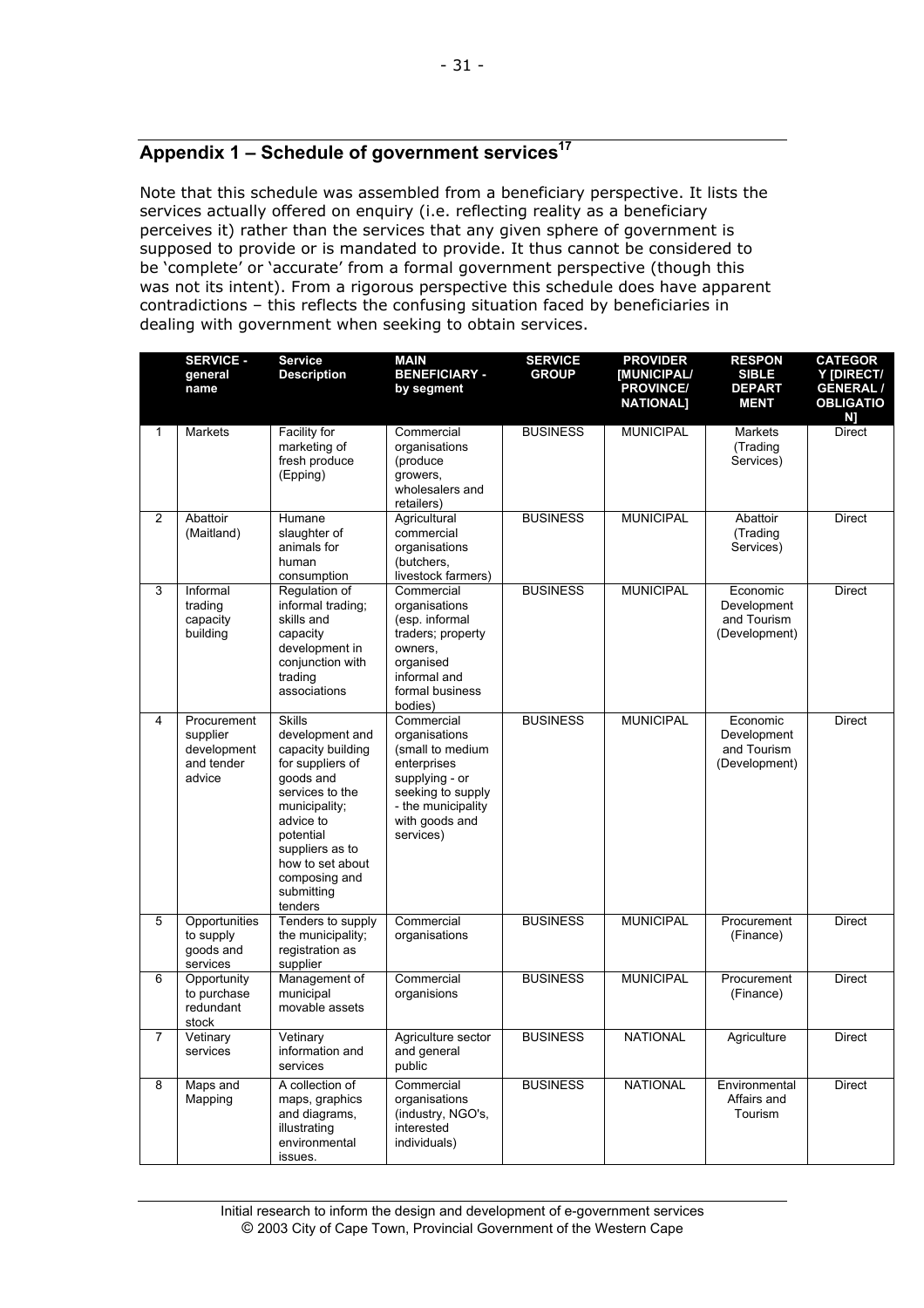|    | <b>SERVICE -</b><br>general<br>name                                                                | <b>Service</b><br><b>Description</b>                                                                                    | <b>MAIN</b><br><b>BENEFICIARY -</b><br>by segment                                                                     | <b>SERVICE</b><br><b>GROUP</b> | <b>PROVIDER</b><br><b>IMUNICIPAL/</b><br><b>PROVINCE/</b><br><b>NATIONAL]</b> | <b>RESPON</b><br><b>SIBLE</b><br><b>DEPART</b><br><b>MENT</b> | <b>CATEGOR</b><br>Y [DIRECT/<br><b>GENERAL /</b><br><b>OBLIGATIO</b><br>N] |
|----|----------------------------------------------------------------------------------------------------|-------------------------------------------------------------------------------------------------------------------------|-----------------------------------------------------------------------------------------------------------------------|--------------------------------|-------------------------------------------------------------------------------|---------------------------------------------------------------|----------------------------------------------------------------------------|
| 9  | <b>SETA</b><br><b>Services</b>                                                                     | Training services                                                                                                       | Commercial<br>organisations                                                                                           | <b>BUSINESS</b>                | <b>NATIONAL</b>                                                               | Labour                                                        | <b>Direct</b>                                                              |
| 10 | Maps, aerial<br>photographs,<br>geodetic and<br>digital<br>products                                | A collection of<br>maps, graphics<br>and diagrams,<br>illustrating<br>environmental<br>issues.                          | Organisations<br>(researchers,<br>industry, NGO's),<br>(interested)<br>individuals                                    | <b>BUSINESS</b>                | <b>NATIONAL</b>                                                               | <b>Land Affairs</b>                                           | Direct                                                                     |
| 11 | Creating<br>assets<br>through the<br>Community<br><b>Based Public</b><br><b>Works</b><br>Programme | Providing<br>employment<br>while building<br>facilities useful to<br>the community                                      | Individuals<br>(unemployed)                                                                                           | <b>BUSINESS</b>                | <b>NATIONAL</b>                                                               | <b>Public Works</b>                                           | <b>Direct</b>                                                              |
| 12 | Information<br>about<br>innovation<br>and funding                                                  | Providing a list of<br>funding resources<br>and guidelines for<br>innovators                                            | Organisations<br>(primarily<br>commercial)                                                                            | <b>BUSINESS</b>                | <b>NATIONAL</b>                                                               | Science and<br>Technology                                     | <b>Direct</b>                                                              |
| 13 | <b>Business</b><br>services                                                                        | Advice for<br>businesses,<br>information about<br>funding and<br>government<br>schemes                                  | Commercial<br>organisations                                                                                           | <b>BUSINESS</b>                | <b>NATIONAL</b>                                                               | Trade and<br>Industry                                         | <b>Direct</b>                                                              |
| 14 | Agricultural<br>engineering<br>services                                                            | Advise on<br>irrigation,<br>mechanisation,<br>processing and<br>land use                                                | Agricultural<br>sector                                                                                                | <b>BUSINESS</b>                | <b>PROVINCE</b>                                                               | Agriculture                                                   | <b>Direct</b>                                                              |
| 15 | Agricultural<br>training                                                                           | Provision of<br>training for new<br>farmers                                                                             | Agricultural<br>sector                                                                                                | <b>BUSINESS</b>                | <b>PROVINCE</b>                                                               | Agriculture                                                   | <b>Direct</b>                                                              |
| 16 | Farmer<br>settlement                                                                               | Land<br>redistribution,<br>resettlement and<br>infrastructure<br>development                                            | Agricultural<br>sector, individuals                                                                                   | <b>BUSINESS</b>                | <b>PROVINCE</b>                                                               | Agriculture                                                   | <b>Direct</b>                                                              |
| 17 | Agricultural<br>information                                                                        | Economic and<br>statistical<br>information of<br>interest to<br>farmers                                                 | Agriculture,<br>manufacturing<br>and other related<br>commerce:<br>investors                                          | <b>BUSINESS</b>                | <b>PROVINCE</b>                                                               | Agriculture                                                   | <b>Direct</b>                                                              |
| 18 | Agricultural<br>risk<br>management<br>advice<br>services (not<br>insurance)                        | Provide<br>information and<br>advice to<br>minimise<br>commercial risk<br>and maximise<br>agricultural output           | Agriculture                                                                                                           | <b>BUSINESS</b>                | <b>PROVINCE</b>                                                               | Agriculture                                                   | Direct                                                                     |
| 19 | Laboratory<br>services                                                                             | Soil, water and<br>other testing<br>facilities (on a fee<br>basis)                                                      | Agriculture                                                                                                           | <b>BUSINESS</b>                | <b>PROVINCE</b>                                                               | Agriculture                                                   | Direct                                                                     |
| 20 | Veterinary<br>health<br>services                                                                   | Health services<br>for livestock -<br>animal health and<br>disease control;<br>inspection of<br>animal derived<br>foods | Agriculture, food<br>manufacturers,<br>individuals                                                                    | <b>BUSINESS</b>                | <b>PROVINCE</b>                                                               | Agriculture                                                   | <b>Direct</b>                                                              |
| 21 | Entrepreneuri<br>al support                                                                        | Entrepreneurial<br>support<br>programmes                                                                                | Commercial and<br>other<br>organisations,<br>including service<br>providers and<br>tertiary education<br>institutions | <b>BUSINESS</b>                | <b>PROVINCE</b>                                                               | Economic<br>Development<br>and Tourism                        | <b>Direct</b>                                                              |

Initial research to inform the design and development of e-government services © 2003 City of Cape Town, Provincial Government of the Western Cape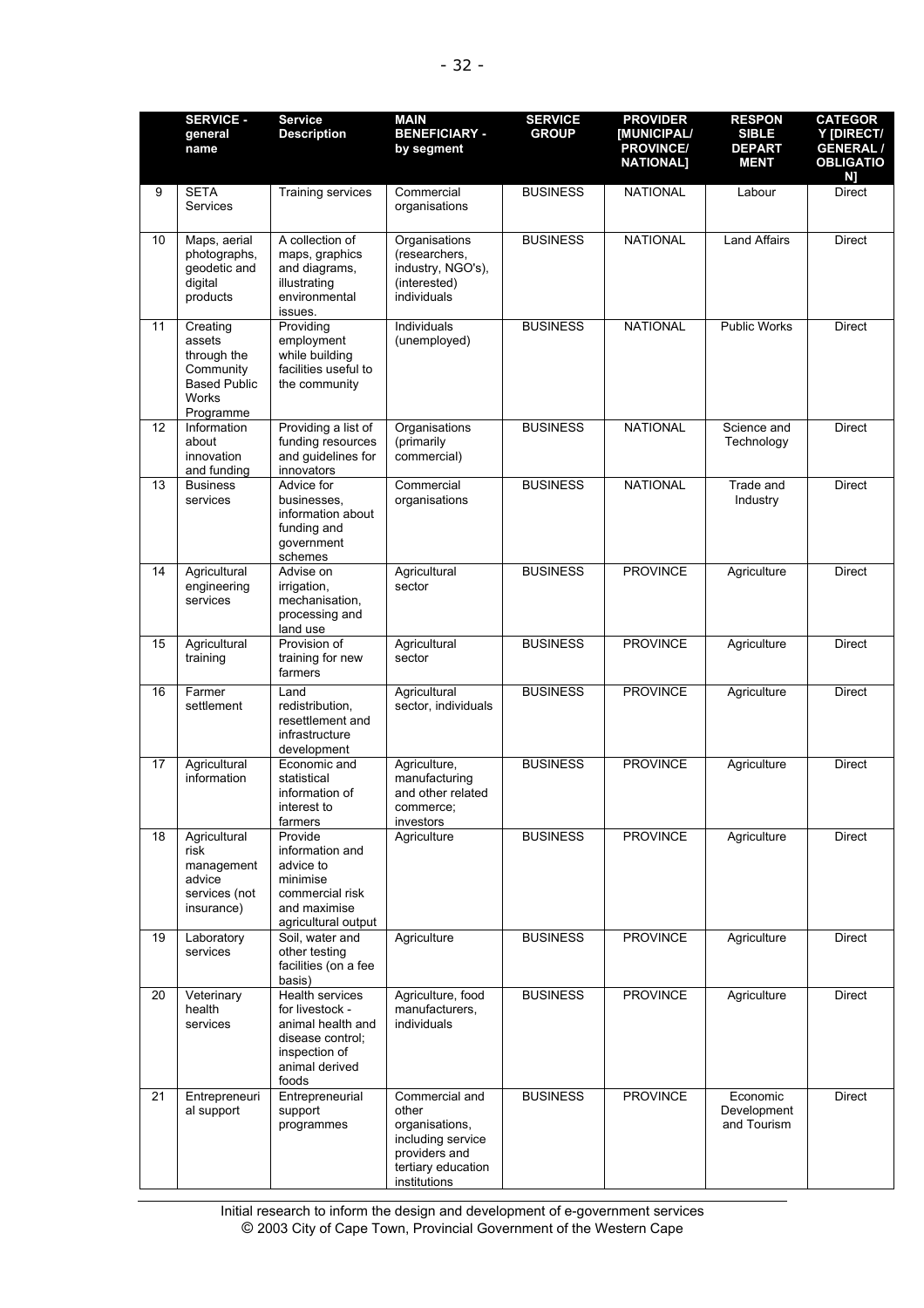|    | <b>SERVICE -</b><br>general<br>name           | <b>Service</b><br><b>Description</b>                                                                                                                                                                                             | <b>MAIN</b><br><b>BENEFICIARY -</b><br>by segment                                                                                                                                                                                                                                           | <b>SERVICE</b><br><b>GROUP</b> | <b>PROVIDER</b><br><b>IMUNICIPAL/</b><br><b>PROVINCE/</b><br><b>NATIONAL]</b> | <b>RESPON</b><br><b>SIBLE</b><br><b>DEPART</b><br><b>MENT</b> | <b>CATEGOR</b><br>Y IDIRECT/<br><b>GENERAL /</b><br><b>OBLIGATIO</b><br>N] |
|----|-----------------------------------------------|----------------------------------------------------------------------------------------------------------------------------------------------------------------------------------------------------------------------------------|---------------------------------------------------------------------------------------------------------------------------------------------------------------------------------------------------------------------------------------------------------------------------------------------|--------------------------------|-------------------------------------------------------------------------------|---------------------------------------------------------------|----------------------------------------------------------------------------|
| 22 | Support for<br>small<br>businesses            | Support (non-<br>financial) of<br><b>SMMEs</b>                                                                                                                                                                                   | Commercial<br>organisations                                                                                                                                                                                                                                                                 | <b>BUSINESS</b>                | <b>PROVINCE</b>                                                               | Economic<br>Development<br>and Tourism                        | <b>Direct</b>                                                              |
| 23 | <b>Business</b><br>support                    | Organisation and<br>support for<br>business<br>development<br>organisations and<br>service providers,<br>including<br>mentorship<br>training, youth<br>entrepreneurship<br>programs, Library<br><b>Business</b><br>Corners, etc. | Commercial<br>organisations,<br>community and<br>social<br>organisations,<br>individuals                                                                                                                                                                                                    | <b>BUSINESS</b>                | <b>PROVINCE</b>                                                               | Economic<br>Development<br>and tourism                        | Direct                                                                     |
| 24 | Survey<br>services                            | General<br>surveying for<br>property<br>boundaries                                                                                                                                                                               | Individuals and<br>organisations                                                                                                                                                                                                                                                            | <b>BUSINESS</b>                | PROVINCE /<br><b>MUNICIPAL</b>                                                | <b>Land Affairs</b>                                           | <b>Direct</b>                                                              |
| 25 | Film industry<br>regulation<br>and support    | Promotion and<br>regulation of the<br>film industry,<br>including issue of<br>film permits                                                                                                                                       | Commercial<br>organisations<br>(film industry and<br>suppliers to it)                                                                                                                                                                                                                       | <b>BUSINESS</b>                | <b>MUNICIPAL</b>                                                              | Economic<br>Development<br>and Tourism<br>(Development)       | Direct /<br>General/<br>Obligation                                         |
| 26 | <b>Business</b><br>development<br>and support | Support for small<br>businesses and<br>businesses in<br>identified sectors;<br>support for the<br>creation of job<br>opportunities.<br><b>Annual Small</b><br>Business Week.                                                     | Individuals and<br>commercial<br>organisation<br>(informal sector<br>participants;<br>small to medium<br>enterprises, job<br>seekers)                                                                                                                                                       | <b>BUSINESS</b>                | <b>MUNICIPAL</b>                                                              | Economic<br>Development<br>and Tourism<br>(Development)       | General                                                                    |
| 27 | Strategic<br>economic<br>sector<br>support    | Support of the<br>growth and<br>sustainable<br>development of<br>identified<br>industrial and<br>commercial<br>sectors                                                                                                           | Identified sector<br>participants<br>(businesses and<br>individuals)                                                                                                                                                                                                                        | <b>BUSINESS</b>                | <b>MUNICIPAL</b>                                                              | Economic<br>Development<br>and Tourism<br>(Development)       | General                                                                    |
| 28 | Export and<br>trade<br>development            | Create an<br>environment<br>conducive to<br>regional and<br>international<br>trade (in<br>conjunction with<br>WESGRO)                                                                                                            | Commercial<br>organisations<br>(business sector,<br>investors)                                                                                                                                                                                                                              | <b>BUSINESS</b>                | <b>MUNICIPAL</b>                                                              | Economic<br>Development<br>and Tourism<br>(Development)       | General                                                                    |
| 29 | Tender<br>advice                              | Advice to<br>potential<br>suppliers as to<br>how to set about<br>composing and<br>submitting<br>tenders for the<br>supply of goods<br>and services to<br>local government                                                        | Commercial<br>organisations<br>(informal sector<br>participants;<br>domestic as well<br>as international<br>businesses:<br>major investors -<br>land and property<br>owners, multi-<br>national<br>companies,<br>organised<br>informal and<br>formal business<br>bodies, small<br>business) | <b>BUSINESS</b>                | <b>MUNICIPAL</b>                                                              | Economic<br>Development<br>and Tourism<br>(Development)       | General                                                                    |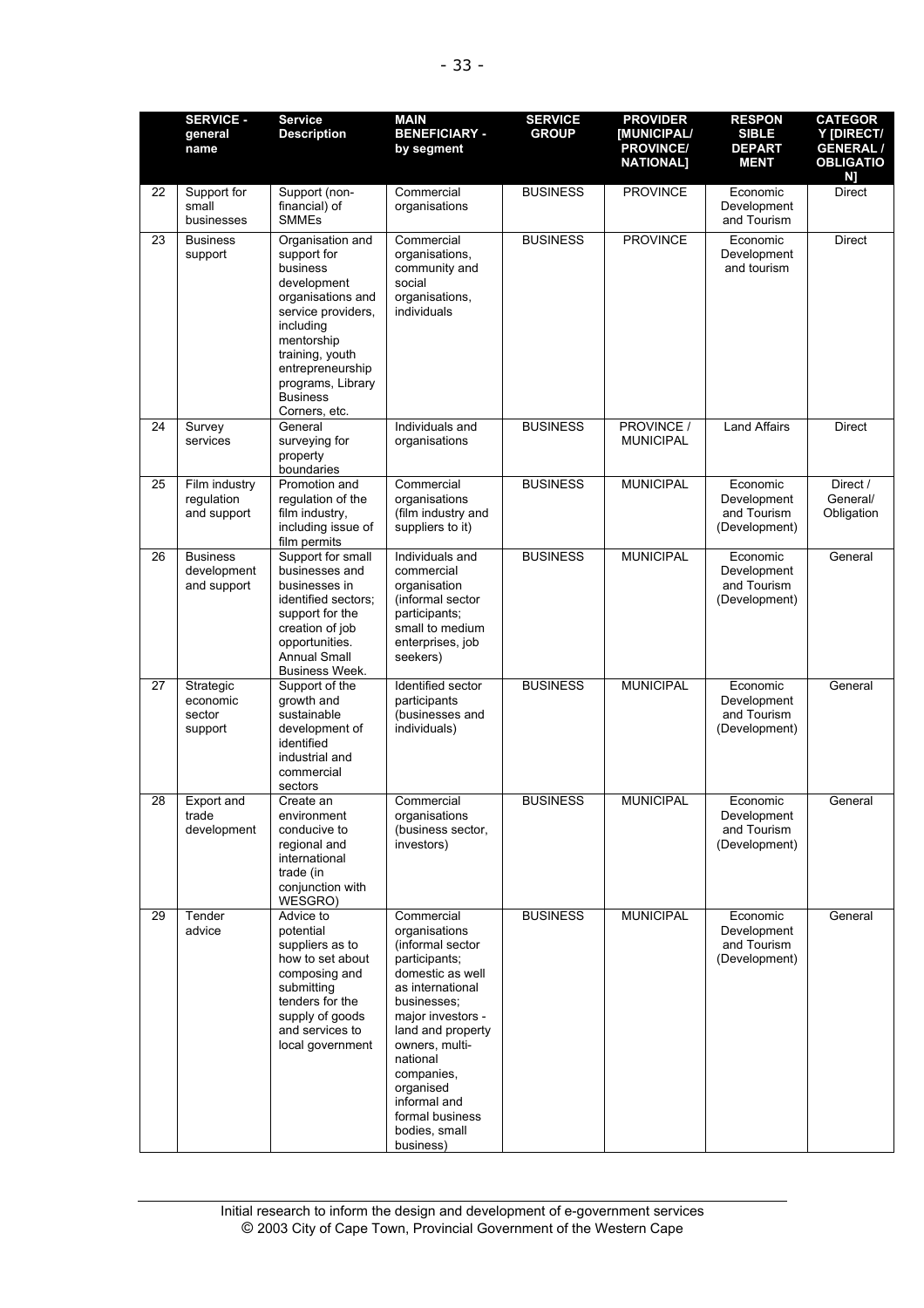|    | <b>SERVICE -</b><br>general<br>name                            | <b>Service</b><br><b>Description</b>                                                                                                                                        | <b>MAIN</b><br><b>BENEFICIARY -</b><br>by segment                                                                                                    | <b>SERVICE</b><br><b>GROUP</b> | <b>PROVIDER</b><br><b>IMUNICIPAL/</b><br><b>PROVINCE/</b><br><b>NATIONAL]</b> | <b>RESPON</b><br><b>SIBLE</b><br><b>DEPART</b><br><b>MENT</b> | <b>CATEGOR</b><br>Y [DIRECT/<br><b>GENERAL /</b><br><b>OBLIGATIO</b><br>N] |
|----|----------------------------------------------------------------|-----------------------------------------------------------------------------------------------------------------------------------------------------------------------------|------------------------------------------------------------------------------------------------------------------------------------------------------|--------------------------------|-------------------------------------------------------------------------------|---------------------------------------------------------------|----------------------------------------------------------------------------|
| 30 | Investment<br>facilitation                                     | Attract and<br>maintain<br>investment and<br>re-investment<br>within the City (in<br>conjunction with<br>WESGRO)                                                            | Commercial<br>organisations and<br>individuals<br>(business sector,<br>investors, land<br>and property<br>owners, small<br>business, job<br>seekers) | <b>BUSINESS</b>                | <b>MUNICIPAL</b>                                                              | Economic<br>Development<br>and Tourism<br>(Development)       | General                                                                    |
| 31 | Development<br>of tourism<br>industry                          | Enhancement of<br>range and quality<br>of tourism<br>resources;<br>financial support<br>to Cape Town<br>Tourism                                                             | Tourists:<br>commercial<br>organisations<br>(especially the<br>hospitality and<br>related industries)                                                | <b>BUSINESS</b>                | <b>MUNICIPAL</b>                                                              | Economic<br>Development<br>and Tourism<br>(Development)       | General                                                                    |
| 32 | Economic<br>information<br>and research                        | Provision of<br>strategic<br>economic data<br>and information;<br>monitoring of key<br>trends                                                                               | Commercial<br>organisations<br>(investors;<br>organised<br>informal and<br>formal business<br>bodies)                                                | <b>BUSINESS</b>                | <b>MUNICIPAL</b>                                                              | Economic<br>Development<br>and Tourism<br>(Development)       | General                                                                    |
| 33 | Creditor<br>status and<br>payment                              | Administration of<br>all payments<br>made for services<br>and goods<br>delivered to the<br>city                                                                             | Commercial<br>organisations<br>(suppliers to the<br>municipality of<br>goods and<br>services                                                         | <b>BUSINESS</b>                | <b>MUNICIPAL</b>                                                              | Expenditure<br>(Finance)                                      | General                                                                    |
| 34 | City<br>promotion                                              | Promotion of the<br>City to tourists,<br>traders and<br>investors                                                                                                           | Tourists,<br>overseas<br>business sector,<br>investors,<br>individuals and<br>commercial<br>organisations                                            | <b>BUSINESS</b>                | <b>MUNICIPAL</b>                                                              | Communicatio<br>ns                                            | General                                                                    |
| 35 | Information<br>about genetic<br>resources                      | Information about<br>Genetic<br>resources                                                                                                                                   | Agriculture sector<br>and individuals                                                                                                                | <b>BUSINESS</b>                | <b>NATIONAL</b>                                                               | Agriculture                                                   | General                                                                    |
| 36 | National<br>Plant<br>Protection                                | To promote and<br>regulate the<br>availability of<br>healthy and<br>productive plant<br>material and the<br>quality of<br>agricultural<br>products in South<br>Africa.      | Agriculture sector<br>and general<br>public                                                                                                          | <b>BUSINESS</b>                | <b>NATIONAL</b>                                                               | Agriculture                                                   | General                                                                    |
| 37 | Livestock<br>health and<br>meat safety                         | Animal disease<br>inspection,<br>monitoring and<br>prevention;<br>monitoring and<br>regulation of<br>animal derived<br>foods                                                | Agriculture,<br>individuals                                                                                                                          | <b>BUSINESS</b>                | <b>PROVINCE</b>                                                               | Agriculture                                                   | General                                                                    |
| 38 | Tourism<br>promotion<br>and tourism<br>industry<br>development | Promotion of the<br>Western Cape as<br>a tourism<br>destinations;<br>guide registration;<br>support for<br>tourism bureaus;<br>entrepreneurship<br>support; signage;<br>etc | Tourists,<br>commercial<br>organisations,<br>social and<br>community<br>organisations,<br>individuals                                                | <b>BUSINESS</b>                | <b>PROVINCE</b>                                                               | Economic<br>Development<br>and Tourism                        | General                                                                    |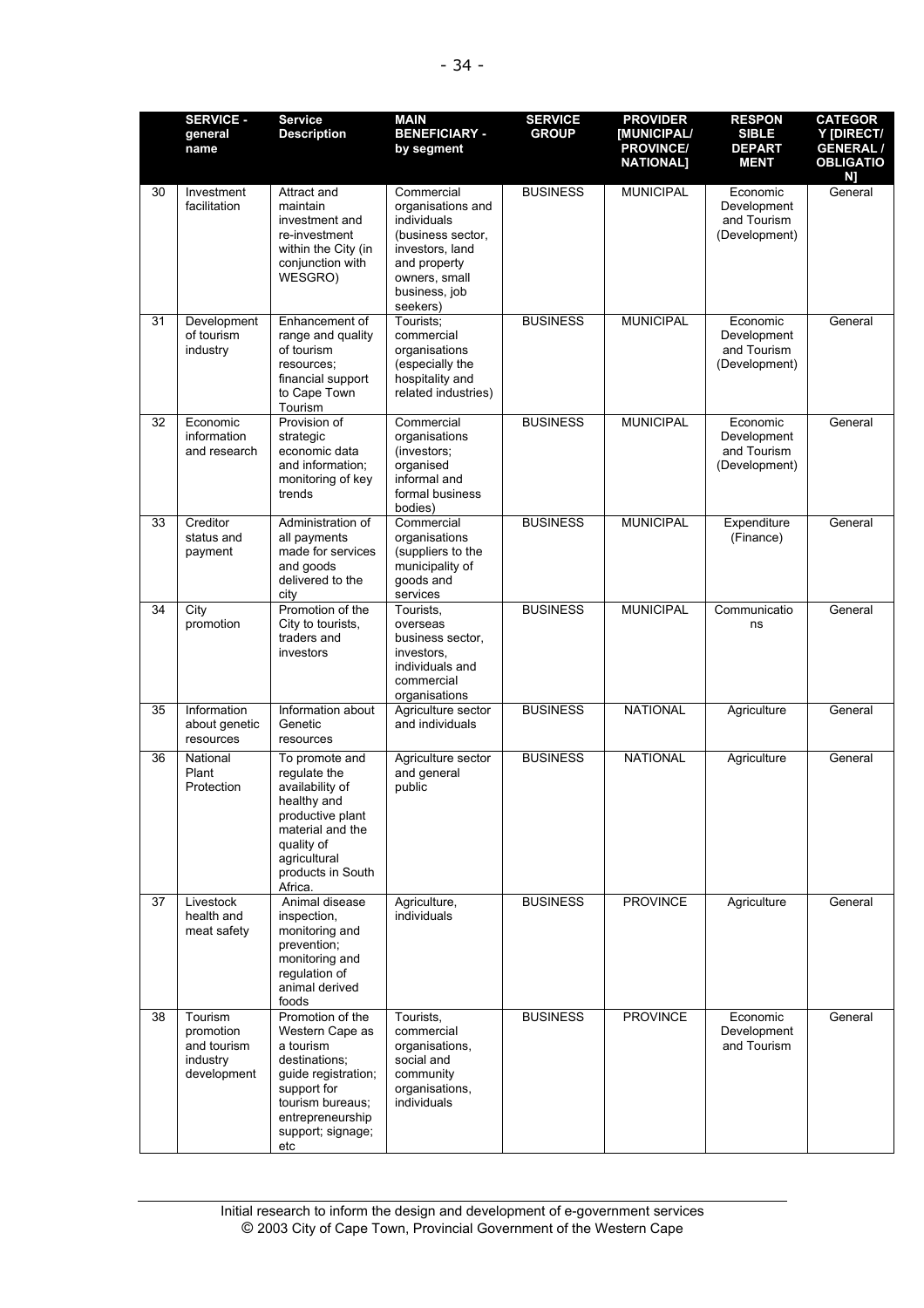|    | <b>SERVICE -</b><br>general<br>name                 | <b>Service</b><br><b>Description</b>                                                                                                       | <b>MAIN</b><br><b>BENEFICIARY -</b><br>by segment                                                                           | <b>SERVICE</b><br><b>GROUP</b> | <b>PROVIDER</b><br>[MUNICIPAL/<br><b>PROVINCE/</b><br><b>NATIONAL]</b> | <b>RESPON</b><br><b>SIBLE</b><br><b>DEPART</b><br><b>MENT</b>                   | <b>CATEGOR</b><br>Y [DIRECT/<br><b>GENERAL/</b><br><b>OBLIGATIO</b><br>N] |
|----|-----------------------------------------------------|--------------------------------------------------------------------------------------------------------------------------------------------|-----------------------------------------------------------------------------------------------------------------------------|--------------------------------|------------------------------------------------------------------------|---------------------------------------------------------------------------------|---------------------------------------------------------------------------|
| 39 | <b>Business</b><br>promotion                        | Industrial<br>Development and<br>Marketing                                                                                                 | Commercial<br>organisations and<br>businesses                                                                               | <b>BUSINESS</b>                | <b>PROVINCE</b>                                                        | Economic<br>Development<br>and Tourism                                          | General                                                                   |
| 40 | Procurement<br>(business)<br>opportunities          | Provision of<br>provincial<br>government<br>needs on a<br>commercial basis                                                                 | Commercial<br>organisations                                                                                                 | <b>BUSINESS</b>                | <b>PROVINCE</b>                                                        | Economic<br>Development<br>and tourism                                          | General                                                                   |
| 41 | Regional<br>Services<br>Council Levy                | Tax on<br>businesses                                                                                                                       | Individuals,<br>organisations<br>(through revenue<br>generation to<br>support the<br>provision of<br>municipal<br>services) | <b>BUSINESS</b>                | <b>MUNICIPAL</b>                                                       | Revenue<br><b>Services</b><br>(Finance)                                         | Obligation                                                                |
| 42 | Agricultural<br>regulatory<br>services              | Information about<br>Fertilisers, Farm<br>Feeds.<br>Agricultural<br>Remedies and<br><b>Stock Remedies</b>                                  | Agriculture sector<br>and general<br>public                                                                                 | <b>BUSINESS</b>                | <b>NATIONAL</b>                                                        | Agriculture                                                                     | Obligation                                                                |
| 43 | Export<br>support and<br>regulation                 | Information about<br>export regulations<br>and application                                                                                 | Agriculture sector<br>and individuals                                                                                       | <b>BUSINESS</b>                | <b>NATIONAL</b>                                                        | Agriculture                                                                     | Obligation                                                                |
| 44 | Registration<br>for UIF                             | Provision of UIF                                                                                                                           | Commercial<br>organisations                                                                                                 | <b>BUSINESS</b>                | <b>NATIONAL</b>                                                        | Labour                                                                          | Obligation                                                                |
| 45 | Abattoirs                                           | Abattoirs -<br>planning,<br>inspection and<br>registration                                                                                 | Agriculture, food<br>manufacturers,<br>individuals                                                                          | <b>BUSINESS</b>                | <b>PROVINCE</b>                                                        | Agriculture                                                                     | Obligation                                                                |
| 46 | Child care<br>facilities and<br>nursery<br>schools  | Ensuring the<br>provision of child<br>care provision, in<br>a manner which<br>benefits the<br>psycho-social<br>development of<br>the child | Individuals;<br>community<br>organisations<br>involved in child<br>care                                                     | <b>COMMUNITY</b>               | <b>MUNICIPAL</b>                                                       | Social<br>Development<br>(Community<br>Services)                                | <b>Direct</b>                                                             |
| 47 | Public<br>transport                                 | Provides public<br>transport<br>services,<br>including bus,<br>rail, minibus,<br>taxis, plus Dial-A-<br>Ride service for<br>disabled       | Individuals                                                                                                                 | <b>COMMUNITY</b>               | <b>MUNICIPAL</b>                                                       | Transport,<br>Roads and<br>Stormwater<br>(Development)                          | <b>Direct</b>                                                             |
| 48 | Road<br>maintenance<br>and new road<br>construction | Management and<br>maintenance of<br>public transport<br>infrastructure<br>(e.g. repairing<br>roads)                                        | Individuals,<br>organisations<br>(road users, as<br>well as property<br>developers,<br>architects)                          | <b>COMMUNITY</b>               | <b>MUNICIPAL</b>                                                       | Transport,<br>Roads and<br>Stormwater<br>(Development)                          | <b>Direct</b>                                                             |
| 49 | Municipal<br>airports                               | Provision of<br>airport facilities<br>(where<br>appropriate)                                                                               | Individuals,<br>organisations                                                                                               | <b>COMMUNITY</b>               | <b>MUNICIPAL</b>                                                       | <b>Public Housing</b><br>& Transport,<br>Roads &<br>Stormwater<br>(Development) | <b>Direct</b>                                                             |
| 50 | Income from<br>surplus<br>municipal<br>property     | Selling and<br>leasing of surplus<br>immovable<br>municipal owned<br>property (land<br>and buildings)                                      | Commercial<br>organisations<br>(developers,<br>property owners,<br>parastatals,<br>NGOs, individual<br>investors)           | <b>COMMUNITY</b>               | <b>MUNICIPAL</b>                                                       | Property<br>Management<br>(Development)                                         | Direct                                                                    |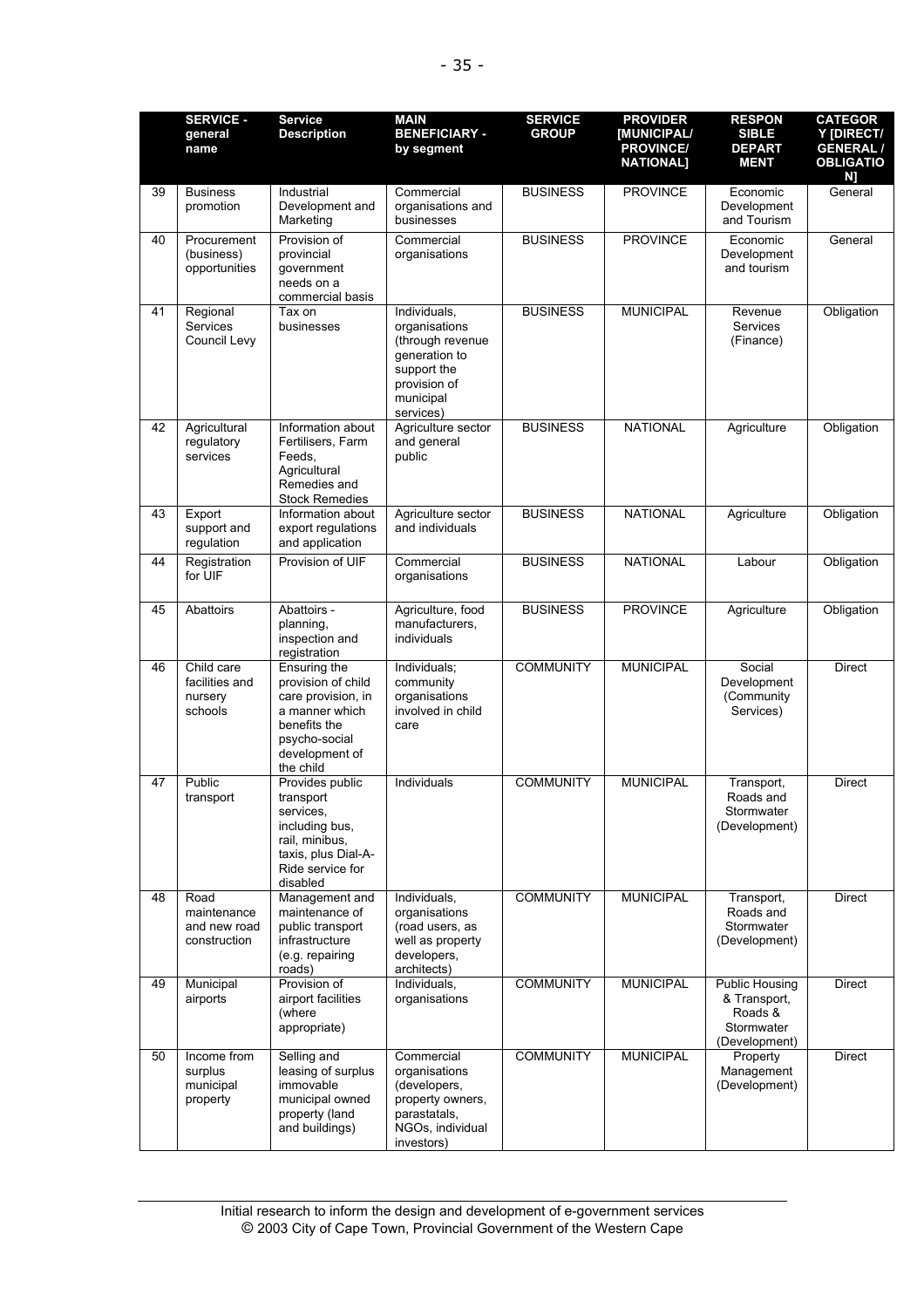|    | <b>SERVICE -</b><br>general<br>name              | <b>Service</b><br><b>Description</b>                                                                                                                                                                                                                                                                                                                                                                                                                                        | <b>MAIN</b><br><b>BENEFICIARY -</b><br>by segment                                  | <b>SERVICE</b><br><b>GROUP</b> | <b>PROVIDER</b><br><b>[MUNICIPAL/</b><br><b>PROVINCE/</b><br><b>NATIONAL]</b> | <b>RESPON</b><br><b>SIBLE</b><br><b>DEPART</b><br><b>MENT</b> | <b>CATEGOR</b><br>Y [DIRECT/<br><b>GENERAL /</b><br><b>OBLIGATIO</b> |
|----|--------------------------------------------------|-----------------------------------------------------------------------------------------------------------------------------------------------------------------------------------------------------------------------------------------------------------------------------------------------------------------------------------------------------------------------------------------------------------------------------------------------------------------------------|------------------------------------------------------------------------------------|--------------------------------|-------------------------------------------------------------------------------|---------------------------------------------------------------|----------------------------------------------------------------------|
| 51 | <b>SA Tourism</b>                                | General tourism<br>information,<br>bookings, local<br>information,<br>what's on                                                                                                                                                                                                                                                                                                                                                                                             | Tourists - local<br>and international,<br>businesses<br>operating in the<br>sector | <b>COMMUNITY</b>               | <b>NATIONAL</b>                                                               | Environmental<br>Affairs and<br>Tourism                       | N]<br><b>Direct</b>                                                  |
| 52 | <b>SA National</b><br>Parks                      | General<br>information,<br>bookings                                                                                                                                                                                                                                                                                                                                                                                                                                         | Tourists - local<br>and international,<br>businesses<br>operating in the<br>sector | <b>COMMUNITY</b>               | <b>NATIONAL</b>                                                               | Environmental<br>Affairs and<br>Tourism                       | <b>Direct</b>                                                        |
| 53 | <b>SA Weather</b><br><b>Bureau</b>               | Weather<br>information,<br>current and<br>historic                                                                                                                                                                                                                                                                                                                                                                                                                          | Individuals,<br>weather sensitive<br>commercial<br>enterprises e.g.<br>agriculture | <b>COMMUNITY</b>               | <b>NATIONAL</b>                                                               | Environmental<br>Affairs and<br>Tourism                       | <b>Direct</b>                                                        |
| 54 | National<br><b>Botanical</b><br>Institute        | Information about<br>botanical gardens<br>and events,<br>research                                                                                                                                                                                                                                                                                                                                                                                                           | Individuals,<br>(academic)<br>organisations                                        | <b>COMMUNITY</b>               | <b>NATIONAL</b>                                                               | Environmental<br>Affairs and<br>Tourism                       | <b>Direct</b>                                                        |
| 55 | Promote<br>proper police<br>conduct              | Deal with<br>complaints<br>relating to: 1.<br>Deaths of<br>persons in police<br>custody or deaths<br>which are as a<br>result of police<br>action. 2. The<br>involvement of<br>police members<br>in criminal<br>activities such as<br>robbery, theft of<br>motor vehicles<br>and assault. 3.<br>Police conduct or<br>behaviour which<br>is prohibited by<br>the Police<br>Regulations, such<br>as neglect of<br>duties or failure to<br>comply with the<br>Code of Conduct. | Individuals and<br>organisations                                                   | <b>COMMUNITY</b>               | <b>NATIONAL</b>                                                               | Independent<br>Complaints<br>Directorate                      | <b>Direct</b>                                                        |
| 56 | Media<br>services                                | Communication<br>channel between<br>provincial<br>government and<br>beneficiaries                                                                                                                                                                                                                                                                                                                                                                                           | Individuals,<br>organisations                                                      | <b>COMMUNITY</b>               | <b>PROVINCE</b>                                                               | Communicatio<br>ns                                            | Direct                                                               |
| 57 | Archives<br>(other than<br>National<br>Archives) | Catalogued<br>library of<br>government and<br>other documents                                                                                                                                                                                                                                                                                                                                                                                                               | Individuals,<br>organisations                                                      | <b>COMMUNITY</b>               | <b>PROVINCE</b>                                                               | <b>Cultural Affairs</b>                                       | Direct                                                               |
| 58 | Language<br>services                             | Enforces and<br>promotes the use<br>of the three<br>official languages<br>of the Western<br>Cape                                                                                                                                                                                                                                                                                                                                                                            | Individuals                                                                        | <b>COMMUNITY</b>               | <b>PROVINCE</b>                                                               | <b>Cultural Affairs</b>                                       | <b>Direct</b>                                                        |
| 59 | Arts and<br>culture                              | Funding support<br>of arts and<br>culture<br>organisations                                                                                                                                                                                                                                                                                                                                                                                                                  | Organisations<br>(artistic and<br>cultural)                                        | <b>COMMUNITY</b>               | <b>PROVINCE</b>                                                               | <b>Cultural Affairs</b>                                       | Direct                                                               |
| 60 | Sports<br>recreation                             | Organise and<br>support sports<br>organisations and<br>events - focus on<br>pre-schoolers<br>and youth in<br>disadvantaged                                                                                                                                                                                                                                                                                                                                                  | Individuals,<br>community and<br>social<br>organisations                           | <b>COMMUNITY</b>               | <b>PROVINCE</b>                                                               | <b>Cultural Affairs</b>                                       | Direct                                                               |

Initial research to inform the design and development of e-government services © 2003 City of Cape Town, Provincial Government of the Western Cape areas, and senior earch ti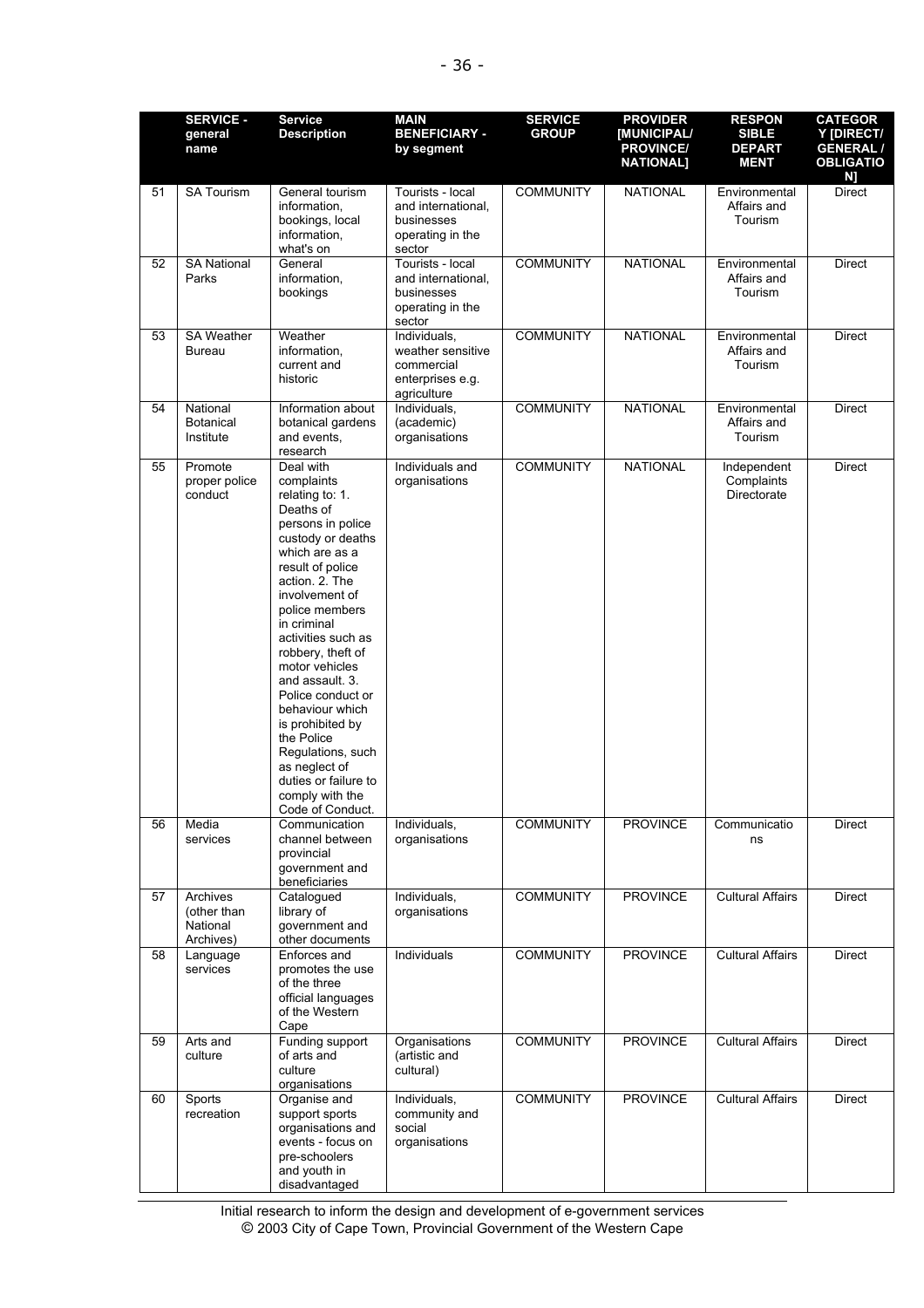|    | <b>SERVICE -</b><br>general<br>name                                                              | <b>Service</b><br><b>Description</b>                                                                                                                                                                  | <b>MAIN</b><br><b>BENEFICIARY -</b><br>by segment                                                                                           | <b>SERVICE</b><br><b>GROUP</b> | <b>PROVIDER</b><br>[MUNICIPAL/<br><b>PROVINCE/</b><br><b>NATIONAL]</b> | <b>RESPON</b><br><b>SIBLE</b><br><b>DEPART</b><br><b>MENT</b> | <b>CATEGOR</b><br>Y [DIRECT/<br><b>GENERAL /</b><br><b>OBLIGATIO</b><br>N] |
|----|--------------------------------------------------------------------------------------------------|-------------------------------------------------------------------------------------------------------------------------------------------------------------------------------------------------------|---------------------------------------------------------------------------------------------------------------------------------------------|--------------------------------|------------------------------------------------------------------------|---------------------------------------------------------------|----------------------------------------------------------------------------|
|    |                                                                                                  | areas, and senior<br>citisens                                                                                                                                                                         |                                                                                                                                             |                                |                                                                        |                                                               |                                                                            |
| 61 | Schools<br>sports                                                                                | Organisation of<br>sporting activities<br>in schools                                                                                                                                                  | Organisations<br>(schools) and<br>individuals                                                                                               | <b>COMMUNITY</b>               | <b>PROVINCE</b>                                                        | <b>Cultural Affairs</b>                                       | <b>Direct</b>                                                              |
| 62 | Sports<br>federations                                                                            | Financial support<br>and organisation<br>coordination of<br>sports federations<br>to enable then to<br>fulfils their<br>responsibility for<br>the oversight and<br>promotion of<br>sporting codes     | Organisations<br>(sports<br>federations)                                                                                                    | <b>COMMUNITY</b>               | <b>PROVINCE</b>                                                        | <b>Cultural Affairs</b>                                       | <b>Direct</b>                                                              |
| 63 | Major sports<br>events                                                                           | Organisation and<br>promotion of<br>major sporting<br>events                                                                                                                                          | Organisations<br>(sports<br>federations and<br>related)                                                                                     | <b>COMMUNITY</b>               | <b>PROVINCE</b>                                                        | <b>Cultural Affairs</b>                                       | <b>Direct</b>                                                              |
| 64 | Traffic<br>management<br>- special<br>events                                                     | Traffic escorting<br>services and<br>traffic regulation<br>at special events                                                                                                                          | Organisations<br>(event<br>organisers),<br>individuals                                                                                      | <b>COMMUNITY</b>               | <b>PROVINCE</b>                                                        | Community<br>Safety                                           | <b>Direct</b>                                                              |
| 65 | Waste<br>removal                                                                                 | Solid waste<br>management -<br>refuse and<br>garden waste<br>collection; street<br>cleaning; beach<br>cleaning;<br>provision of litter<br>bins, control of<br>dumping,<br>composting and<br>recycling | Individuals,<br>organisations<br>(including<br>recyclers, waste<br>collectors;<br>community<br>groups;<br>commercial<br>waste<br>companies) | <b>COMMUNITY</b>               | <b>MUNICIPAL</b>                                                       | Solid waste<br>(Trading<br>Services)                          | Direct /<br>General                                                        |
| 66 | Law and<br>order                                                                                 | Law enforcement:<br>social crime<br>prevention and<br>strategic<br>surveillance<br>(CCTV), control<br>of public<br>nuisances                                                                          | Individuals,<br>organisations                                                                                                               | <b>COMMUNITY</b>               | <b>MUNICIPAL</b>                                                       | <b>City Police</b><br>(Community<br>Services)                 | Direct /<br>General                                                        |
| 67 | Law and<br>order - roads<br>and traffic                                                          | Traffic policing<br>and management<br>services including<br>regulation of<br>parking<br>(enforcement of<br>rules; safety)                                                                             | Individuals,<br>organisations<br>(especially road<br>users)                                                                                 | <b>COMMUNITY</b>               | <b>MUNICIPAL</b>                                                       | <b>City Police</b><br>(Community<br>Services)                 | Direct /<br>General                                                        |
| 68 | Community<br>facilities<br>management<br>- public halls,<br>caravan<br>parks, camp<br>sites, etc | Management and<br>maintenance of<br>public halls,<br>toilets,<br>bathhouses,<br>statues, fountains<br>and monuments                                                                                   | Individuals,<br>community<br>organisations<br>(inc. social and<br>civic clubs; youth<br>and school<br>groups, families,<br>tourists)        | <b>COMMUNITY</b>               | <b>MUNICIPAL</b>                                                       | Community<br><b>Facilities</b><br>(Community<br>Services)     | Direct /<br>General                                                        |
| 69 | Control of<br>outdoor<br>advertising<br>and signage                                              | <b>Billboards and</b><br>the display of<br>advertisements in<br>public places                                                                                                                         | Individuals,<br>organisations (inc<br>property owners,<br>event organisers,<br>advertisers)                                                 | <b>COMMUNITY</b>               | <b>MUNICIPAL</b>                                                       | Planning and<br>Environment<br>(Development)                  | Direct /<br>General                                                        |
| 70 | Information<br>services                                                                          | First line channel<br>of communication<br>between the City<br>and the<br>Community                                                                                                                    | Individuals,<br>organisations<br>(specifically<br>internal<br>customers,                                                                    | <b>COMMUNITY</b>               | <b>MUNICIPAL</b>                                                       | <b>Customer Care</b><br>(Communicatio<br>ns)                  | Direct /<br>General                                                        |

Initial research to inform the design and development of e-government services © 2003 City of Cape Town, Provincial Government of the Western Cape desian a  $\overline{D}$ provin  $\dots, \dots$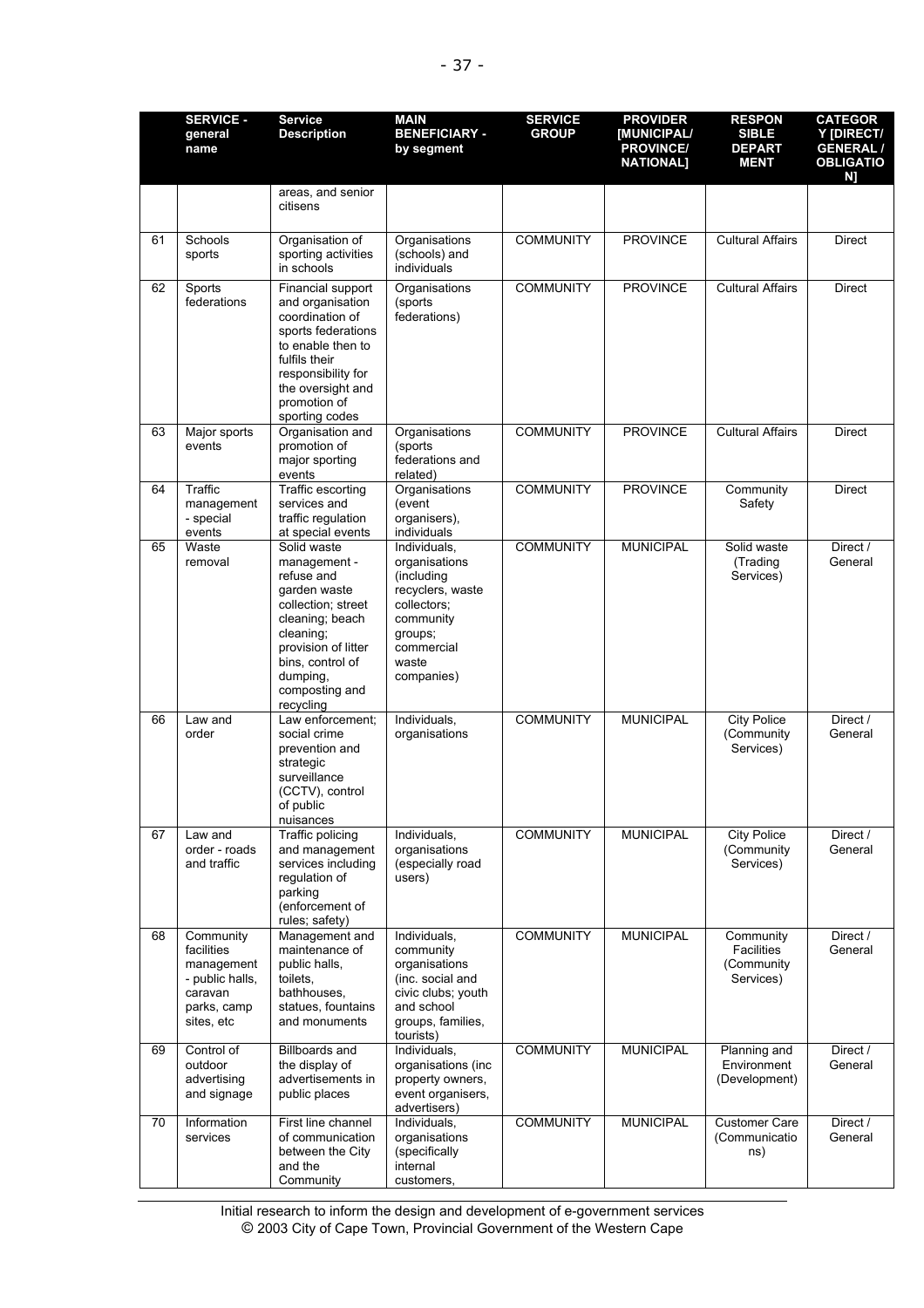|    | <b>SERVICE -</b><br>general<br>name                                                                                       | <b>Service</b><br><b>Description</b>                                                                                                                                                        | <b>MAIN</b><br><b>BENEFICIARY -</b><br>by segment                                                                                                                                         | <b>SERVICE</b><br><b>GROUP</b> | <b>PROVIDER</b><br>[MUNICIPAL/<br><b>PROVINCE/</b><br><b>NATIONAL]</b> | <b>RESPON</b><br><b>SIBLE</b><br><b>DEPART</b><br><b>MENT</b>                                                  | <b>CATEGOR</b><br>Y [DIRECT/<br><b>GENERAL /</b><br><b>OBLIGATIO</b><br>N] |
|----|---------------------------------------------------------------------------------------------------------------------------|---------------------------------------------------------------------------------------------------------------------------------------------------------------------------------------------|-------------------------------------------------------------------------------------------------------------------------------------------------------------------------------------------|--------------------------------|------------------------------------------------------------------------|----------------------------------------------------------------------------------------------------------------|----------------------------------------------------------------------------|
|    |                                                                                                                           |                                                                                                                                                                                             | tourists.<br>residents,<br>business,<br>developers,<br>ratepayers,<br>service providers,<br>community<br>organisations,<br>other spheres of<br>government,<br>other external<br>partners) |                                |                                                                        |                                                                                                                |                                                                            |
| 71 | Gambling                                                                                                                  | Regulation of<br>casino's, racing,<br>gambling and<br>wagering<br>(excluding<br>lotteries and<br>sports pools)                                                                              | Individuals,<br>commercial<br>organisations                                                                                                                                               | <b>COMMUNITY</b>               | <b>PROVINCE</b>                                                        | Economic<br>Development<br>& Tourism                                                                           | Direct /<br>General                                                        |
| 72 | Environment<br>al protection<br>and<br>awareness                                                                          | Development and<br>implementation of<br>environmental<br>protection<br>programs,<br>including Cape<br>Nature<br>Conservation:<br>environmental<br>awareness<br>information<br>dissemination | Other<br>governmental<br>organisations,<br>social and<br>community<br>organisations,<br>individuals                                                                                       | <b>COMMUNITY</b>               | <b>PROVINCE</b>                                                        | Environmental<br>Affairs and<br>Development<br>Planning                                                        | Direct /<br>General                                                        |
| 73 | Road<br>Accident<br>Fund                                                                                                  | Administration of<br>a fund to<br>recompense<br>victims of road<br>accidents                                                                                                                | Citizens and<br>residents                                                                                                                                                                 | <b>COMMUNITY</b>               | <b>PROVINCE</b>                                                        | Health                                                                                                         | Direct /<br>General                                                        |
| 74 | Government<br>relations                                                                                                   | Management of<br>relationships with<br>other spheres of<br>government,<br>other cities -<br>nationally and<br>internationally                                                               | Organisations                                                                                                                                                                             | <b>COMMUNITY</b>               | <b>MUNICIPAL</b>                                                       | International<br>and<br>Intergovernme<br>ntal Relations<br>(Office of the<br><b>Assistant City</b><br>Manager) | General                                                                    |
| 75 | Public<br>pounds                                                                                                          | Component of<br>animal care,<br>public health,<br>parking, etc                                                                                                                              | Individuals,<br>organisations                                                                                                                                                             | <b>COMMUNITY</b>               | <b>MUNICIPAL</b>                                                       | <b>City Police</b><br>(Community<br>Services)                                                                  | General                                                                    |
| 76 | Community<br>facilities<br>management<br>- beaches,<br>including<br>pontoons,<br>ferries,<br>jetties, piers<br>& harbours | Integrated beach<br>management.<br>including<br>beaches, resorts<br>& tidal pools, and<br>waterfront<br>facilities                                                                          | Individuals,<br>organisations<br>(inc. social and<br>civic clubs; youth<br>and school<br>groups, families,<br>tourists)                                                                   | <b>COMMUNITY</b>               | <b>MUNICIPAL</b>                                                       | Community<br>Facilities<br>(Community<br>Services)                                                             | General                                                                    |
| 77 | Arts and<br>culture                                                                                                       | Organise cultural<br>events and<br>festivals                                                                                                                                                | Individuals,<br>community<br>organisations<br>(inc. community<br>groups, youth<br>organisations,<br>schools)                                                                              | <b>COMMUNITY</b>               | <b>MUNICIPAL</b>                                                       | Social<br>Development<br>(Community<br>Services)                                                               | General                                                                    |
| 78 | Public open<br>spaces                                                                                                     | Open space<br>management<br>(parks, scenic<br>drives, sand dune<br>reclamation)                                                                                                             | Public at large:<br>community<br>groups, youth<br>organisations,<br>schools                                                                                                               | <b>COMMUNITY</b>               | <b>MUNICIPAL</b>                                                       | Open Spaces<br>and Nature<br>Conservation<br>(Community<br>Services)                                           | General                                                                    |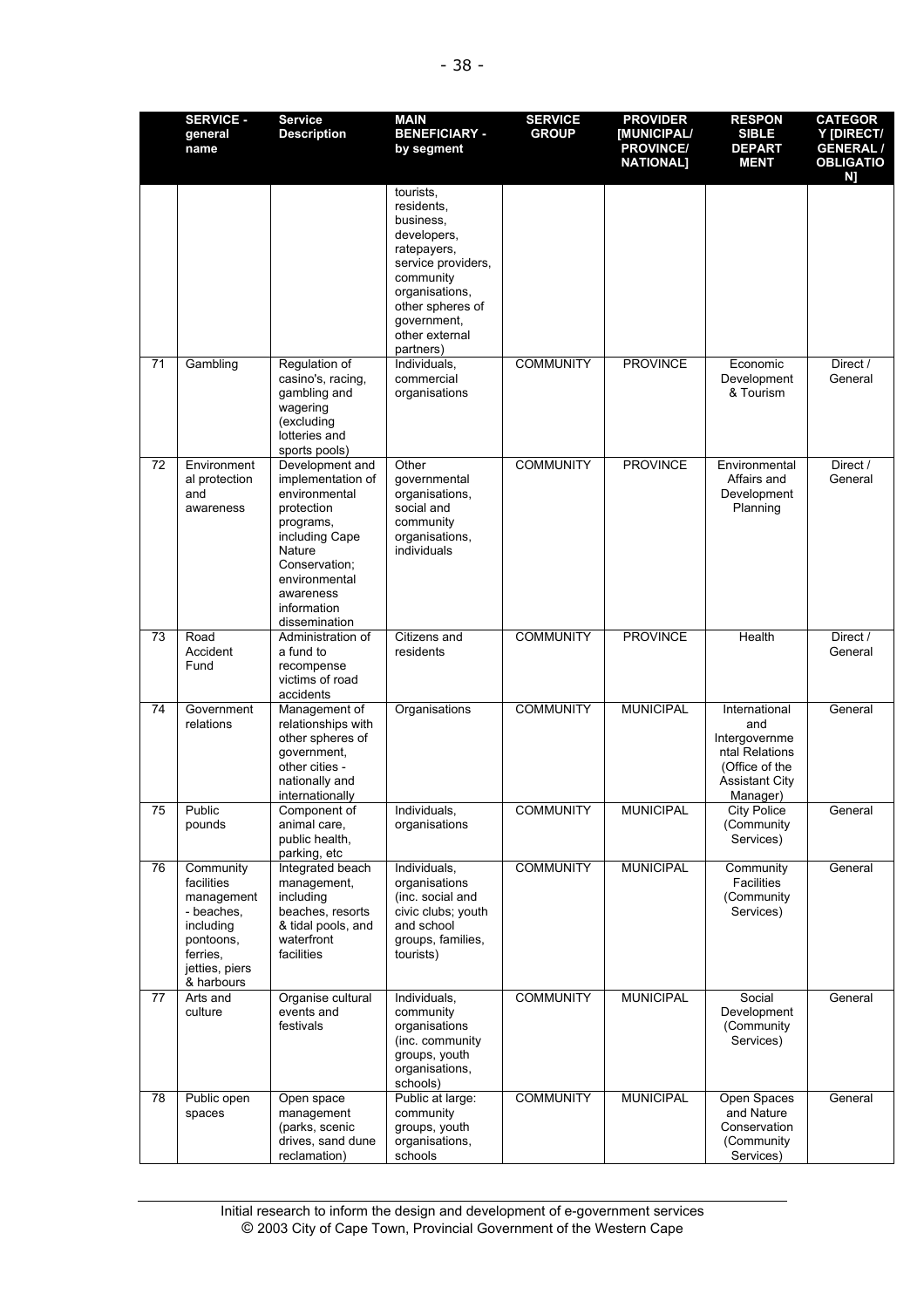|    | <b>SERVICE -</b><br>general<br>name                        | <b>Service</b><br><b>Description</b>                                                                                                                                             | <b>MAIN</b><br><b>BENEFICIARY -</b><br>by segment                                                                                     | <b>SERVICE</b><br><b>GROUP</b> | <b>PROVIDER</b><br>[MUNICIPAL/<br><b>PROVINCE/</b><br><b>NATIONAL]</b> | <b>RESPON</b><br><b>SIBLE</b><br><b>DEPART</b><br><b>MENT</b>                         | <b>CATEGOR</b><br>Y [DIRECT/<br><b>GENERAL /</b><br><b>OBLIGATIO</b><br>N) |
|----|------------------------------------------------------------|----------------------------------------------------------------------------------------------------------------------------------------------------------------------------------|---------------------------------------------------------------------------------------------------------------------------------------|--------------------------------|------------------------------------------------------------------------|---------------------------------------------------------------------------------------|----------------------------------------------------------------------------|
| 79 | Nature<br>conservation<br>and<br>management<br>of reserves | Conservation and<br>preservation of<br>natural<br>environment,<br>especially<br>commons, vleis                                                                                   | Individuals (inc.<br>community<br>groups, youth<br>organisations,<br>schools)                                                         | <b>COMMUNITY</b>               | <b>MUNICIPAL</b>                                                       | Open Spaces<br>and Nature<br>Conservation<br>(Community<br>Services)                  | General                                                                    |
| 80 | Sports and<br>other<br>recreational<br>facilities          | Provision of<br>sports fields,<br>stadia, recreation<br>centres.<br>swimming pools,<br>indoor sports<br>centres                                                                  | Individuals,<br>community<br>organisations<br>(esp. social and<br>civic groups,<br>youth and<br>sporting clubs,<br>schools, visitors) | <b>COMMUNITY</b>               | <b>MUNICIPAL</b>                                                       | Sports and<br>Recreation<br>(Community<br>Services)                                   | General                                                                    |
| 81 | Support for<br>sports<br>organisations                     | Monetary<br>subsidies for<br>community sports<br>clubs, etc.                                                                                                                     | Community<br>organisations<br>(inc. social and<br>civic groups,<br>youth and<br>sporting clubs,<br>schools, visitors)                 | <b>COMMUNITY</b>               | <b>MUNICIPAL</b>                                                       | Sports and<br>Recreation<br>(Community<br>Services)                                   | General                                                                    |
| 82 | Major<br>sporting<br>events                                | Support service<br>for major sporting<br>and recreational<br>events (in<br>conjunction with<br><b>Major Events</b><br>department within<br>Economic<br>Development &<br>Tourism) | Individuals (inc.<br>social and civic<br>groups, youth<br>and sporting<br>clubs, schools,<br>visitors)                                | <b>COMMUNITY</b>               | <b>MUNICIPAL</b>                                                       | Sports and<br>Recreation<br>(Community<br>Services)                                   | General                                                                    |
| 83 | Transport<br>planning                                      | Planning of roads<br>and other<br>transport<br>infrastructure                                                                                                                    | Public at large,<br>property<br>developers,<br>architects                                                                             | <b>COMMUNITY</b>               | <b>MUNICIPAL</b>                                                       | Transport,<br>Roads and<br>Stormwater<br>(Development)                                | General                                                                    |
| 84 | Transport<br>engineering<br>services                       | Manages traffic<br>flows, incidence;<br>capturing<br>accident data                                                                                                               | Individuals,<br>organisations<br>(esp. property<br>developers,<br>architects)                                                         | <b>COMMUNITY</b>               | <b>MUNICIPAL</b>                                                       | Transport,<br>Roads and<br>Stormwater<br>(Development)                                | General                                                                    |
| 85 | Surface<br>water<br>management                             | Catchment,<br>stormwater and<br>river<br>management                                                                                                                              | Individuals,<br>organisations<br>(inc. property<br>developers,<br>architects)                                                         | <b>COMMUNITY</b>               | <b>MUNICIPAL</b>                                                       | Transport,<br>Roads and<br>Stormwater<br>(Development)                                | General                                                                    |
| 86 | Street lighting                                            | Lighting of streets<br>and other public<br>places                                                                                                                                | Individuals,<br>organisations<br>(road users)                                                                                         | <b>COMMUNITY</b>               | <b>MUNICIPAL</b>                                                       | Electricity on<br>behalf of<br>Transport,<br>Roads and<br>Stormwater<br>(Development) | General                                                                    |
| 87 | City planning                                              | Spatial planning<br>and urban<br>monitoring                                                                                                                                      | Individuals,<br>organisations<br>(inc. architects,<br>developers,<br>builders)                                                        | <b>COMMUNITY</b>               | <b>MUNICIPAL</b>                                                       | Planning and<br>Environment<br>(Development)                                          | General                                                                    |
| 88 | Management<br>of municipal<br>property                     | Maintenance and<br>development of<br>municipal<br>property (which<br>provides facilities<br>for municipal<br>departments);<br>lease and<br>encroachment of<br>public land        | Municipal<br>departments and<br>the individuals<br>and organisations<br>who use them                                                  | <b>COMMUNITY</b>               | <b>MUNICIPAL</b>                                                       | Property<br>Management<br>(Development)                                               | General                                                                    |
| 89 | Tourism and<br>events<br>promotion                         | Tourism and<br>events marketing                                                                                                                                                  | Visitors especially<br>tourists (domestic<br>and foreign) and<br>commercial                                                           | <b>COMMUNITY</b>               | <b>MUNICIPAL</b>                                                       | Economic<br>Development<br>and Tourism<br>(Development)                               | General                                                                    |

Initial research to inform the design and development of e-government services © 2003 City of Cape Town, Provincial Government of the Western Cape organisations design and d *n*, Provinc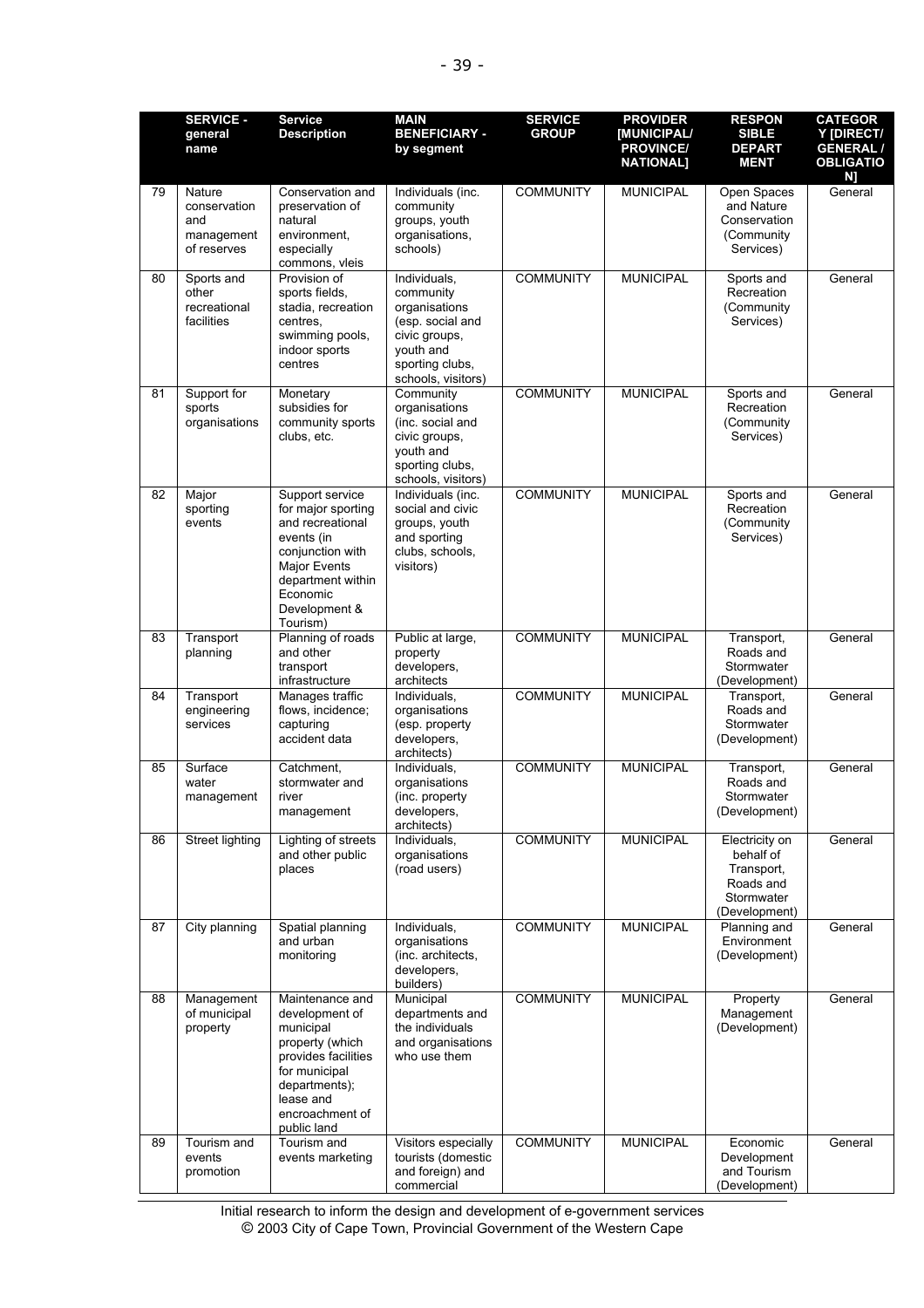|     | <b>SERVICE -</b><br>general<br>name                 | <b>Service</b><br><b>Description</b>                                                                                                                                          | <b>MAIN</b><br><b>BENEFICIARY -</b><br>by segment                                                                                                                                                   | <b>SERVICE</b><br><b>GROUP</b> | <b>PROVIDER</b><br><b>IMUNICIPAL/</b><br><b>PROVINCE/</b><br><b>NATIONAL]</b> | <b>RESPON</b><br><b>SIBLE</b><br><b>DEPART</b><br><b>MENT</b>                   | <b>CATEGOR</b><br>Y [DIRECT/<br><b>GENERAL /</b><br><b>OBLIGATIO</b><br>N] |
|-----|-----------------------------------------------------|-------------------------------------------------------------------------------------------------------------------------------------------------------------------------------|-----------------------------------------------------------------------------------------------------------------------------------------------------------------------------------------------------|--------------------------------|-------------------------------------------------------------------------------|---------------------------------------------------------------------------------|----------------------------------------------------------------------------|
|     |                                                     |                                                                                                                                                                               | organisations<br>(especially the<br>tourism and<br>hospitality<br>industry; events<br>organisers; event<br>participants and<br>visitors:<br>organised<br>informal and<br>formal business<br>bodies) |                                |                                                                               |                                                                                 |                                                                            |
| 90  | Provision and<br>management<br>of state<br>property | Maintain state<br>property,<br>including<br>museums                                                                                                                           | Individuals                                                                                                                                                                                         | <b>COMMUNITY</b>               | <b>NATIONAL</b>                                                               | <b>Public Works</b>                                                             | General                                                                    |
| 91  | <b>SAPS</b>                                         | Safety and<br>security                                                                                                                                                        | Individuals and<br>organisations                                                                                                                                                                    | <b>COMMUNITY</b>               | <b>NATIONAL</b>                                                               | <b>SA Police</b><br>Service                                                     | General                                                                    |
| 92  | Forests                                             | Administration of<br>Indigenous<br>forests                                                                                                                                    | Individuals                                                                                                                                                                                         | <b>COMMUNITY</b>               | <b>PROVINCE</b>                                                               | Agriculture                                                                     | General                                                                    |
| 93  | Traditional<br>leadership                           | Set policy with<br>regard to the way<br>in which<br>traditional<br>leadership<br>structures interact<br>with $/$ are<br>incorporated in<br>provincial and<br>local government | Individuals (inc.<br>traditional<br>leaders)                                                                                                                                                        | <b>COMMUNITY</b>               | <b>PROVINCE</b>                                                               | Local<br>Government                                                             | General                                                                    |
| 94  | Crime<br>prevention<br>activities                   | Monitoring police<br>conduct:<br>complaints<br>investigation;<br>initiate and<br>support social<br>crime prevention<br>projects                                               | Individuals                                                                                                                                                                                         | <b>COMMUNITY</b>               | <b>PROVINCE</b>                                                               | Community<br>Safety                                                             | General                                                                    |
| 95  | Roads                                               | Road<br>construction and<br>maintenance                                                                                                                                       | Individuals,<br>organisations                                                                                                                                                                       | <b>COMMUNITY</b>               | <b>PROVINCE</b>                                                               | Transport                                                                       | General                                                                    |
| 96  | Museum<br>services                                  | Financial and<br>organisational<br>support to<br>affiliated<br>museums                                                                                                        | Organisations,<br>other government<br>(municipalities)                                                                                                                                              | <b>COMMUNITY</b>               | <b>PROVINCE</b>                                                               | <b>Cultural Affairs</b>                                                         | General                                                                    |
| 97  | Public<br>transport                                 | Management of<br>public transport<br>infrastructure,<br>facilities and<br>services                                                                                            | Individuals                                                                                                                                                                                         | <b>COMMUNITY</b>               | <b>PROVINCE</b>                                                               | Transport                                                                       | General                                                                    |
| 98  | Vehicle and<br>traffic<br>regulation<br>and safety  | Monitoring of<br>traffic flows,<br>accidents.<br>Vehicle licensing.<br>Road safety<br>education.                                                                              | Individuals and<br>organisations<br>(vehicle owners)                                                                                                                                                | <b>COMMUNITY</b>               | <b>PROVINCE</b>                                                               | Transport                                                                       | General /<br>obligation                                                    |
| 99  | Licensing of<br>animals                             | Licensing of dogs                                                                                                                                                             | Individuals<br>(especially dog<br>owners)                                                                                                                                                           | <b>COMMUNITY</b>               | <b>MUNICIPAL</b>                                                              | <b>City Police</b><br>(Community<br>Services)                                   | Obligation                                                                 |
| 100 | Regulation<br>and provision<br>of fences            | Regulation of<br>residential<br>fencing and walls;<br>provision of<br>fencing in public<br>areas                                                                              | Individuals<br>(residents of<br>private housing,<br>road users)                                                                                                                                     | <b>COMMUNITY</b>               | <b>MUNICIPAL</b>                                                              | <b>Public Housing</b><br>& Transport,<br>Roads &<br>Stormwater<br>(Development) | Obligation                                                                 |

Initial research to inform the design and development of e-government services © 2003 City of Cape Town, Provincial Government of the Western Cape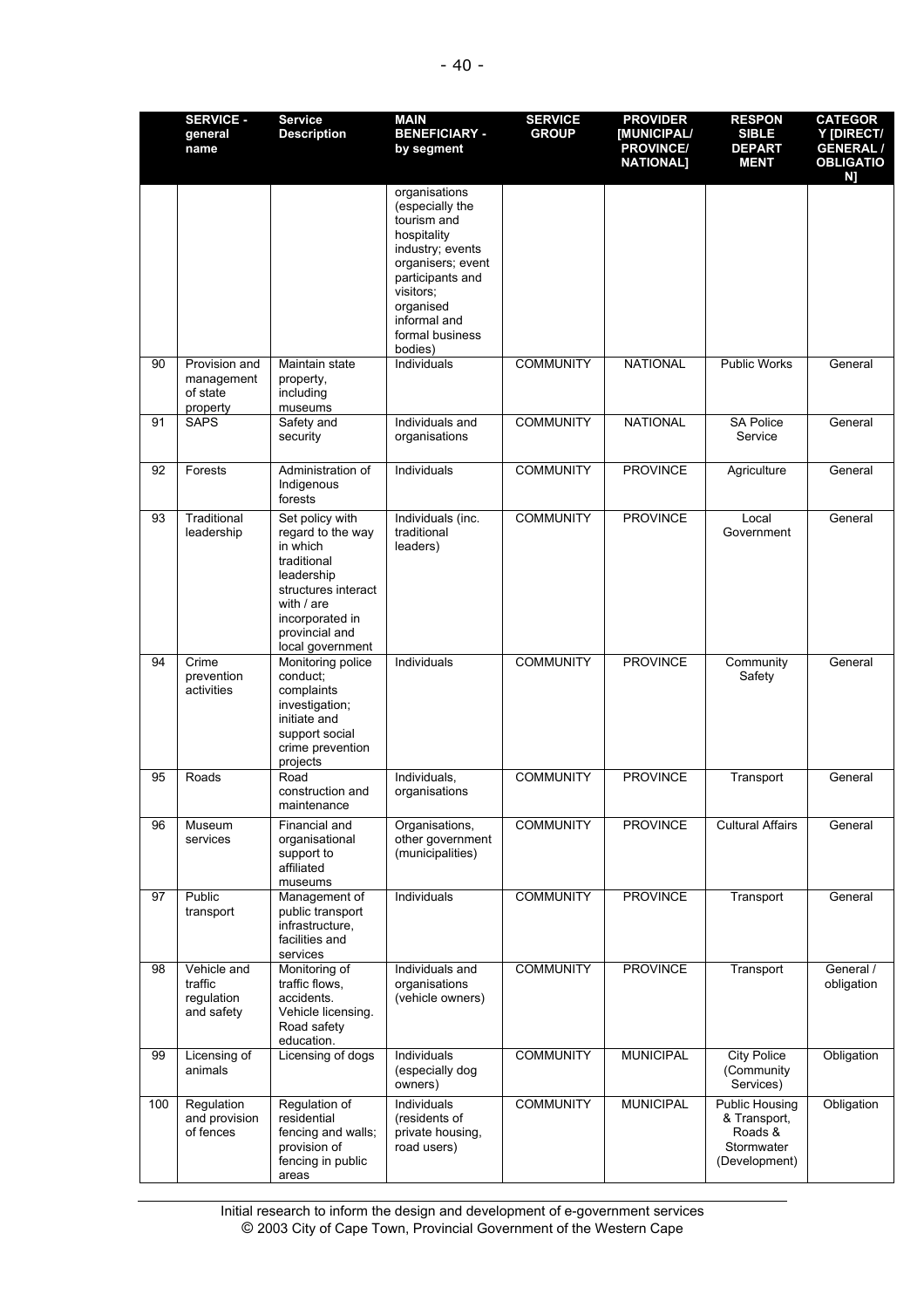|     | <b>SERVICE -</b><br>general<br>name                                           | <b>Service</b><br><b>Description</b>                                                                          | <b>MAIN</b><br><b>BENEFICIARY -</b><br>by segment                                                                                                                                                              | <b>SERVICE</b><br><b>GROUP</b> | <b>PROVIDER</b><br>[MUNICIPAL/<br><b>PROVINCE/</b><br><b>NATIONAL]</b> | <b>RESPON</b><br><b>SIBLE</b><br><b>DEPART</b><br><b>MENT</b> | <b>CATEGOR</b><br>Y [DIRECT/<br><b>GENERAL /</b><br><b>OBLIGATIO</b><br>N] |
|-----|-------------------------------------------------------------------------------|---------------------------------------------------------------------------------------------------------------|----------------------------------------------------------------------------------------------------------------------------------------------------------------------------------------------------------------|--------------------------------|------------------------------------------------------------------------|---------------------------------------------------------------|----------------------------------------------------------------------------|
| 101 | Land use<br>management                                                        | Process<br>applications to<br>change land use<br>in terms of<br>regulations                                   | Individuals,<br>organisations<br>(inc. architects,<br>developers,<br>builders)                                                                                                                                 | <b>COMMUNITY</b>               | <b>MUNICIPAL</b>                                                       | Planning and<br>Environment<br>(Development)                  | Obligation                                                                 |
| 102 | Environment<br>al impact<br>assessments:<br>heritage<br>impact<br>assessments | Management of<br>the built<br>environment                                                                     | Individuals,<br>organisations<br>(inc. architects,<br>developers,<br>builders)                                                                                                                                 | <b>COMMUNITY</b>               | <b>MUNICIPAL</b>                                                       | Planning and<br>Environment<br>(Development)                  | Obligation                                                                 |
| 103 | Motor vehicle<br>licensing                                                    | Licensing of<br>vehicle ownership<br>and registration<br>of ownership<br>(associated with<br>roadworthy test) | Individuals,<br>organisations                                                                                                                                                                                  | <b>COMMUNITY</b>               | <b>MUNICIPAL</b>                                                       | Revenue<br><b>Services</b><br>(Finance)                       | Obligation                                                                 |
| 104 | Registration<br>of non-profit<br>organisations                                | Registration of<br>Non-profit<br>organisations                                                                | Community<br>organisations                                                                                                                                                                                     | <b>COMMUNITY</b>               | <b>NATIONAL</b>                                                        | Social<br>Development                                         | Obligation                                                                 |
| 105 | Regulation of<br>the liquor<br>trade                                          | Licensing of the<br>liquor trade                                                                              | Commercial<br>businesses,<br>individuals                                                                                                                                                                       | <b>COMMUNITY</b>               | <b>PROVINCE</b>                                                        | Economic<br>Development<br>and Tourism                        | Obligation                                                                 |
| 106 | Health care                                                                   | Primary health<br>care -<br>professionally<br>staffed clinics;<br>health information<br>services              | Residents -<br>dependant on<br>public sector for<br>health care needs<br>(women between<br>15-45, sick<br>children under<br>13, men and<br>women with<br>sexually<br>transmitted<br>diseases, TB<br>sufferers) | <b>HEALTH</b>                  | <b>MUNICIPAL</b>                                                       | City Health<br>(Community<br>Services)                        | <b>Direct</b>                                                              |
| 107 | Ambulance<br><b>Services</b>                                                  | Provision of<br>ambulance<br>emergency<br>services                                                            | Individuals                                                                                                                                                                                                    | <b>HEALTH</b>                  | <b>PROVINCE</b>                                                        | Health                                                        | <b>Direct</b>                                                              |
| 108 | Public health<br>services                                                     | Provide public<br>health services<br>through<br>professionally<br>staffed public<br>hospitals and<br>clinics  | <b>Citizens and</b><br>residents                                                                                                                                                                               | <b>HEALTH</b>                  | <b>PROVINCE</b>                                                        | Health                                                        | <b>Direct</b>                                                              |
| 109 | Emergency<br>health<br>services                                               | Ambulance and<br>emergency<br>services                                                                        | Individuals                                                                                                                                                                                                    | <b>HEALTH</b>                  | <b>PROVINCE</b>                                                        | Health                                                        | Direct                                                                     |
| 110 | Home based<br>care and<br>terminal care                                       | Funding and<br>support for home<br>based and<br>terminal care<br>programs and<br>service providers            | Citizens and<br>residents                                                                                                                                                                                      | <b>HEALTH</b>                  | <b>PROVINCE</b>                                                        | Health                                                        | <b>Direct</b>                                                              |
| 111 | Mental health<br>care                                                         | Mental health<br>care services                                                                                | Citizens and<br>residents                                                                                                                                                                                      | <b>HEALTH</b>                  | <b>PROVINCE</b>                                                        | Health                                                        | Direct                                                                     |
| 112 | Rehabilitation<br>programs                                                    | Occupational<br>therapy,<br>physiotherapy,<br>hearing, eye<br>care; psycho-<br>social<br>rehabilitation       | Citizens and<br>residents                                                                                                                                                                                      | <b>HEALTH</b>                  | <b>PROVINCE</b>                                                        | Health                                                        | Direct                                                                     |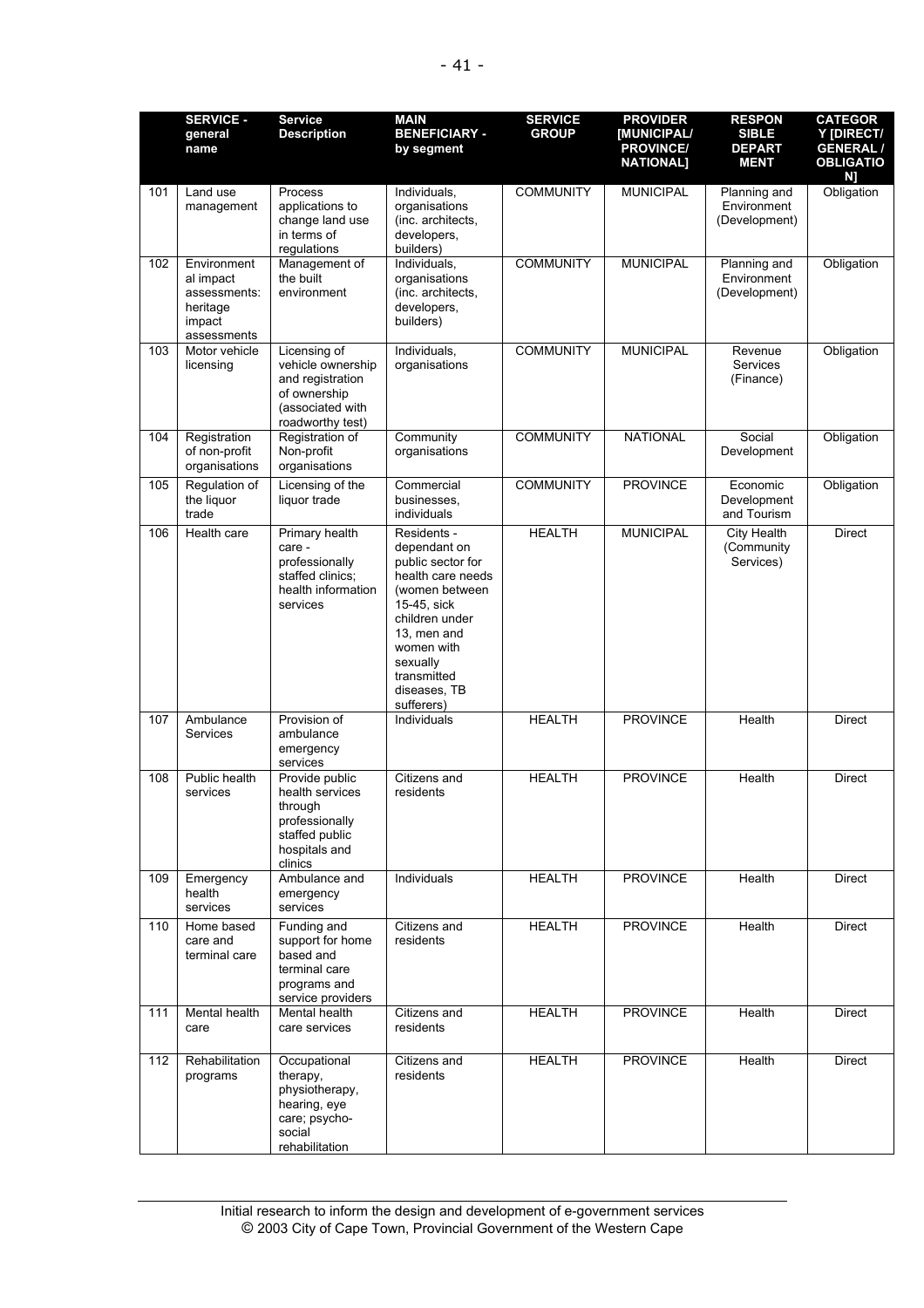|     | <b>SERVICE -</b><br>general<br>name                | <b>Service</b><br><b>Description</b>                                                                                                                                                                                                                                                                                                                                  | <b>MAIN</b><br><b>BENEFICIARY -</b><br>by segment                                                               | <b>SERVICE</b><br><b>GROUP</b> | <b>PROVIDER</b><br><b>IMUNICIPAL/</b><br><b>PROVINCE/</b><br><b>NATIONAL]</b> | <b>RESPON</b><br><b>SIBLE</b><br><b>DEPART</b><br><b>MENT</b> | <b>CATEGOR</b><br>Y IDIRECT/<br><b>GENERAL /</b><br><b>OBLIGATIO</b><br>N] |
|-----|----------------------------------------------------|-----------------------------------------------------------------------------------------------------------------------------------------------------------------------------------------------------------------------------------------------------------------------------------------------------------------------------------------------------------------------|-----------------------------------------------------------------------------------------------------------------|--------------------------------|-------------------------------------------------------------------------------|---------------------------------------------------------------|----------------------------------------------------------------------------|
| 113 | Feeding<br>schemes                                 | Feeding schemes<br>and nutrition<br>programmes                                                                                                                                                                                                                                                                                                                        | Under privileged<br>individuals                                                                                 | <b>HEALTH</b>                  | <b>PROVINCE</b>                                                               | Health                                                        | Direct                                                                     |
| 114 | Occupational<br>health                             | Occupational<br>workplace health<br>programs (in<br>conjunction with<br>the Department<br>of Labour)                                                                                                                                                                                                                                                                  | Citizens and<br>residents,<br>organisations                                                                     | <b>HEALTH</b>                  | <b>PROVINCE</b>                                                               | Health                                                        | Direct /<br>obligation                                                     |
| 115 | Air quality<br>management                          | Pollution law<br>enforcement;<br>emission testing<br>and control                                                                                                                                                                                                                                                                                                      | Individuals                                                                                                     | <b>HEALTH</b>                  | <b>MUNICIPAL</b>                                                              | <b>City Health</b><br>(Community<br>Services)                 | General                                                                    |
| 116 | Pollution<br>control                               | Monitor and<br>regulate emission<br>of pollutants                                                                                                                                                                                                                                                                                                                     | Individuals                                                                                                     | <b>HEALTH</b>                  | <b>PROVINCE</b>                                                               | Environmental<br>Affairs &<br>Development<br>Planning         | General                                                                    |
| 117 | Environment<br>al health                           | Environmental<br>health services -<br>monitoring of<br>food safety &<br>hygiene, water<br>quality, waste<br>management,<br>health<br>surveillance of<br>premises,<br>monitoring and<br>control of<br>communicable<br>and<br>environmental<br>related diseases;<br>environmental<br>pollution<br>(including noise);<br>enforcement of<br><b>Tobacco Control</b><br>Act | Individuals,<br>organisations                                                                                   | <b>HEALTH</b>                  | <b>MUNICIPAL</b>                                                              | <b>City Health</b><br>(Community<br>Services)                 | General /<br>obligation                                                    |
| 118 | Environment<br>al health                           | Monitoring and<br>regulation of the<br>environment<br>(includes)<br>management of<br>medical waste<br>and pollution<br>control)                                                                                                                                                                                                                                       | <b>Beneficiaries</b>                                                                                            | <b>HEALTH</b>                  | <b>PROVINCE</b>                                                               | Health                                                        | General /<br>obligation                                                    |
| 119 | Food<br>services<br>control and<br>licensing       | Licensing and<br>control of<br>undertakings that<br>sell food to the<br>public                                                                                                                                                                                                                                                                                        | Individuals.<br>Organisations<br>(inc. public at<br>large, food<br>establishments<br>and related<br>businesses) | <b>HEALTH</b>                  | <b>MUNICIPAL</b>                                                              | City Health<br>(Community<br>Services)                        | Obligation                                                                 |
| 120 | Regulation of<br>private health<br>care facilities | Licensing of<br>private healthcare<br>facilities $-$<br>support and<br>facilitation of the<br>process                                                                                                                                                                                                                                                                 | Health care<br>institutions and<br>organisations;<br>individuals                                                | <b>HEALTH</b>                  | <b>PROVINCE</b>                                                               | Health                                                        | Obligation                                                                 |
| 121 | Water                                              | Fresh (potable)<br>water supply -<br>bulk water<br>management,<br>reticulation,<br>quality<br>monitoring,<br>sewerage                                                                                                                                                                                                                                                 | Individuals,<br>organisations<br>(industrial<br>premises,<br>residents,<br>schools, informal<br>settlements)    | <b>HOUSE</b>                   | <b>MUNICIPAL</b>                                                              | Water and<br>Waste<br>(Trading<br>Services)                   | <b>Direct</b>                                                              |

Initial research to inform the design and development of e-government services © 2003 City of Cape Town, Provincial Government of the Western Cape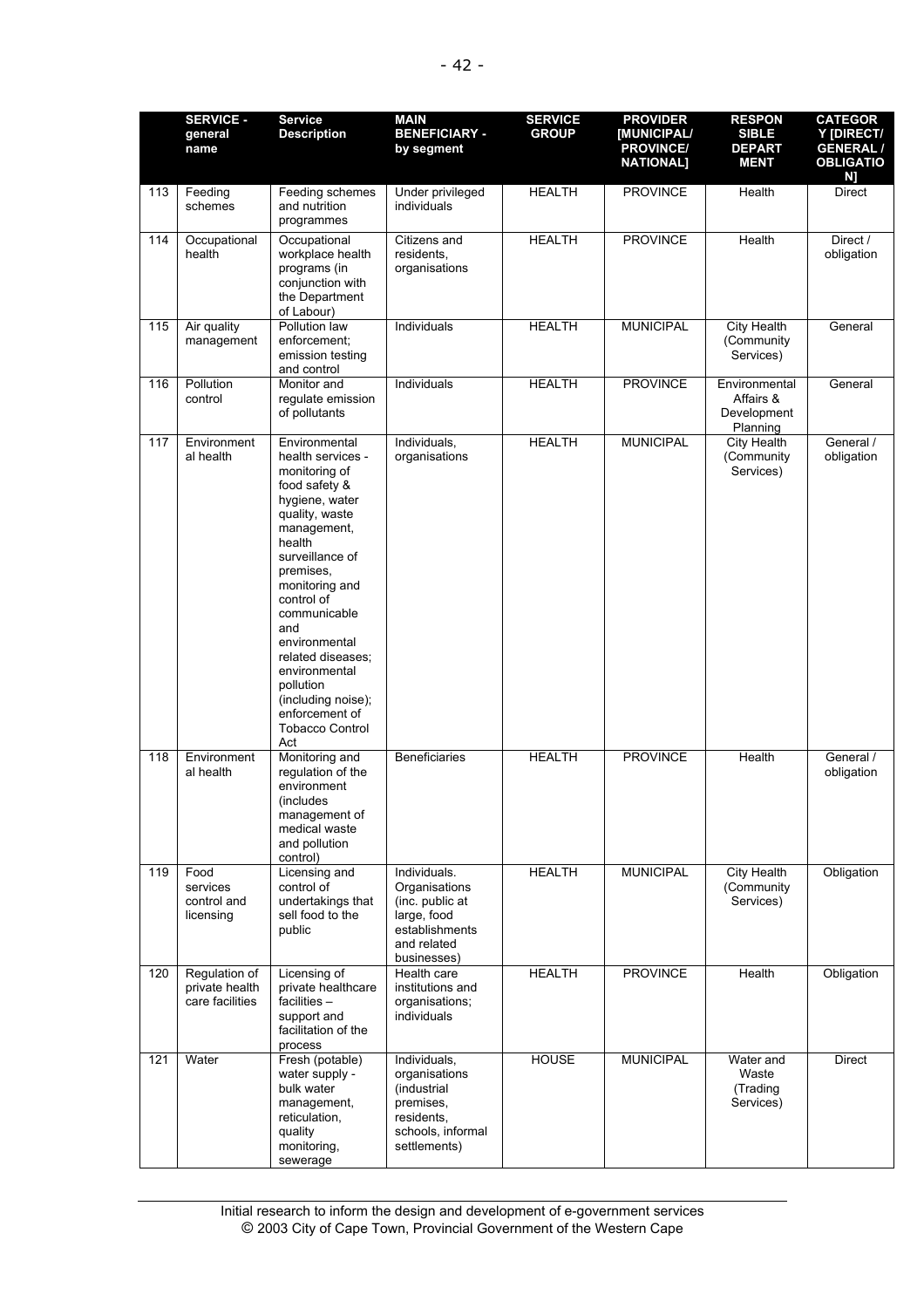|     | <b>SERVICE -</b><br>general<br>name      | <b>Service</b><br><b>Description</b>                                                                                   | <b>MAIN</b><br><b>BENEFICIARY -</b><br>by segment                                                                                                                                                                     | <b>SERVICE</b><br><b>GROUP</b> | <b>PROVIDER</b><br><b>IMUNICIPAL/</b><br><b>PROVINCE/</b><br><b>NATIONAL]</b> | <b>RESPON</b><br><b>SIBLE</b><br><b>DEPART</b><br><b>MENT</b> | <b>CATEGOR</b><br>Y [DIRECT/<br><b>GENERAL /</b><br><b>OBLIGATIO</b><br>N] |
|-----|------------------------------------------|------------------------------------------------------------------------------------------------------------------------|-----------------------------------------------------------------------------------------------------------------------------------------------------------------------------------------------------------------------|--------------------------------|-------------------------------------------------------------------------------|---------------------------------------------------------------|----------------------------------------------------------------------------|
| 122 | Electricity                              | Electrical power<br>supply                                                                                             | Individuals,<br>organisations<br>(domestic<br>consumers; very<br>large consumers<br>e.g. hospitals,<br>shopping malls,<br>industrial<br>complexes; small<br>power users e.g.<br>small factories.<br>small businesses) | <b>HOUSE</b>                   | <b>MUNICIPAL</b>                                                              | Electricity<br>(Trading<br>Services)                          | <b>Direct</b>                                                              |
| 123 | Low income<br>housing                    | Allocation and<br>development of<br>basic housing                                                                      | Individuals (esp.<br>people who rent<br>and those who<br>lease)                                                                                                                                                       | <b>HOUSE</b>                   | <b>MUNICIPAL</b>                                                              | <b>Public Housing</b><br>(Development)                        | <b>Direct</b>                                                              |
| 124 | Municipal<br>housing<br>maintenance      | Maintenance of<br>municipal flats<br>and hostels                                                                       | Individuals<br>(occupants of<br>municipal<br>housing)                                                                                                                                                                 | <b>HOUSE</b>                   | <b>MUNICIPAL</b>                                                              | <b>Public Housing</b><br>(Development)                        | Direct                                                                     |
| 125 | The Housing<br>Network                   | A list of<br>companies and<br>other NGO's that<br>actively<br>contribute to the<br>Housing process<br>in South Africa. | Commercial<br>organisations<br>(businesses in<br>the building<br>industry)<br>individuals<br>(prospective<br>homeowners)                                                                                              | <b>HOUSE</b>                   | <b>NATIONAL</b>                                                               | Housing                                                       | Direct                                                                     |
| 126 | Housing -<br>agricultural<br>labour      | Provision of<br>hosing for<br>agricultural<br>labourers of<br>resource poor<br>farmers                                 | Individuals<br>employed in the<br>agricultural sector                                                                                                                                                                 | <b>HOUSE</b>                   | <b>PROVINCE</b>                                                               | Agriculture                                                   | Direct                                                                     |
| 127 | Provision of<br>accommodati<br>on        | Lease of Western<br>Cape Housing<br>Development<br>Board assets                                                        | Individuals,<br>organisations                                                                                                                                                                                         | <b>HOUSE</b>                   | <b>PROVINCE</b>                                                               | Housing                                                       | Direct                                                                     |
| 128 | Management<br>of informal<br>settlements | Management of<br>informal housing<br>and settlements                                                                   | individuals (living<br>in informal areas)                                                                                                                                                                             | <b>HOUSE</b>                   | <b>MUNICIPAL</b>                                                              | <b>Public Housing</b><br>(Development)                        | General                                                                    |
| 129 | Housing                                  | Promotion and<br>facilitation of<br>housing<br>development<br>projects/ housing<br>subsidies                           | Individuals, other<br>municipal<br>government                                                                                                                                                                         | <b>HOUSE</b>                   | <b>PROVINCE</b>                                                               | Housing                                                       | General                                                                    |
| 130 | <b>Building plan</b><br>approval         | Building<br>development<br>management                                                                                  | Individuals,<br>organisations<br>(inc. architects,<br>developers,<br>builders)                                                                                                                                        | <b>HOUSE</b>                   | <b>MUNICIPAL</b>                                                              | Planning and<br>Environment<br>(Development)                  | Obligation                                                                 |
| 131 | Property<br>valuation                    | Valuation of<br>property for the<br>purposes of<br>levying rates                                                       | Individuals,<br>organisations<br>(through rates<br>collection)                                                                                                                                                        | <b>HOUSE</b>                   | <b>MUNICIPAL</b>                                                              | Property<br>Valuations<br>(Finance)                           | Obligation                                                                 |
| 132 | Property<br>rates                        | Tax on property<br>owners                                                                                              | Individuals,<br>organisations<br>(through revenue<br>generation to<br>support the<br>provision of<br>municipal<br>services)                                                                                           | <b>HOUSE</b>                   | <b>MUNICIPAL</b>                                                              | Revenue<br>Services<br>(Finance)                              | Obligation                                                                 |
| 133 | Emergency<br>services                    | <b>Disaster</b><br>Management -<br>planning for<br>responding to<br>disasters                                          | Individuals,<br>organisations<br>(especially<br>shopping malls,<br>factories,                                                                                                                                         | <b>INDIVIDUAL</b>              | <b>MUNICIPAL</b>                                                              | Emergency<br>Services<br>(Community<br>Services)              | Direct                                                                     |

Initial research to inform the design and development of e-government services © 2003 City of Cape Town, Provincial Government of the Western Cape  $\overline{\phantom{a}}$ consequences) docian and  $s = \frac{1}{2}$  $m$ , Provincial Go $\,$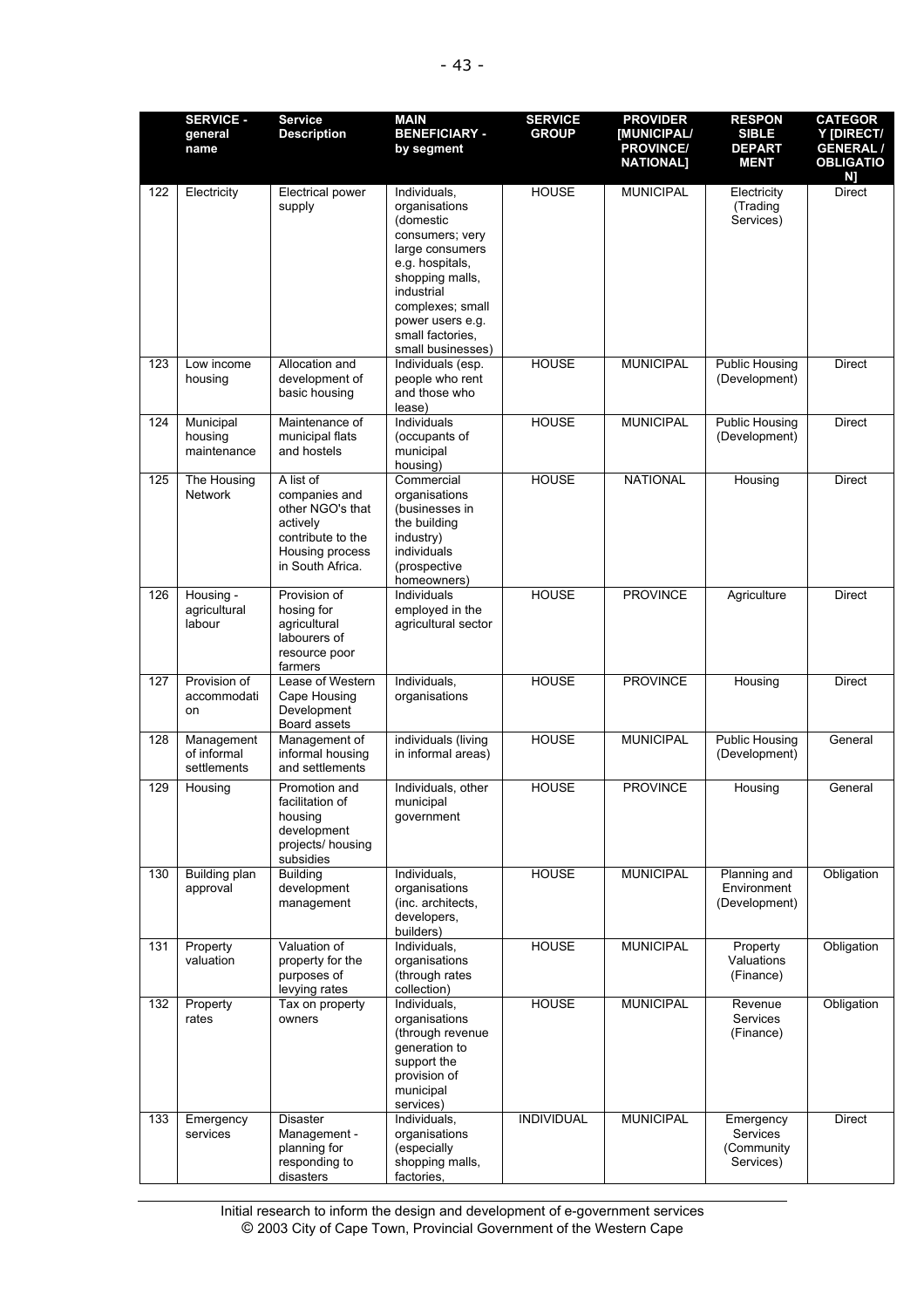|     | <b>SERVICE -</b><br>general<br>name                                          | <b>Service</b><br><b>Description</b>                                                                                          | <b>MAIN</b><br><b>BENEFICIARY -</b><br>by segment                                                                                                                                                                                                  | <b>SERVICE</b><br><b>GROUP</b> | <b>PROVIDER</b><br><b>[MUNICIPAL/</b><br><b>PROVINCE/</b><br><b>NATIONAL]</b> | <b>RESPON</b><br><b>SIBLE</b><br><b>DEPART</b><br><b>MENT</b>                                                                        | <b>CATEGOR</b><br>Y [DIRECT/<br><b>GENERAL /</b><br><b>OBLIGATIO</b><br>N] |
|-----|------------------------------------------------------------------------------|-------------------------------------------------------------------------------------------------------------------------------|----------------------------------------------------------------------------------------------------------------------------------------------------------------------------------------------------------------------------------------------------|--------------------------------|-------------------------------------------------------------------------------|--------------------------------------------------------------------------------------------------------------------------------------|----------------------------------------------------------------------------|
|     |                                                                              | (management of<br>both risks and<br>consequences)                                                                             | educational<br>institutions.<br>stadia, multi-story<br>buildings, homes,<br>hotels, clinics,<br>residential,<br>entertainment.<br>retirement<br>homes, hospitals)                                                                                  |                                |                                                                               |                                                                                                                                      |                                                                            |
| 134 | Emergency<br>services                                                        | Prevention and<br>fighting of fires;<br>protection and<br>rescue of lives<br>and property from<br>fire and related<br>dangers | Individuals,<br>organisations<br>(especially<br>shopping malls,<br>factories,<br>educational<br>institutions.<br>stadia, multi-story<br>buildings, homes,<br>hotels, clinics,<br>residential,<br>entertainment,<br>retirement<br>homes, hospitals) | <b>INDIVIDUAL</b>              | <b>MUNICIPAL</b>                                                              | Emergency<br>Services<br>(Community<br>Services)                                                                                     | Direct                                                                     |
| 135 | Public<br>complaints                                                         | Receipt and<br>investigation of<br>complaints about<br>local government<br>services                                           | Individuals and<br>organisations                                                                                                                                                                                                                   | <b>INDIVIDUAL</b>              | <b>MUNICIPAL</b>                                                              | Public<br>Complaints<br>Commissioner<br>(previously<br>known as<br>Ombudsman)<br>(Office of the<br><b>Assistant City</b><br>Manager) | <b>Direct</b>                                                              |
| 136 | Emergency<br>services                                                        | 107 public<br>emergency<br>communications<br>service                                                                          | Individuals,<br>organisations<br>(especially<br>shopping malls,<br>factories.<br>educational<br>institutions,<br>stadia, multi-story<br>buildings, homes,<br>hotels, clinics,<br>residential,<br>entertainment,<br>retirement<br>homes, hospitals) | <b>INDIVIDUAL</b>              | <b>MUNICIPAL</b>                                                              | Emergency<br><b>Services</b><br>(Community<br>Services)                                                                              | Direct                                                                     |
| 137 | Libraries                                                                    | Public library<br>services                                                                                                    | Individuals,<br>community<br>organisations<br>(inc. community<br>groups, youth<br>organisations,<br>schools)                                                                                                                                       | <b>INDIVIDUAL</b>              | <b>MUNICIPAL</b>                                                              | Library<br>Services -<br>Social<br>Development<br>(Community<br>Services)                                                            | Direct                                                                     |
| 138 | Animal care                                                                  | Accommodation,<br>care and burial of<br>animals                                                                               | Individuals                                                                                                                                                                                                                                        | <b>INDIVIDUAL</b>              | <b>MUNICIPAL</b>                                                              | None (service<br>not provided) -<br>refer to SPCA,<br><b>PDSA</b>                                                                    | <b>Direct</b>                                                              |
| 139 | Information<br>about foreign<br>representatio<br>n in South<br>Africa        | Contact details<br>for foreign<br>missions in SA                                                                              | Citizens,<br>residents, tourists                                                                                                                                                                                                                   | <b>INDIVIDUAL</b>              | <b>NATIONAL</b>                                                               | Foreign Affairs                                                                                                                      | <b>Direct</b>                                                              |
| 140 | Services to<br>SA citizens<br>travelling<br>abroad<br>(Consular<br>Services) | Help with official<br>documentation,<br>business<br>assistance                                                                | <b>SA citizens</b><br>touring abroad,<br>SA businesses<br>exporting                                                                                                                                                                                | <b>INDIVIDUAL</b>              | <b>NATIONAL</b>                                                               | Foreign Affairs                                                                                                                      | <b>Direct</b>                                                              |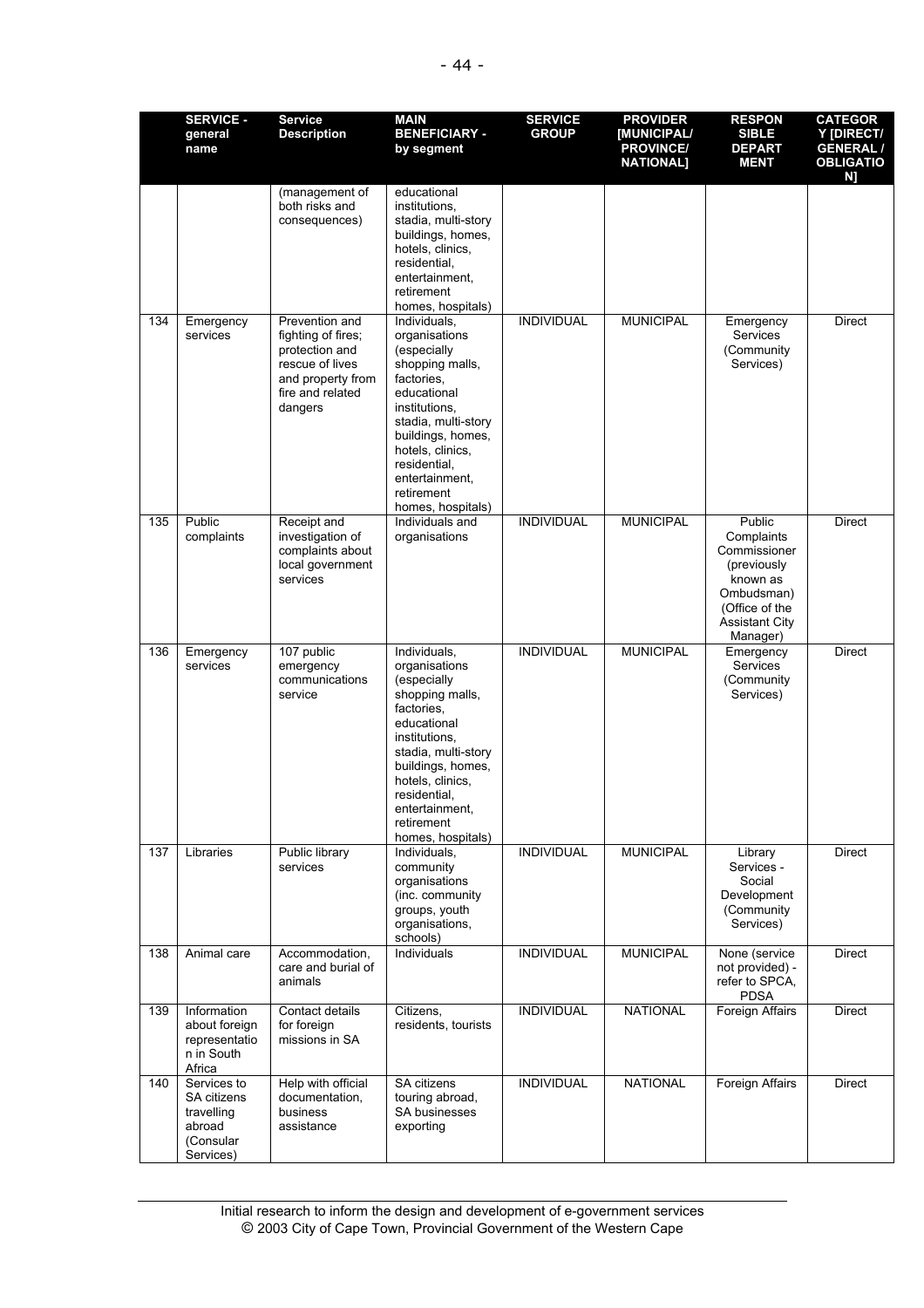|     | <b>SERVICE -</b>                                  | <b>Service</b>                                                                                                                                                                                                                                 | <b>MAIN</b>                                              | <b>SERVICE</b>    | <b>PROVIDER</b>                                            | <b>RESPON</b>                                | <b>CATEGOR</b>                                          |
|-----|---------------------------------------------------|------------------------------------------------------------------------------------------------------------------------------------------------------------------------------------------------------------------------------------------------|----------------------------------------------------------|-------------------|------------------------------------------------------------|----------------------------------------------|---------------------------------------------------------|
|     | general<br>name                                   | <b>Description</b>                                                                                                                                                                                                                             | <b>BENEFICIARY -</b><br>by segment                       | <b>GROUP</b>      | <b>IMUNICIPAL/</b><br><b>PROVINCE/</b><br><b>NATIONAL]</b> | <b>SIBLE</b><br><b>DEPART</b><br><b>MENT</b> | Y [DIRECT/<br><b>GENERAL/</b><br><b>OBLIGATIO</b><br>N] |
| 141 | Contact<br>details for<br>government<br>officials | List of details                                                                                                                                                                                                                                | Individuals,<br>organisations                            | <b>INDIVIDUAL</b> | <b>NATIONAL</b>                                            | Government<br>Communicatio<br>n (GCIA)       | <b>Direct</b>                                           |
| 142 | Master of the<br><b>High Court</b>                | Deal with 1.<br>Deceased<br>Estates 2.<br>Liquidations<br>(Insolvent<br>Estates) 3.<br>Registration of<br>Trusts 4. Tutors<br>and Curators 5.<br>Administration of<br>the Guardian's<br>Fund (minors and<br>mentally<br>challenged<br>persons) | Individuals and<br>organisations                         | <b>INDIVIDUAL</b> | <b>NATIONAL</b>                                            | Justice and<br>Constitutional<br>Development | <b>Direct</b>                                           |
| 143 | Complaints<br>about<br>government<br>services     | investigating,<br>monitoring,<br>evaluating,<br>communicating<br>and reporting on<br>the public<br>administration                                                                                                                              | Individuals and<br>organisations                         | <b>INDIVIDUAL</b> | <b>NATIONAL</b>                                            | <b>Public Service</b><br>Commission          | <b>Direct</b>                                           |
| 144 | Consumer<br>protection                            | Logging and<br>resolution of<br>consumer<br>complaints<br>regarding<br>commercial<br>goods and<br>services and<br>public services<br>provided by<br>various spheres<br>of government                                                           | Individuals,<br>organisations                            | <b>INDIVIDUAL</b> | <b>PROVINCE</b>                                            | Economic<br>Development<br>& Tourism         | <b>Direct</b>                                           |
| 145 | General<br>school<br>education                    | General<br>education and<br>training (GET -<br>grades 1 - 9) and<br>further education<br>and training (FET<br>0 GRADES 10 -<br>12)                                                                                                             | Individuals - child<br>learners                          | <b>INDIVIDUAL</b> | <b>PROVINCE</b>                                            | Education                                    | <b>Direct</b>                                           |
| 146 | Specialised<br>education                          | Specialised<br>education<br>facilities for those<br>with special<br>needs; adult<br>basic education<br>and training                                                                                                                            | Individuals - child<br>and adult<br>learners             | <b>INDIVIDUAL</b> | <b>PROVINCE</b>                                            | Education                                    | Direct                                                  |
| 147 | Learner<br>Transport<br>Scheme                    | Provides<br>transport for<br>learners in non-<br>urban areas                                                                                                                                                                                   | Individuals -<br>learners                                | <b>INDIVIDUAL</b> | <b>PROVINCE</b>                                            | Education                                    | <b>Direct</b>                                           |
| 148 | Social<br>services                                | Developmental<br>welfare services<br>for the socially<br>and economically<br>disadvantaged in<br>cooperation with<br>NGOs and other<br>social welfare<br>organisations<br>who provide<br>community and<br>social services                      | Individuals,<br>community and<br>social<br>organisations | <b>INDIVIDUAL</b> | <b>PROVINCE</b>                                            | Social<br>Services                           | Direct                                                  |

Initial research to inform the design and development of e-government services © 2003 City of Cape Town, Provincial Government of the Western Cape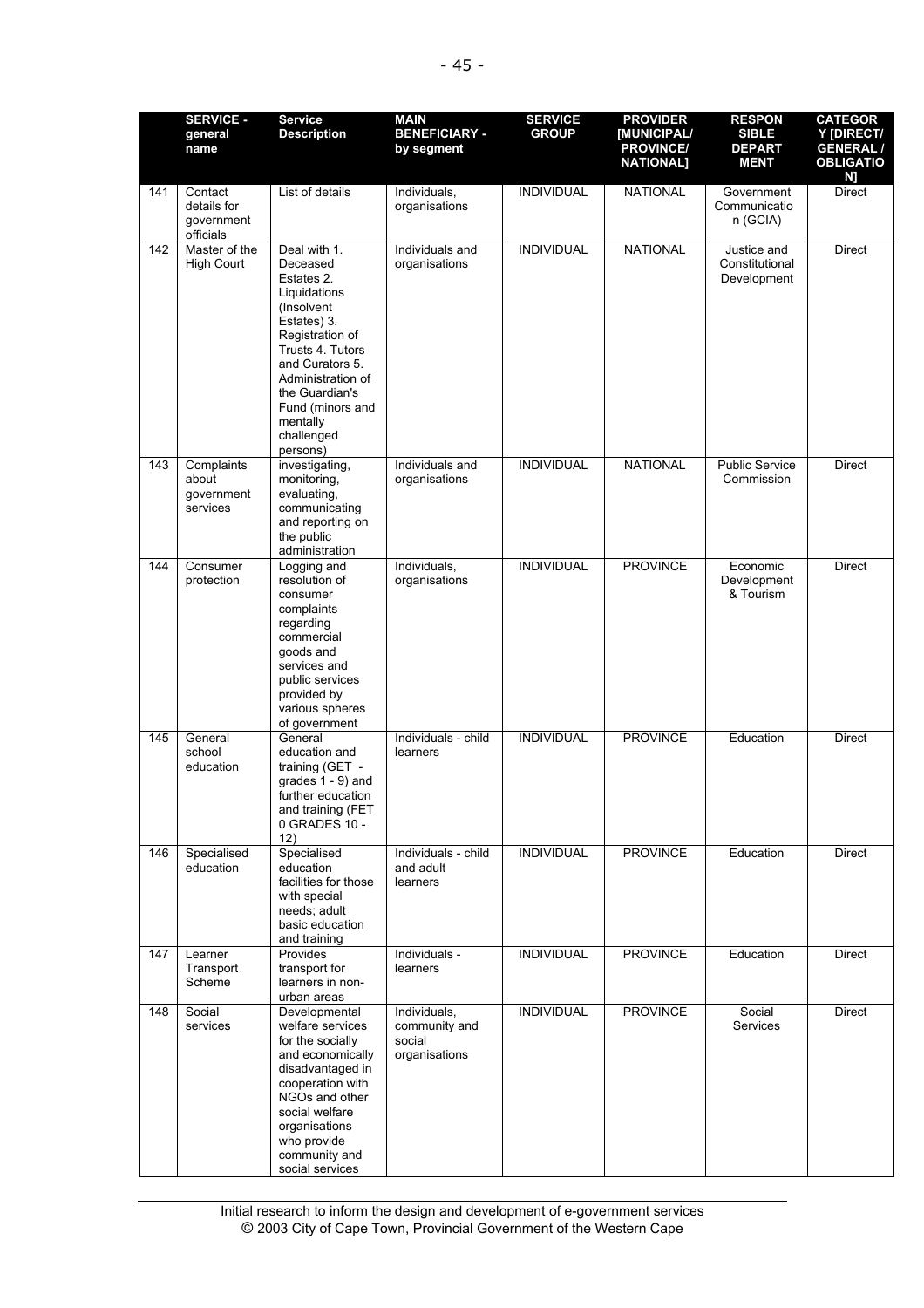|     | <b>SERVICE -</b><br>general<br>name                                                                                                                       | <b>Service</b><br><b>Description</b>                                                                                   | <b>MAIN</b><br><b>BENEFICIARY -</b><br>by segment                                                                                     | <b>SERVICE</b><br><b>GROUP</b>  | <b>PROVIDER</b><br>[MUNICIPAL/<br><b>PROVINCE/</b><br><b>NATIONAL]</b> | <b>RESPON</b><br><b>SIBLE</b><br><b>DEPART</b><br><b>MENT</b>                            | <b>CATEGOR</b><br>Y [DIRECT/<br><b>GENERAL /</b><br><b>OBLIGATIO</b><br>N] |
|-----|-----------------------------------------------------------------------------------------------------------------------------------------------------------|------------------------------------------------------------------------------------------------------------------------|---------------------------------------------------------------------------------------------------------------------------------------|---------------------------------|------------------------------------------------------------------------|------------------------------------------------------------------------------------------|----------------------------------------------------------------------------|
| 149 | Social<br>security<br>grants                                                                                                                              | Cash payments<br>to eligible<br>individuals, e.g.<br>eligible families,<br>war veterans,<br>fostered children.<br>etc. | Individuals                                                                                                                           | <b>INDIVIDUAL</b>               | <b>PROVINCE</b>                                                        | Social<br>Services                                                                       | Direct                                                                     |
| 150 | Elections                                                                                                                                                 | Registration of<br>voters, holding of<br>municipal<br>elections for local<br>government<br>representatives             | Citizens                                                                                                                              | <b>INDIVIDUAL</b>               | <b>MUNICIPAL</b>                                                       | Municipal<br>Electoral<br>Officer (Office<br>of the<br><b>Assistant City</b><br>Manager) | General                                                                    |
| 151 | Cemeteries<br>and<br>crematoria                                                                                                                           | Provision of<br>cemeteries and<br>crematoria                                                                           | Individuals                                                                                                                           | <b>INDIVIDUAL</b>               | <b>MUNICIPAL</b>                                                       | Open Spaces<br>and Nature<br>Conservation<br>(Community<br>Services)                     | General                                                                    |
| 152 | Play activities                                                                                                                                           | Play facilities for<br>young children                                                                                  | Individuals,<br>community<br>organisations<br>(esp. social and<br>civic groups,<br>youth and<br>sporting clubs,<br>schools, visitors) | <b>INDIVIDUAL</b>               | <b>MUNICIPAL</b>                                                       | Sports and<br>Recreation<br>(Community<br>Services)                                      | General                                                                    |
| 153 | Library<br>services                                                                                                                                       | Provision of<br>public libraries in<br>conjunction with<br>local<br>municipalities                                     | Other<br>government<br>(municipalities)                                                                                               | <b>INDIVIDUAL</b>               | <b>PROVINCE</b>                                                        | <b>Cultural Affairs</b>                                                                  | General                                                                    |
| 154 | Creation of<br>job<br>opportunities                                                                                                                       | Funding of viable<br>projects which<br>will create<br>sustainable job<br>opportunities                                 | Other<br>government<br>(municipalities),<br>organisations and<br>individuals                                                          | <b>INDIVIDUAL</b>               | <b>PROVINCE</b>                                                        | Economic<br>Development<br>and Tourism                                                   | General                                                                    |
| 155 | Emergency<br>services                                                                                                                                     | Fire prevention<br>legislation<br>enforcement                                                                          | Individuals.<br>organisations                                                                                                         | <b>INDIVIDUAL</b>               | <b>MUNICIPAL</b>                                                       | Emergency<br><b>Services</b><br>(Community<br>Services)                                  | Obligation                                                                 |
| 156 | Payment of<br>TV license                                                                                                                                  | Annual payment<br>of TV license                                                                                        | Individuals (TV<br>watching public)                                                                                                   | <b>INDIVIDUAL</b>               | <b>NATIONAL</b>                                                        | Communicatio<br>ns                                                                       | Obligation                                                                 |
| 157 | Civic services<br>including<br>identity<br>documents,<br>travel<br>documents,<br>citizenship,<br>birth,<br>adoption,<br>marriage,<br>death,<br>amendments | Issuing of<br>documents                                                                                                | Citizens                                                                                                                              | <b>INDIVIDUAL</b>               | <b>NATIONAL</b>                                                        | Department of<br>Home Affairs                                                            | Obligation                                                                 |
| 158 | Migration<br>services<br>including<br>visas,<br>temporary<br>residence,<br>permanent<br>residence<br>(immigration)<br>and refugees<br>& asylum            | Issuing of<br>documents                                                                                                | Residents                                                                                                                             | <b>INDIVIDUAL</b>               | <b>NATIONAL</b>                                                        | Department of<br>Home Affairs                                                            | Obligation                                                                 |
| 159 | Collection of<br>taxes                                                                                                                                    | Collection of<br>personal and<br>business tax                                                                          | Individuals and<br>commercial<br>organisations                                                                                        | INDIVIDUAL /<br><b>BUSINESS</b> | <b>NATIONAL</b>                                                        | <b>SA Revenue</b><br>Service                                                             | Obligation                                                                 |

Initial research to inform the design and development of e-government services © 2003 City of Cape Town, Provincial Government of the Western Cape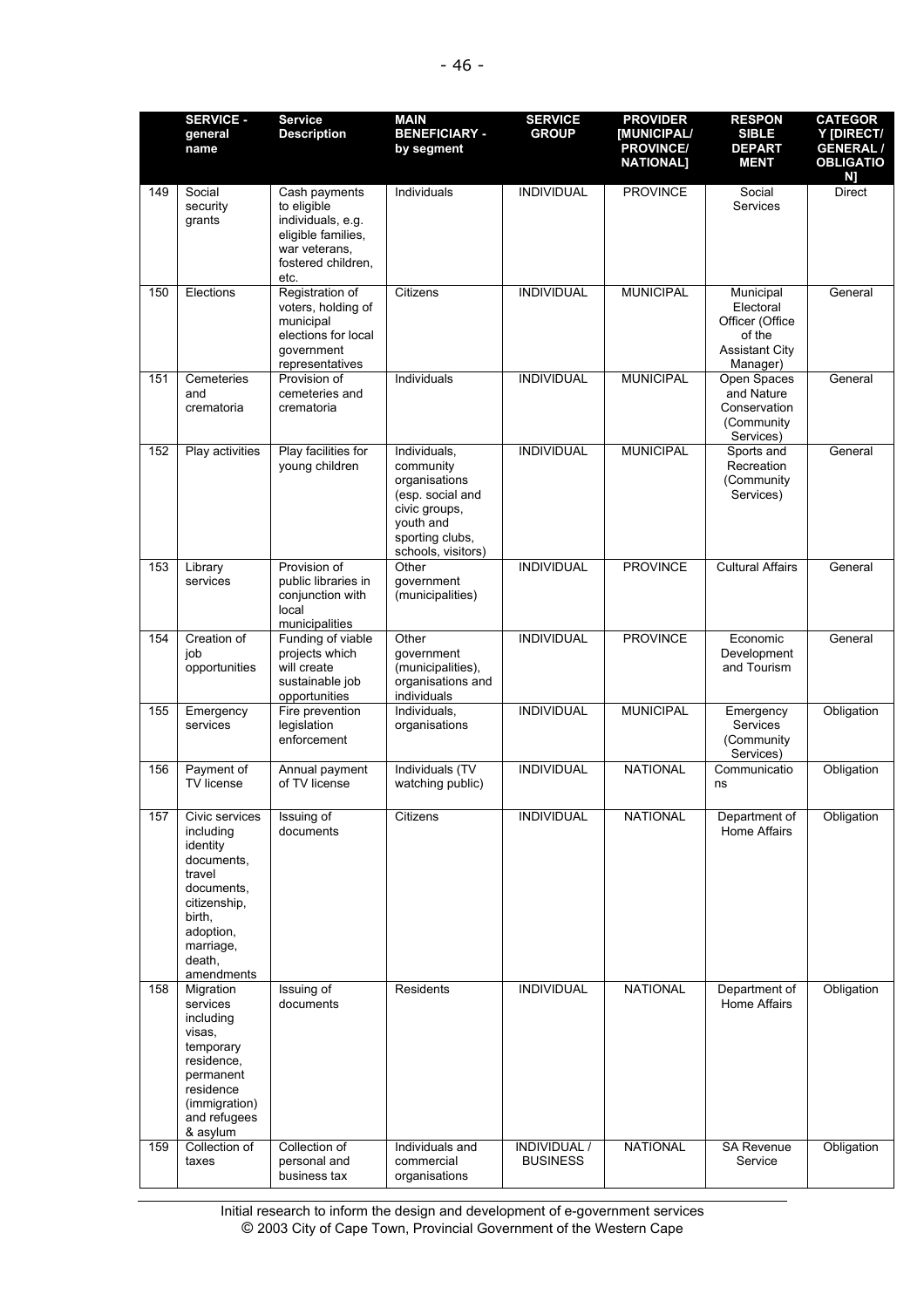|     | <b>SERVICE -</b><br>general<br>name          | <b>Service</b><br><b>Description</b>                                                               | MAIN<br><b>BENEFICIARY -</b><br>by segment   | <b>SERVICE</b><br><b>GROUP</b> | <b>PROVIDER</b><br><b>[MUNICIPAL/</b><br><b>PROVINCE/</b><br><b>NATIONAL1</b> | <b>RESPON</b><br><b>SIBLE</b><br><b>DEPART</b><br><b>MENT</b> | <b>CATEGOR</b><br>Y IDIRECT/<br><b>GENERAL/</b><br><b>OBLIGATIO</b><br>N) |
|-----|----------------------------------------------|----------------------------------------------------------------------------------------------------|----------------------------------------------|--------------------------------|-------------------------------------------------------------------------------|---------------------------------------------------------------|---------------------------------------------------------------------------|
| 160 | Registration<br>οf<br>Independent<br>schools | Monitor<br>standards of<br>private schools<br>that are not<br>directly funded by<br>the Government | Educational<br>organisations,<br>individuals | <b>INDIVIDUAL</b>              | <b>PROVINCE</b>                                                               | Education                                                     | Obligation                                                                |
| 161 | <b>Deeds</b><br>services                     | Housing of title<br>deeds to property                                                              | Individuals and<br>organisations             | <b>INDIVIDUAL</b>              | <b>PROVINCE</b><br><b>MUNICIPAL</b>                                           | Land Affairs                                                  | Obligation                                                                |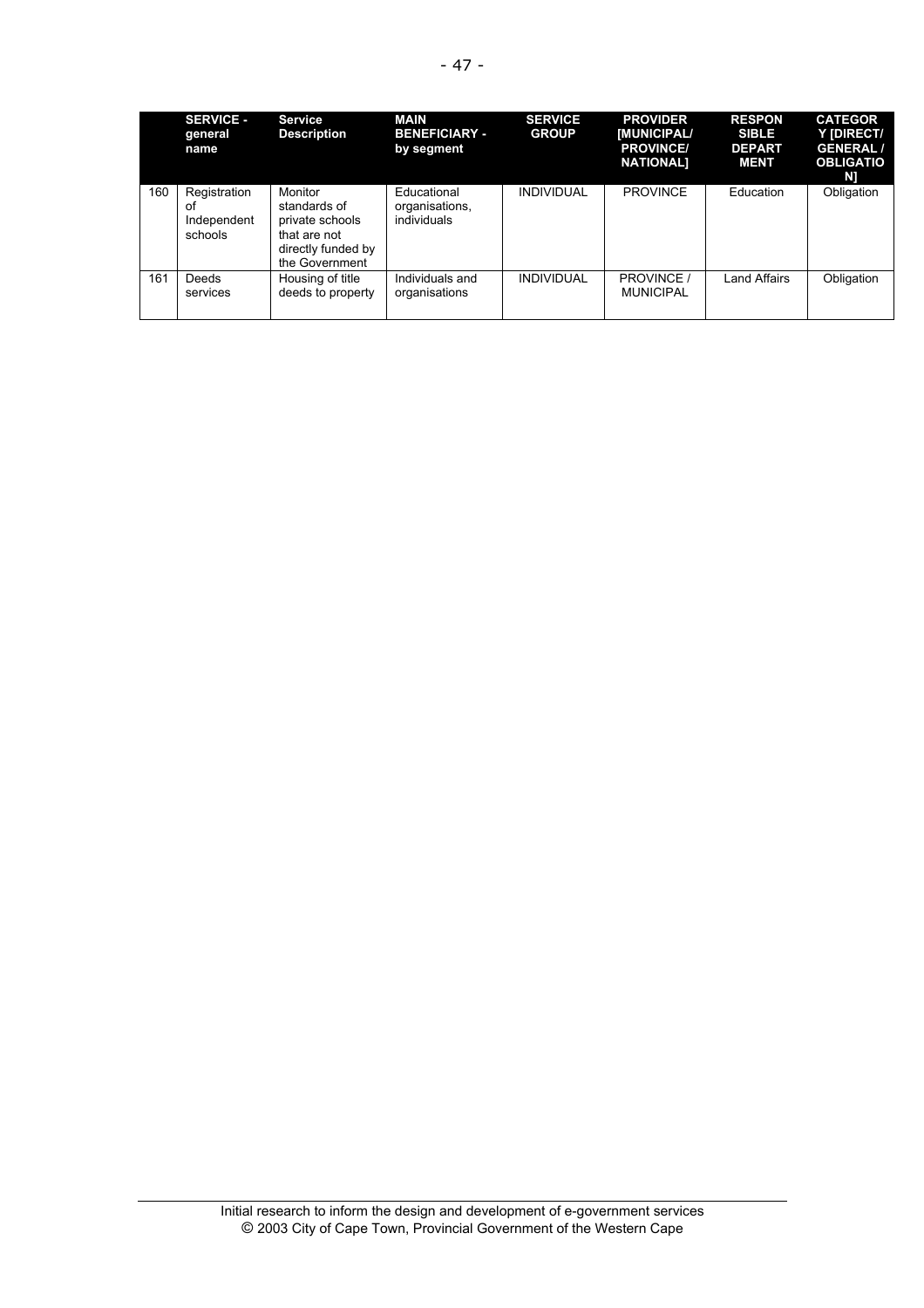# **Appendix 2 – Responsibilities of provincial and local government as defined by the Constitution**

The Constitution of the Republic does not define the services to be provided by the provincial and local spheres of government. Instead, it lists the 'functional areas of competence' – that is the areas for which provincial and local government are responsible.

These are listed in two schedules of the Constitution. Schedule 4 concerns those that the national and provincial spheres are jointly responsible, whilst Schedule 5 lists those for which provincial governments are exclusively responsible.

Each is then subdivided into two parts:

Part A of Schedule 4 lists those functional areas for which the national and provincial spheres are jointly responsible. Effectively these become the responsibility of provinces under national direction

Part B of Schedule 4 lists those functional areas for which provincial governments are exclusively responsible, that is national government has no direct responsibility. Provincial governments establish municipalities to effect these responsibilities. Municipalities have specific executive authority in these matters

Part A of Schedule 5 lists those functional areas for which provincial governments are uniquely responsible. These functions are not generally delegated to municipalities

Part B of Schedule 5 finally lists those responsibilities generally held by municipalities alone

These schedules are therefore the official policy as to what services should be provided and functions performed, and by whom.

#### **SCHEDULE 4 Functional Areas of Concurrent National and Provincial Legislative Competence**

#### **Part A**

Administration of indigenous forests **Agriculture** Airports other than international and national airports Animal control and diseases Casinos, racing, gambling and wagering, excluding lotteries and sports pools Consumer protection Cultural matters Disaster management Education at all levels, excluding tertiary education Environment Health services Housing Indigenous law and customary law, subject to Chapter 12 of the Constitution Industrial promotion Language policy and the regulation of official languages to the extent that the provisions of section 6 of the Constitution expressly confer upon the provincial legislatures legislative competence Media services directly controlled or provided by the provincial government, subject to section 192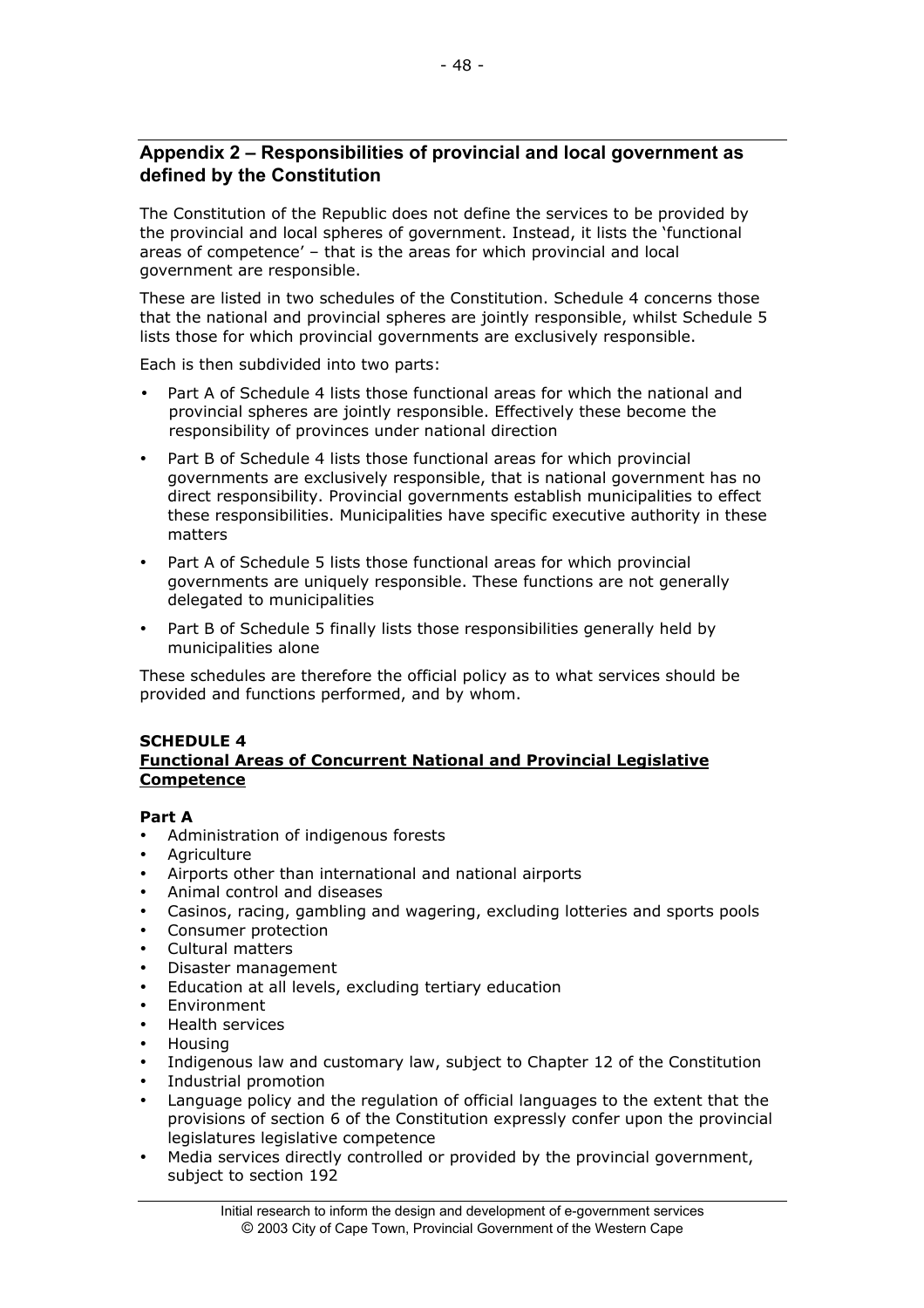Nature conservation, excluding national parks, national botanical gardens and marine resources Police to the extent that the provisions of Chapter 11 of the Constitution confer upon the provincial legislatures legislative competence Pollution control Population development Property transfer fees Provincial public enterprises in respect of the functional areas in this Schedule and Schedule 5 Public transport Public works only in respect of the needs of provincial government departments in the discharge of their responsibilities to administer functions specifically assigned to them in terms of the Constitution or any other law Regional planning and development Road traffic regulation Soil conservation Tourism Trade Traditional leadership, subject to Chapter 12 of the Constitution Urban and rural development Vehicle licensing Welfare services

#### **Part B**

Air pollution Building regulations Child care facilities Electricity and gas reticulation Firefighting services Local tourism Municipal airports Municipal planning Municipal health services Municipal public transport Municipal public works only in respect of the needs of municipalities in the Discharge of their responsibilities to administer functions specifically assigned to them under this Constitution or any other law Pontoons, ferries, jetties, piers and harbours, excluding the regulation of international and national shipping and matters related thereto Stormwater management systems in built-up areas Trading regulations Water and sanitation services limited to potable water supply systems and domestic waste-water and sewage disposal systems

### **SCHEDULE 5 Functional Areas of Exclusive Provincial Legislative Competence**

#### **Part A**

Abattoirs Ambulance services Archives other than national archives Libraries other than national libraries Liquor licences Museums other than national museums Provincial planning Provincial cultural matters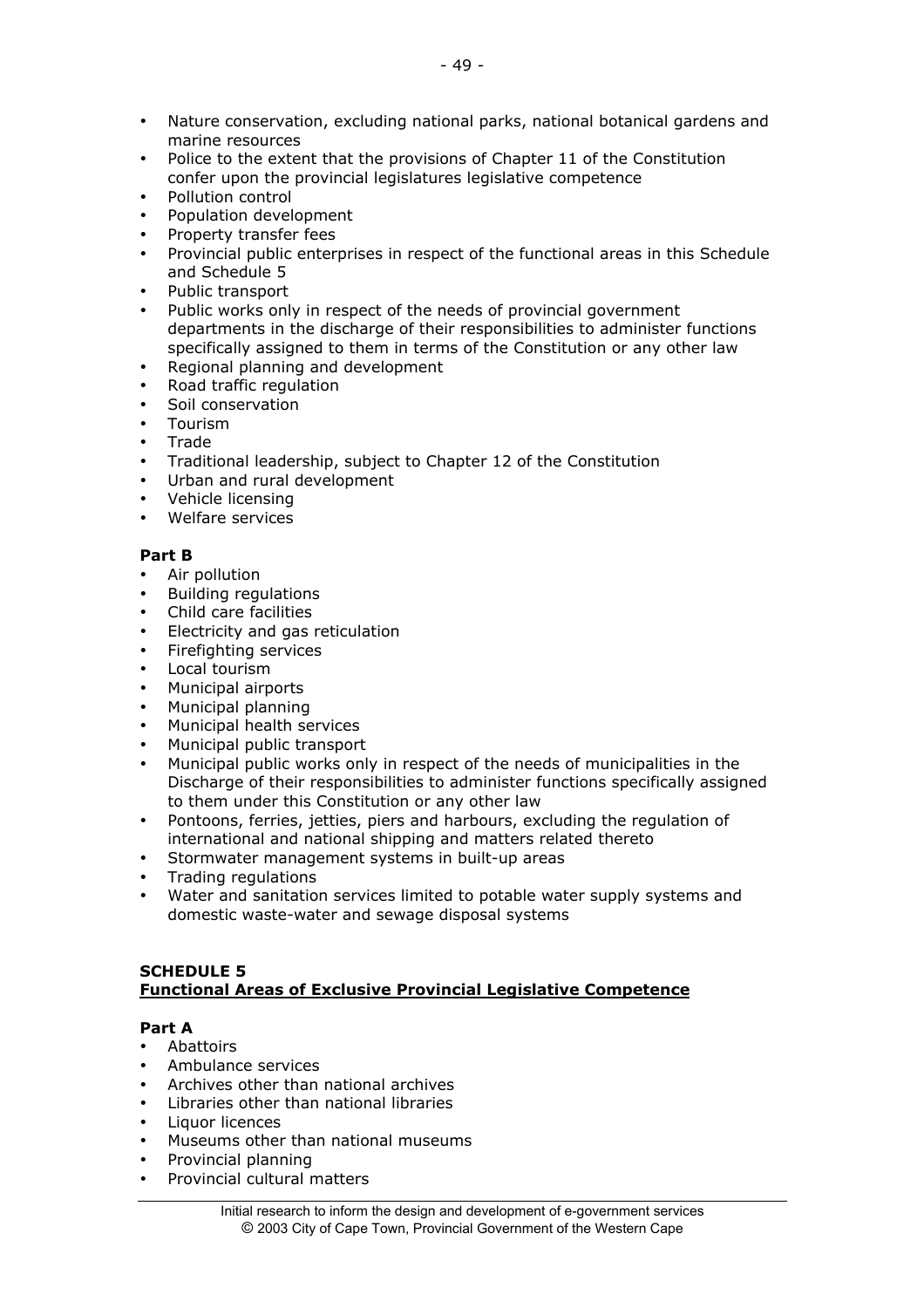Provincial recreation and amenities Provincial sport Provincial roads and traffic Veterinary services, excluding regulation of the profession

#### **Part B**

Beaches and amusement facilities Billboards and the display of advertisements in public places Cemeteries, funeral parlours and crematoria Cleansing Control of public nuisances Control of undertakings that sell liquor to the public Facilities for the accommodation, care and burial of animals Fencing and fences Licensing of dogs Licensing and control of undertakings that sell food to the public Local amenities Local sport facilities Markets Municipal abattoirs Municipal parks and recreation Municipal roads Noise pollution Pounds Public places Refuse removal, refuse dumps and solid waste disposal Street trading Street lighting Traffic and parking

#### Northern Cape **ATLANTIC** N7 **CENTRAL KAROO** WEST **BOLAND N12** COAST Eastern Cape N<sub>1</sub> **GARDEN ROUTE/ N9 KLEIN KAROO** CAPE **METROPOLITAN**  $N2$ **AREA OVERBERG INDIAN OCEAN**

| Population - Western Cape total | 4,524,323 | Stats SA |
|---------------------------------|-----------|----------|
| Population – Cape Town          | 2,893,251 | Stats SA |

Initial research to inform the design and development of e-government services © 2003 City of Cape Town, Provincial Government of the Western Cape

# **Appendix 3 – An overview of the Western Cape**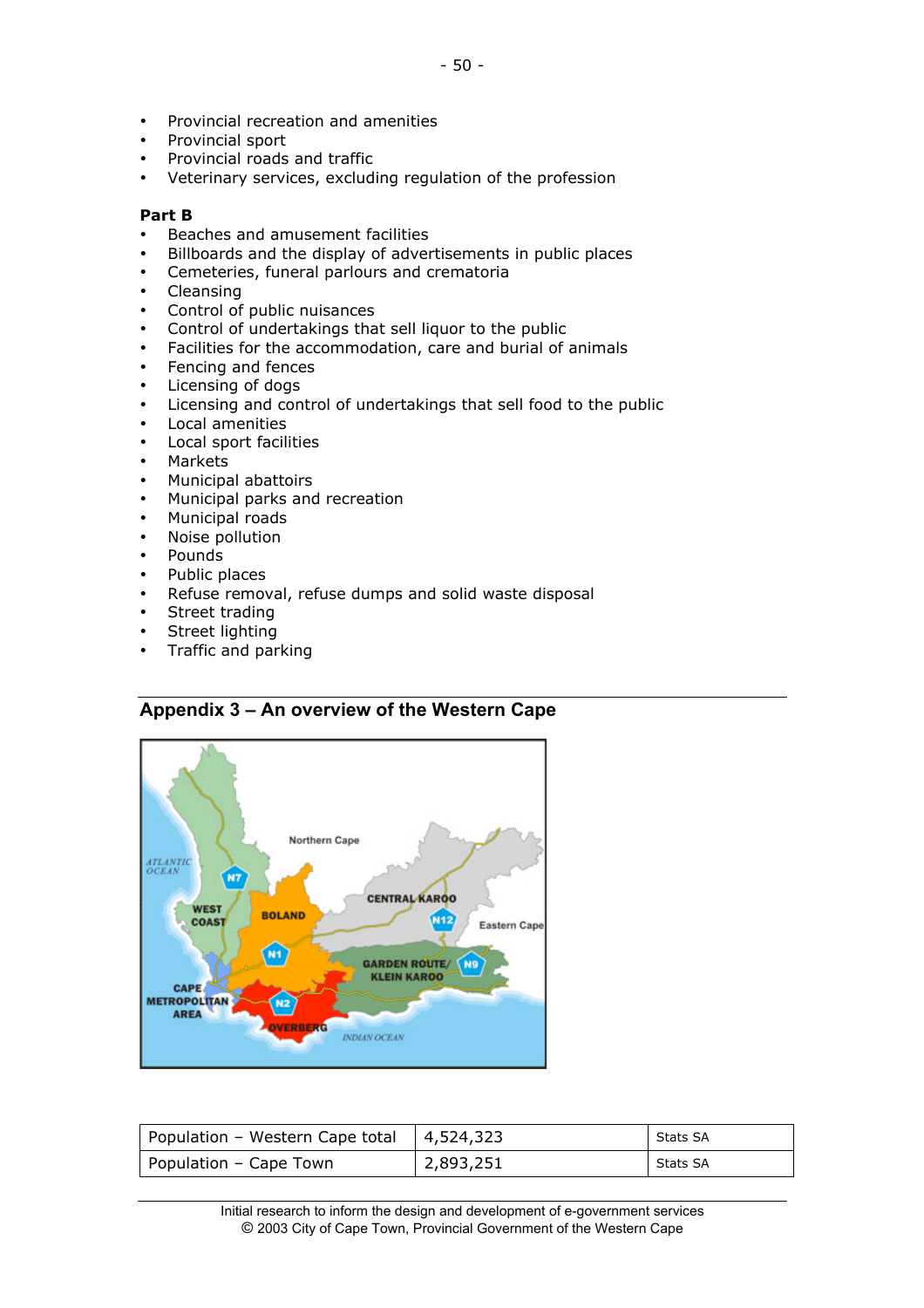| Annual population increase           | 81,000 (1.8%)                      | Stats SA; Wesgro |
|--------------------------------------|------------------------------------|------------------|
| Population groups                    |                                    |                  |
| African                              | 1,207,426 (26.7%)                  | Stats SA         |
| Coloured                             | 2,438,976 (53.9%)                  | Stats SA         |
| Indian / Asian                       | 45,023 (1%)                        | Stats SA         |
| White                                | 832,908 (18.4%)                    | Stats SA         |
| Total                                | 4,524,333 (100%)                   | Stats SA         |
| Age breakdown                        |                                    |                  |
| $0 - 4$                              | 405,539 (9.0%)                     | Stats SA         |
| $5 - 19$                             | 1,277,405 (28.2%)                  | Stats SA         |
| $20 - 29$                            | 856,635 (18.9%)                    | Stats SA         |
| $30 - 49$                            | 1,299,261 (28.7%)                  | Stats SA         |
| $50 - 64$                            | 451,396 (10.0%)                    | Stats SA         |
| >65                                  | 234,087 (5.2%)                     | Stats SA         |
| Age 20-65 years                      | 57.6%                              | Stats SA         |
| Gender ratio                         |                                    |                  |
| Female                               | 51.5%                              | Stats SA         |
| Male                                 | 48.5%                              | Stats SA         |
| Home language                        |                                    |                  |
| Afrikaans                            | 55.3%                              | Stats SA         |
| English                              | 19.3%                              | Stats SA         |
| Xhosa                                | 23.7%                              | Stats SA         |
| Urbanisation                         | 88.5%                              | Stats SA         |
| Services (dwelling)                  |                                    |                  |
| Piped water                          | 67.5%                              | Stats SA         |
| Telephone                            | 50.5%                              | Stats SA         |
| Electricity (for lighting)           | 88.0%                              | Stats SA         |
| Labour force                         | 1,880,000 (42% of<br>population)   | Stats SA; Wesgro |
| Unemployed                           | 526,994 (17.1% of labour<br>force) | Stat SA          |
| Adult literacy level <sup>1</sup>    | $81\%$ (SA = 73%)                  | Stats SA; Wesgro |
| Child literacy rate                  | 60.7%                              | Stats SA         |
| Pupil enrolment at school            | 215.7 per 1,000 of<br>population   | Stats SA; Wesgro |
| Human development index <sup>2</sup> | $0.673$ (SA = 0.702)               | Wesgro; UNDP     |
| HIV infection rate                   | $7.1\%$ (SA = 22%)                 | Stats SA; Wesgro |

 <sup>1</sup> Adult literacy is 'the proportion of the population who are 15 years of age and older who are able, with understanding, to both read and write a short, simple statement on their everyday life' (Ref: www.statssa.gov.za/RelatedInverseSites/children%20Internet\_new/ Excel%20files/WC.xls)

 $2$  The Human Development Index is a composite index measuring average achievement in three basic dimensions of human development—a long and healthy life, knowledge and a decent standard of living (Ref: http://www.undp.org/hdr2001/indicator/indic\_17\_1\_1.html)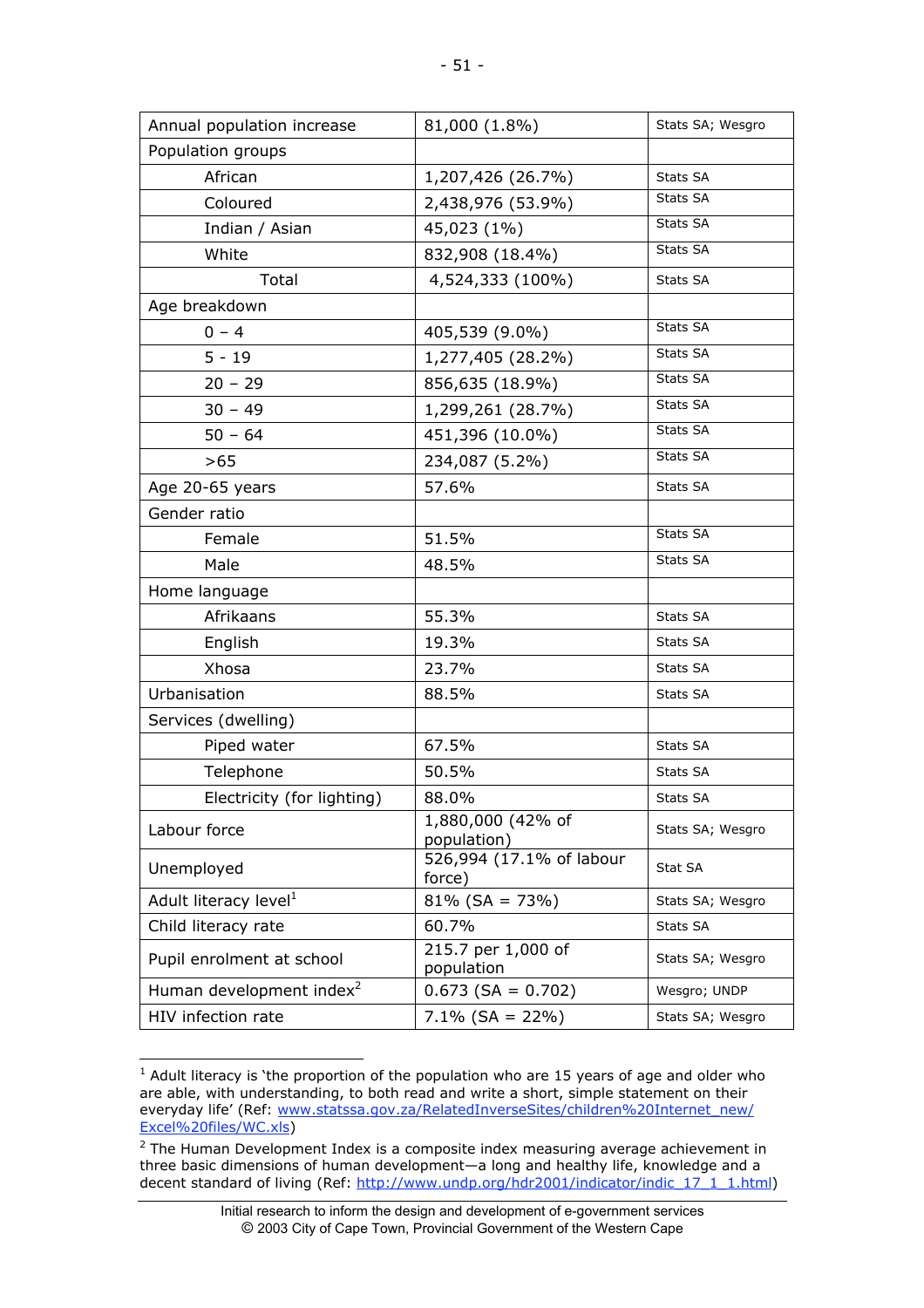| Infant mortality                                                                          | 29 per 1,000 births  | Stats SA; Wesgro                                                   |
|-------------------------------------------------------------------------------------------|----------------------|--------------------------------------------------------------------|
| % of households below poverty<br>line                                                     | 19% (SA = $47.4\%$ ) | Stats SA; Wesgro                                                   |
| % of households occupying a<br>house on a separate stand                                  | 65.1%                | Stats SA                                                           |
| % of households living in<br>informal dwelling or shacks                                  | 16.2%                | Stats SA                                                           |
| % of houses electrified                                                                   | 88%                  | Stats SA                                                           |
| % of households with access to<br>piped water                                             | 98.3%                | Stats SA                                                           |
| % of households with a flush or<br>chemical toilet                                        | 86.5%                | Stats SA                                                           |
| % of households receiving<br>municipal refuse removal service<br>(at least once per week) | 87.7%                | Stats SA                                                           |
| Gini coefficient <sup>3</sup>                                                             | $0.55$ (SA = 0.69)   | Wesgro;<br>http://www.btimes.<br>co.za/99/0711/new<br>s/news07.htm |

# **Individual segments**

#### *Citizens and residents*

The population of individuals (citizens and residents) in the Western Cape – using the 2001 census data - is  $4,524,323$ .

Place of residence:

| Urban formal     | 77%             |
|------------------|-----------------|
| Urban informal   | 12%             |
| Commercial farms | 10%             |
| Other rural      | 10 <sub>0</sub> |

Regional breakdown:

| <b>West Coast District Municipality</b> | 282,667   | $6.2\%$ |
|-----------------------------------------|-----------|---------|
| <b>Boland District Municipality</b>     | 629,489   | 13.9%   |
| Overberg District Municipality          | 203,514   | 4.5%    |
| <b>Eden District Municipality</b>       | 454,924   | 10.1%   |
| Central Karoo District Municipality     | 60,478    | 1.3%    |
| City of Cape Town                       | 2,893,251 | 63.9%   |
| Total                                   | 4,524,323 | 100%    |

 $\overline{3}$  The Gini coefficient is a number between 0 and 1, where 0 means perfect equality (everyone has the same income) and 1 means perfect inequality (one person has all the income, everyone else earns nothing). The Gini coefficient for the USA is 0.38 – thus, income distibution in the Western Cape is less equtable that in the USA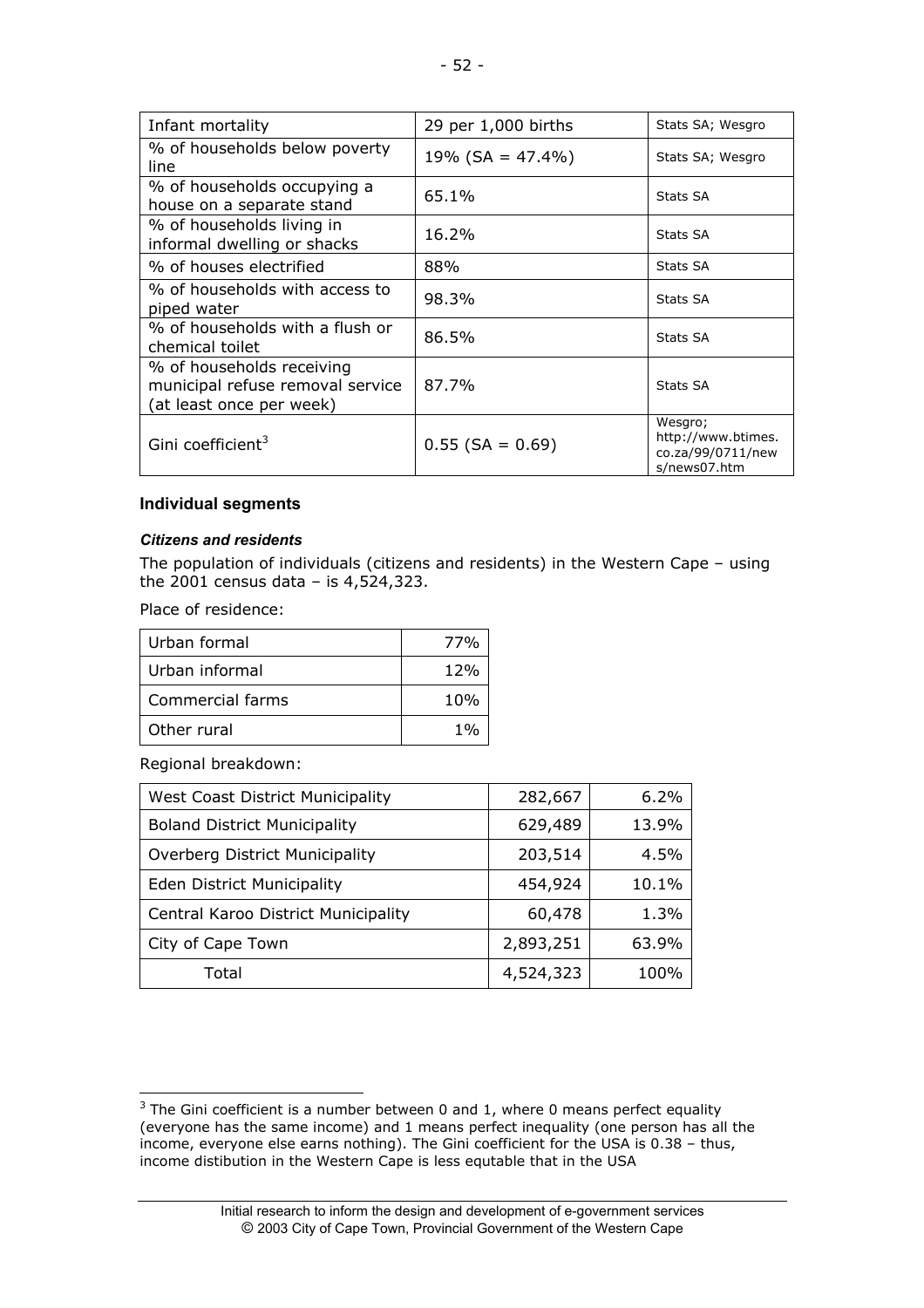# *Visitors4*

Tourism is a major contributor the Western Cape economy, generating about R5.7 billion<sup>5</sup> per year (5% of gross regional product). Additionally, tourist visitors are important potential business partners, both as traders and investors.

Overall, the Western Cape receives 7.6 million foreign and domestic tourists per year.

Overseas tourism figures are:

| Number of oversees visitors to the Western Cape<br>(2002)                              | 976,000 |
|----------------------------------------------------------------------------------------|---------|
| Number of African-air visitors to the Western Cape<br>(2002)                           | 70,000  |
| Number of African-land Visitors to the Western Cape<br>(2002)                          | 326,000 |
| Percentage of South Africa's oversees visitors visiting<br>the Western Cape (2002)     | 53%     |
| Percentage of South Africa's African-air visitors visiting<br>the Western Cape (2002)  | 21%     |
| Percentage of South Africa's African-land visitors<br>visiting the Western Cape (2002) | 8%      |

# **Organisation segments**

#### *Commercial*

The gross regional product (GRP) of the Western Cape is R125.7 billion (14.3% of the SA total). $6$  Real growth in 2002 was 2.5%.

The economy of Cape Town contributes approximately 73% of the provincial GRP and 9.8% of the national GDP<sup>7</sup>. Pro rata there are thus estimated to be 55,000 formal businesses in the Western Cape.

There are about 40,000 formal businesses registered on the City of Cape Town RCS Levy database. Various estimates of the number of business enterprises in the City – including informal businesses – range up to 60,000.

The estimated contribution of these businesses by sector to the provincial economy<sup>8</sup> is:

| <b>Sector</b>                                                                               | <b>Share of Western</b><br>Cape economy <sup>9</sup> | <b>Proportion from</b><br>non-urban areas |
|---------------------------------------------------------------------------------------------|------------------------------------------------------|-------------------------------------------|
| Manufacturing                                                                               | 20.9%                                                | 6.3%                                      |
| Agriculture                                                                                 | 3.6%                                                 | 74.2%                                     |
| Mining & Quarrying                                                                          | 0.3%                                                 | 0.3%                                      |
| Construction                                                                                | 9.1%                                                 | 2.7%                                      |
| Wholesale/retail/hospitality                                                                | 17.2%                                                | 3.6%                                      |
| Financial/ professional services,<br>including insurance, real estate,<br>business services | 11.6%                                                | 1.3%                                      |

 <sup>4</sup> Source: G. Thornton & K. Feinstein ' Western Cape Trends Card' Wesgro, 25 April 2003

<sup>&</sup>lt;sup>5</sup> 1998 figures. Source: City of Cape Town quoted from 'Cape Town's Economy: Current Trends and Future Prospects 2001'

<sup>&</sup>lt;sup>6</sup> Figures for the year 2000. Source: Wesgro http://www.wesgro.org.za

<sup>&</sup>lt;sup>7</sup> Source: http://www.capetown.gov.za/home/economic.asp

<sup>&</sup>lt;sup>8</sup> Source: 1996 census (comparable 2001 census information not yet available)

 $9$  These total 72%; the balance is GRP is contributed by the public sector and the not-forprofit sector (social and community organisations)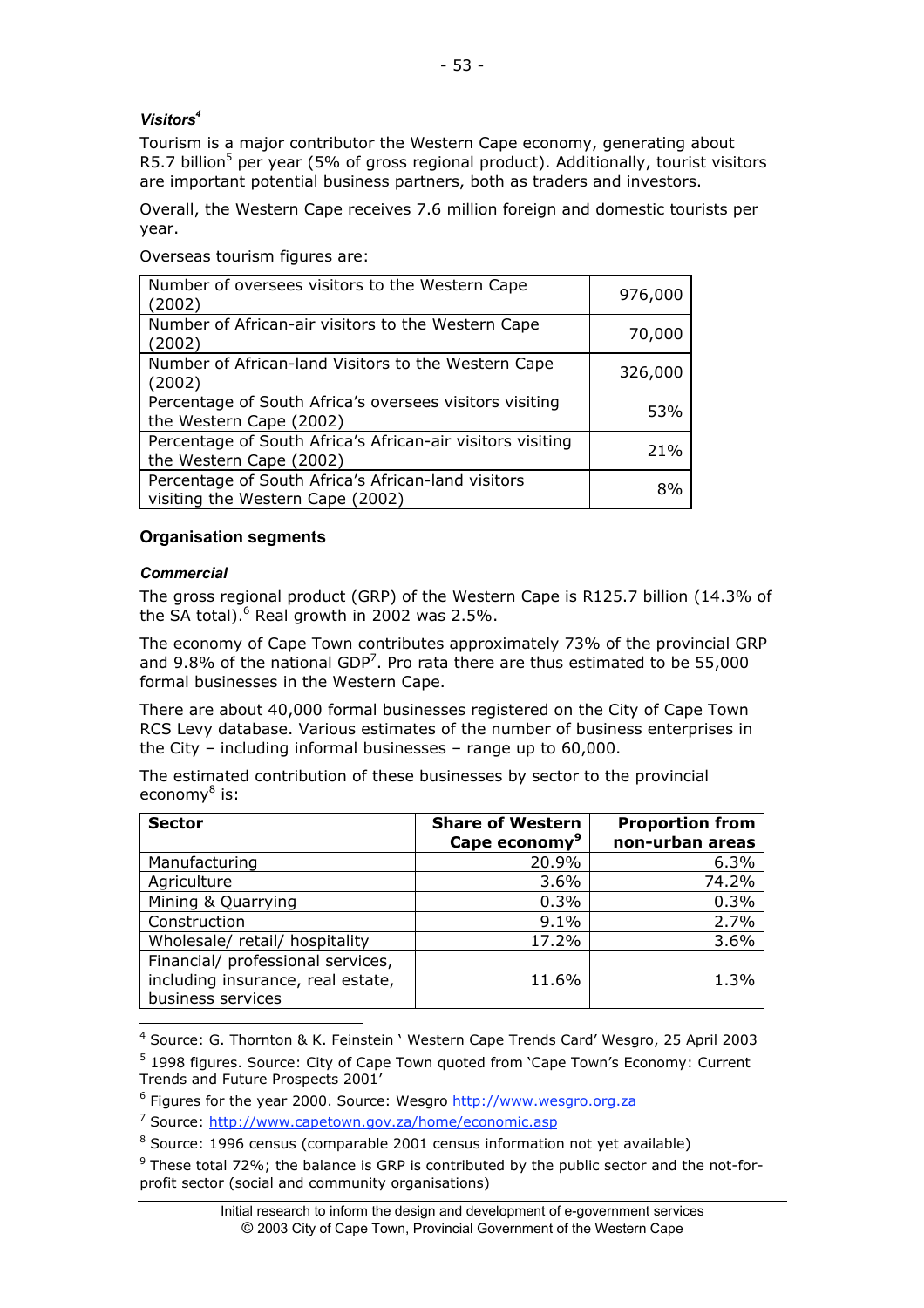| Electricity, water and parastatals    | $1\%$ | 2%            |
|---------------------------------------|-------|---------------|
| Transport/ storage/<br>communications | 6.2%  | 1.3%          |
| Other                                 | 2%    | Not available |

Firm size structure $^{10}$ :

3% of all firms are large (100+ or 200+ employees depending on the sector)

4% of firms are medium-sized (50+ or 100+ employees depending on the sector)

22% of firms are small (10-50 or 20-50 employees depending on the sector)

71% of firms are small (5-10 or 5-20 employees) and micro (less than 5 employees)

#### *Social and community organisations, including NGOs*

Non-commercial organisations make up 21.8% of the Western Cape Economy.<sup>11</sup> These include:

Academic institutions Arts and culture groups Business organisations Charitable organisations Environmental groups **Parastatals** Professional bodies and institutions Technology and science organisations Tourism organisations Trades unions Sport organisations and hobby groups Various other NGOs

#### *Government*

The government sector contributes 6% to the economy of the Western Cape.

From a services perspective, each sphere of government (national, provincial and local) can be considered to be a customer (beneficiary) of the others. National government relies upon the other spheres to deliver most public services (the exceptions are macro-economic management, defense, foreign affairs, home affairs, police and the legal/ judicial system). $^{12}$ 

Provincial governments have relations with each other as well as responsibility for the municipalities within each province. However, 'category A' municipalities – such as Cape Town, have a considerable level of autonomy and a more equal relationship with their provincial authority. $^{13}$ 

The internal exchange of information between provincial and municipal departments, or between municipalities is an important aspect of both the Smart

<sup>10&</sup>lt;br>10 Source: City of Cape Town quoted from 'Cape Town's Economy: Current Trends and Future Prospects 2001'

<sup>&</sup>lt;sup>11</sup> For key organisations in each category, see http://www.westerncape.org.za

 $12$  Interestingly, those national government departments that deal directly with the public tend to have a clear e-government policy and well-designed and maintained web sites. See, for example, www.sars.gov.za or www.home-affairs.pwv.gov.za. www.saps.org.za is a notable exception.

 $^{13}$  South Africa has six metropolitan municipalities, namely Tshwane (Pretoria), Johannesburg, Ekurhuleni (East Rand), Ethekwini (Durban), Cape Town and Nelson Mandela (Port Elizabeth)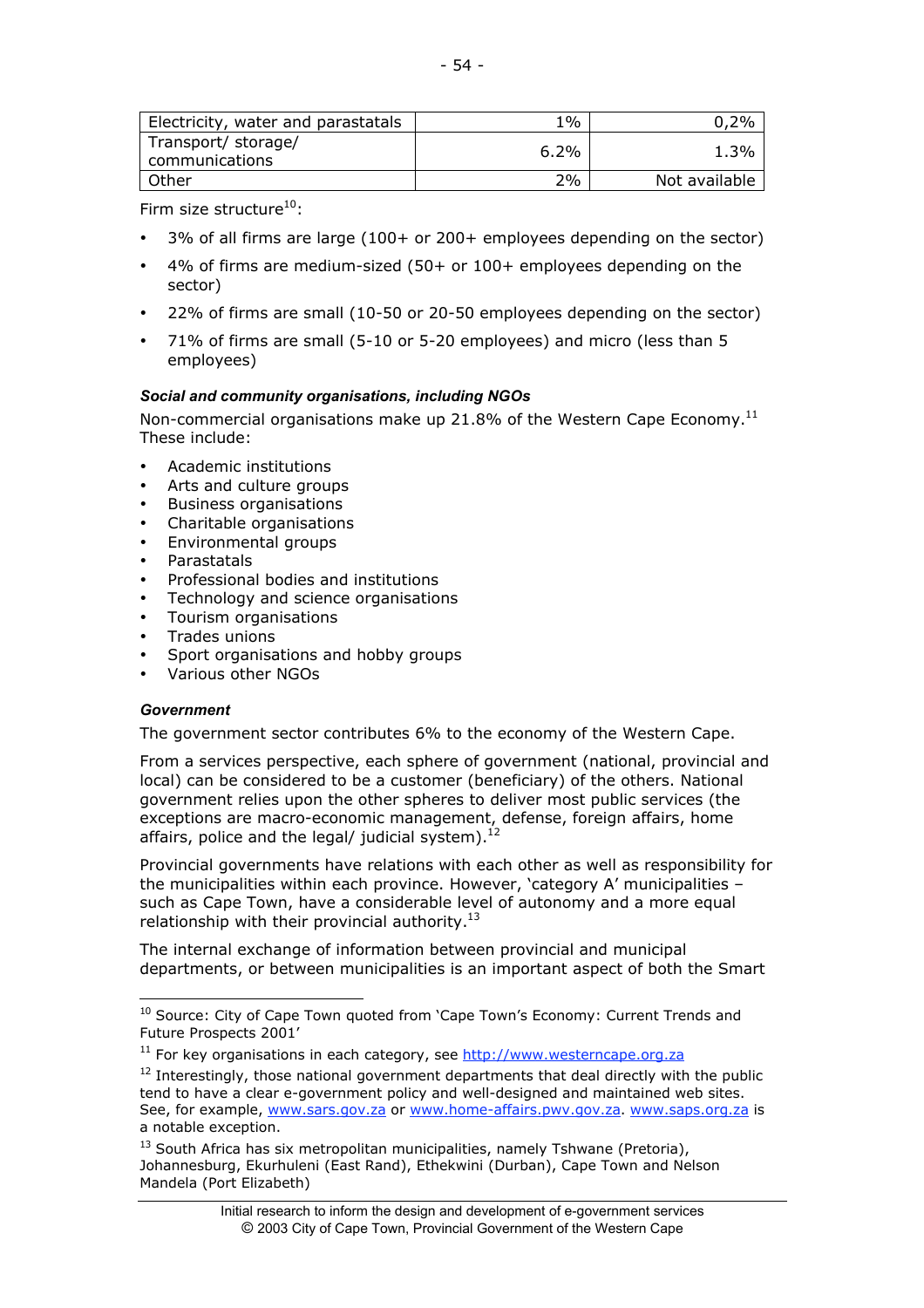City strategy and the Cape Online project, but from the perspective of this research cannot be considered a direct government service since these activities do not directly benefit the defined beneficiaries – they are support activities.

# **Appendix 4 - Assessment of delivery channels**

### **Assessment**

This assessment provides information about the penetration of various information channels in the Western Cape.

### *Telephone*

According to Telkom, the monopoly provider, there are "approximately 1,000,000" fixed telephone lines in the Western Cape.<sup>14</sup> The split of these between urban and rural is likely to be broadly in line with the distribution of the population.

|                             | <b>Domestic</b> |       | <b>Business</b>           |         |       |
|-----------------------------|-----------------|-------|---------------------------|---------|-------|
| Pre-paid                    | 114,671         | 23.3% | Ordinary<br>lines         | 228,396 | 82.8% |
| Primary rate<br><b>ISDN</b> | 556             | 0,1%  | Basic rate<br><b>ISDN</b> | 10,832  | 3.9%  |
| Conventional                | 377,022         | 76.6% | Primary<br>rate ISDN      | 366,000 | 13.3% |
| Total                       | 492,249         | 100%  | Total                     | 275,828 | 100%  |

The telecommunications infrastructure of Cape Town (2000) is $^{15}$ :

Cellular 'phone penetration is $^{16}$ :

| Own / Rent / Use a cell phone | 1,084,000 |
|-------------------------------|-----------|
| Contract cell phone           | 269,000   |
| Pre - paid cell phone         | 815,000   |

Penetration by population group in Western Cape is $^{17}$ :

| <b>Population</b><br>group | % households<br>with a telephone<br>in dwelling | % households<br>with only a cell<br>phone | % households<br>with a<br>telephone & a<br>cell phone |
|----------------------------|-------------------------------------------------|-------------------------------------------|-------------------------------------------------------|
| African/ blacks            | 10.7%                                           | 18.8%                                     | 8.2%                                                  |
| Asian/ Indian              | 22.6%                                           | 10.2%                                     | 59.6%                                                 |
| Coloured                   | 26.7%                                           | 9.4%                                      | 22.1%                                                 |
| White                      | 24.6%                                           | 11.8%                                     | 60.7%                                                 |

#### *Fax*

No accurate data available.

Note that it is possible to have a 'fax number' that diverts faxes sent to it to an email address and delivers them electronically to an e-mail client on a personal

<sup>17</sup> Source: Stats SA: Census 2001

 <sup>14</sup> In spite of repeat requests, Telkom was unwilling to provide any more precise data <sup>15</sup> Source: Telkom, quoted in 'Cape Town's Economy: Current Trends and Future Prospects 2001'

<sup>16</sup> Source: AMPS 2002 B (Jan 02 – Dec 02)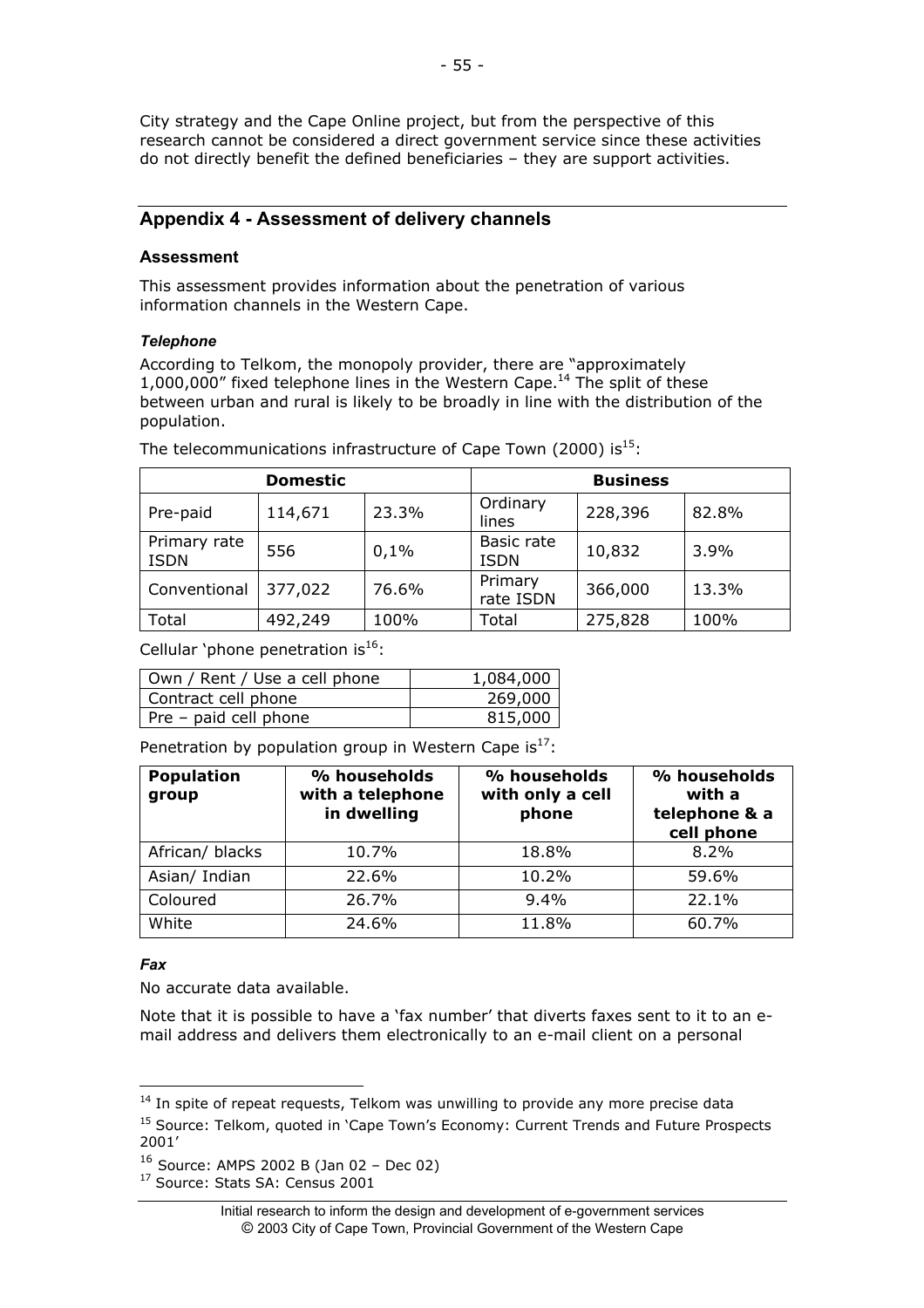computer. This can be used to distribute incoming faxes throughout an organisation.

#### *SMS*

All cell phones can receive SMS ('short message service') messages. SMS messages can also be sent to fixed line phones (they are converted to a computer generated spoken message). E-mail messages can also be delivered by SMS to cell phones.

#### *Web*

The number of people in the Western Cape who have accessed a web site at least once on the Internet during a four-week period is estimated to be 369,000.18

The total number of South Africans with access to the Internet at the end of 2001 was 2.89 million.<sup>19</sup> *Pro rata* to the South African population (44.82 million) there are thus 292,000 people in the Western Cape with access to the Internet.

The total number was expected to have grown to 3,1-million by the end of 2002.

The number of Internet cafes in Cape Town listed in the white pages of the Telephone Directory is 17.

### *E-mail*

The number of people with a functioning e-mail address in the Western Cape is unknown.

#### *Post*

The number of post offices in the Western Cape is:

| Cape Peninsula |  |
|----------------|--|
| West Coast     |  |
| South Cape     |  |
| Overberg       |  |

Additionally, there are 33 commercial *Postnet* branches.

# *Print media*

Adult literacy is in the Western Cape is 81%.<sup>20</sup>

#### *Electronic media21*

Access to electronic media in the Western Cape:

The number of people with access to a radio is 2,539,000 (56% of the population)

The number of televisions in the Western Cape is 276,000

The number of households that have a radio and a television set by population group is as follows:

 <sup>18</sup> Source: AMPS 2002 B (Jan 02 – Dec 02)

<sup>&</sup>lt;sup>19</sup> Source: The Goldstuck Report: Internet Access in South Africa, 2002 quoted on http://www.theworx.biz/access02.htm

<sup>&</sup>lt;sup>20</sup> Source: Stats SA, Wesgro

 $21$  Source: AMPS 2002 B (Jan 02 - Dec 02) and Stats SA

Initial research to inform the design and development of e-government services © 2003 City of Cape Town, Provincial Government of the Western Cape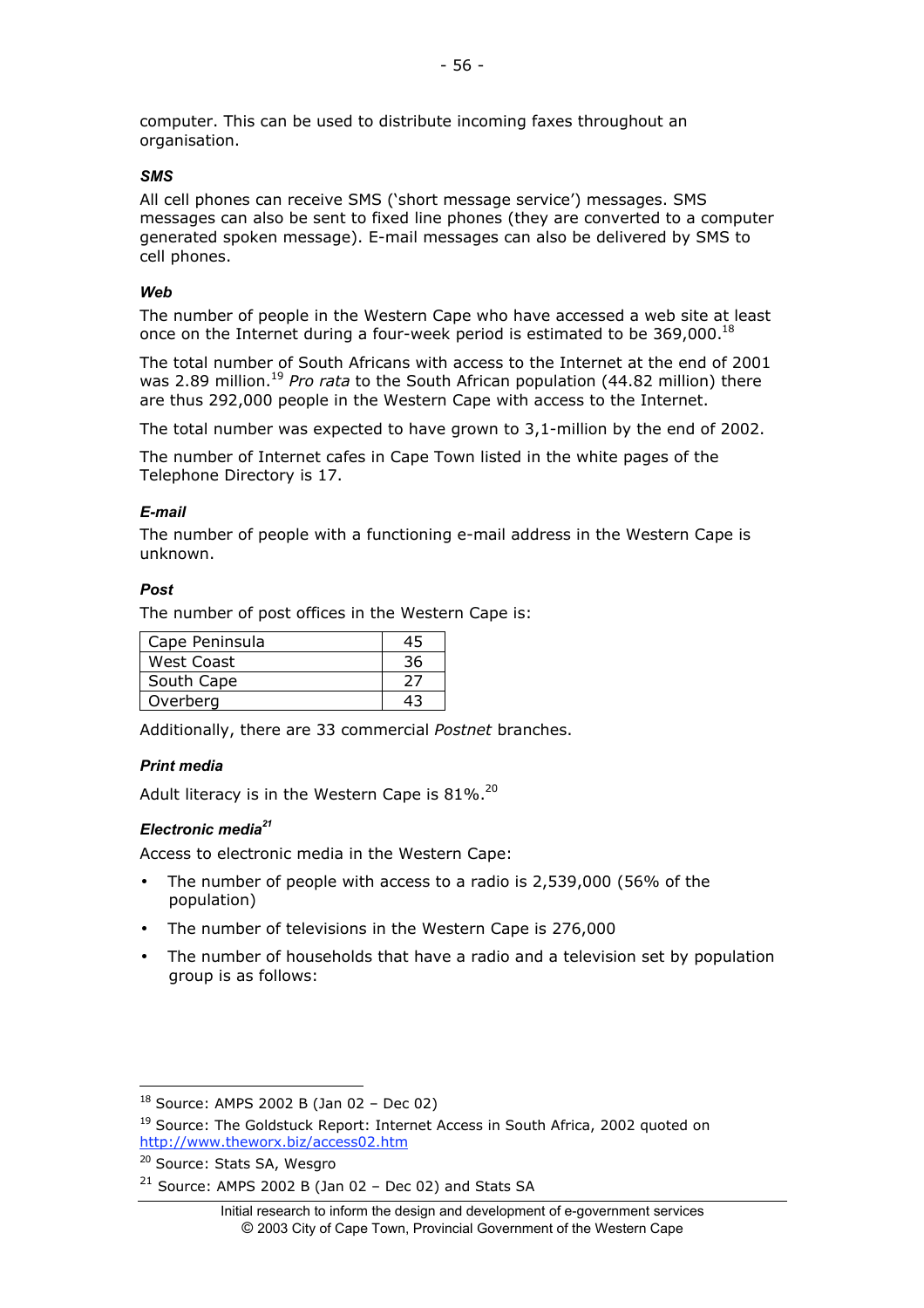| <b>Population group</b> | Radio | TV's  |
|-------------------------|-------|-------|
| <b>Black African</b>    | 64.7% | 48.1% |
| Coloured                | 77.8% | 77.9% |
| Indian / Asian          | 91.1% | 92.2% |
| White                   | 95.9% | 93.7% |

#### Access to banking facilities<sup>22</sup>

The number of people in Cape Town with personal access to banking facilities is:

|                     | <b>Total</b> | <b>Fully</b>  | <b>Partially</b> | <b>Unbanked</b> |
|---------------------|--------------|---------------|------------------|-----------------|
|                     |              | <b>Banked</b> | <b>Banked</b>    |                 |
| Metropolitan total  | 1,790,744    | 464,078       | 599,394          | 590,899         |
| Row %               | 100%         | 26%           | 33%              | 33%             |
| Informal settlement | 135,274      | 0             | 30,737           | 104,536         |
| $\%$                | 39%          | 23%           | 33%              | 58%             |
| City Centre         | 56,790       | 7,099         | 28,395           | 7,099           |
| $\%$                | 3%           | 2%            | 5%               | $1\%$           |
| Suburbs             | 903,642      | 349,335       | 342,148          | 136,145         |
| $\%$                | 50%          | 75%           | 57%              | 23%             |

The number of people in Cape Town with an ATM, savings account or credit card is:

|                             | <b>Total</b> | <b>Fully</b><br><b>Banked</b> | <b>Partially</b><br><b>Banked</b> | <b>Unbanked</b> |
|-----------------------------|--------------|-------------------------------|-----------------------------------|-----------------|
| Have ATM/Savings<br>Account | 692,644      | 71,369                        | 540,299                           | 27,511          |
| % of metro total            | 39%          | 15%                           | 90%                               | 5%              |
| Credit Card                 | 476,012      | 392,709                       |                                   | 20,413          |
| % of metro total            | 27%          | 85%                           | 0%                                | 3%              |

# **Some implications**

In general:

All services can be promoted, accessed, fulfilled (in conjunction with the appropriate service specific infrastructure, where necessary) and supported face to face

Telephones can be used to provide access to services, and for support, and have limited use for promoting services, such as promotional 'on hold' messages. Telephones can only be used for the fulfilment of a small range of pure information services

Fax machines used to provide access to services, and for support, but are unsuitable for promoting services, and can only be used for the fulfilment of a small range of pure information services

SMS technologies have very few applications – primarily only for alerting preregistered users of some event (this may constitute fulfilment in the case of a pure information service, such as providing weather information)

<sup>&</sup>lt;sup>22</sup> Source: Source 'The landscape of access to financial services in South Africa' David Porteous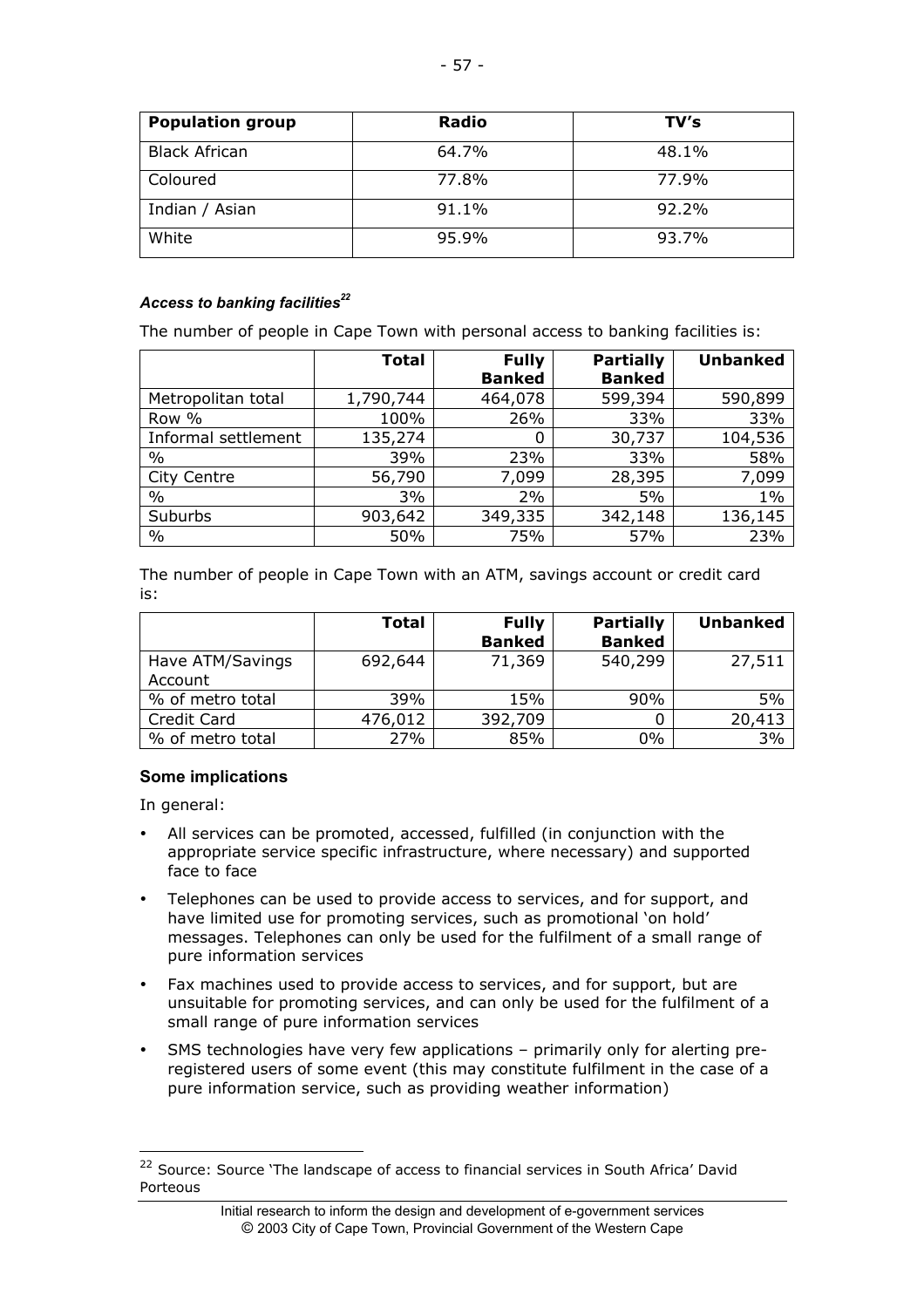Websites can be used to promote services, provide access to them using downloadable forms or web-based forms, and support them using help wizards, lists of frequently asked questions (FAQs) and e-mail links to service agents. They have limited use for the fulfilment of most services

E-mail can be used successfully to provide access to services by providing information and/ or e-mailing forms and other attachments; e-mail is also an excellent potential channel for providing support. However, e-mail cannot be reasonably be used to promote services or to deliver anything but pure information services

Post has almost exactly the same profile as fax, with the advantage that is can be used to return previously posted, downloaded or faxed forms that need to be individually signed (at least until the use of digital signatures becomes commonplace and legally acceptable)

The main application of print media is to promote services, and in some instances provide access by giving information about how to apply for or comply with a service

Electronic media (television and radio) should be used primarily to inform beneficiaries about services and to give information about how to apply for, or comply with, a service

Leaflets and brochures can provide detailed information concerning access, and can include application forms. However, they are costly to produce and distribute and often quickly become outdated. Similar information is almost always best delivered by web site

Outdoor media (posters etc.) are an important means of promoting services, so that intended beneficiaries will know how to get access information from web sites, or by telephone, or face to face

# **Appendix 5 – Project Team**

The original research reflected in this report was principally carried out between March and May 2003 by the following project team:

Mark Neville (project manager)

Fairouz Nagia-Luddy (contracted researcher)

Yana Jardine (contracted researcher)

Project governance was provided by the City of Cape Town and Provincial Government of the Western Cape Consultative Forum on e-Government Services. The members of the Steering Committee were:

Mymoena Ismail (City of Cape Town IT Directorate)

Alan Levin (Provincial branch for Knowledge Economy & e-Government)

Pat Lockwood (City of Cape Town Strategy & Policy Directorate – customer relations)

Mark Neville (project manager)

Petro van Rhyn (Provincial branch for Knowledge Economy & e-Government)

Carol Wright (City of Cape Town Economic Development & Tourism Directorate)

Administrative support and quality assurance was provided by:

Derick Flugel (City of Cape Town IT Directorate Project Office)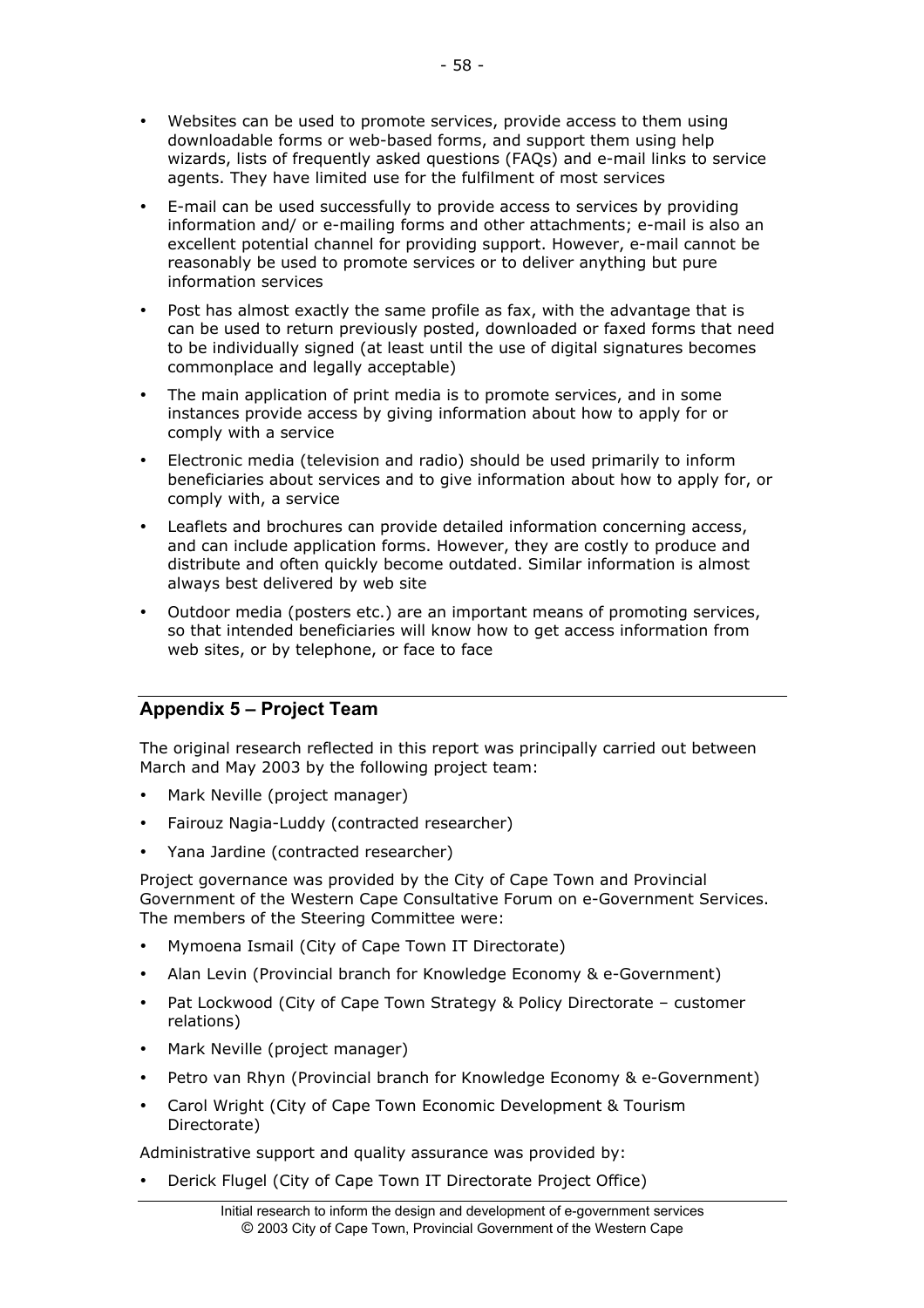Blanche Norman (City of Cape Town IT Directorate Project Office)

The project sponsors were:

Nirvesh Sooful (City of Cape Town IT Director)

Ernest Sass (City of Cape Town Social Development Director)

Carol Wright (City of Cape Town Economic Development & Tourism Directorate)

Dr Harold Wesso (Provincial Government)

The project (Project Number PMO 1035) was jointly funded by the City of Cape Town IT Directorate and the Provincial Government of the Western Cape branch for Knowledge Economy & E-Government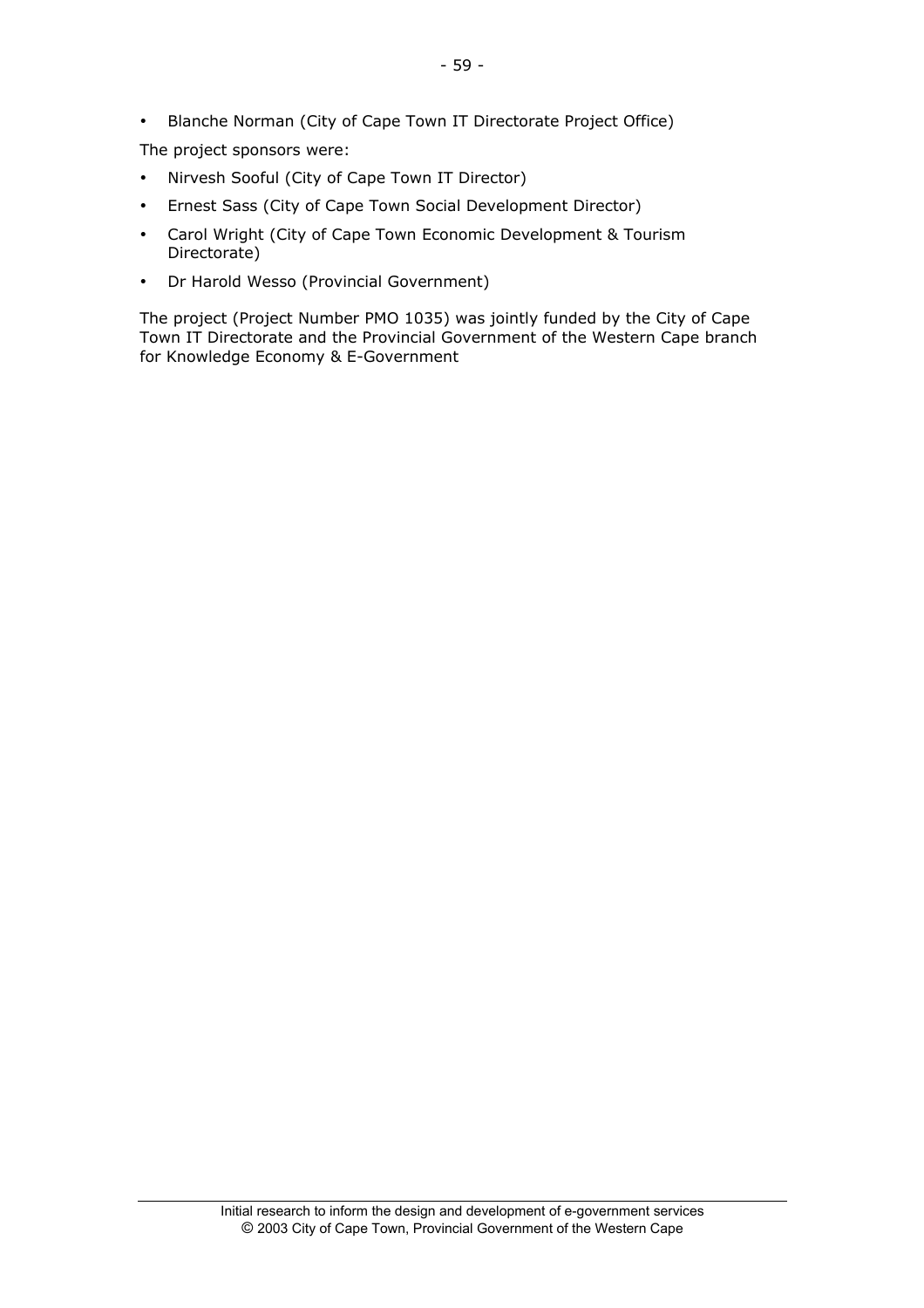### **End notes**

 1 The term 'information and communication technology' means the use of interconnected computers and related digital technologies for the electronic display, processing, storage and transmission of information

 $^2$  The Western Cape is made up of the Provincial Government, five district municipalities (Boland, Eden [Klein Karoo/ Garden Route], Central Karoo, Overberg and West Coast) which include 29 local municipalities, plus the City of Cape Town, which is the only 'category A' metropolitan municipality. This research project focuses on the services provided by the Provincial Government and the City of Cape Town, though the conclusions may be equally valid for other municipalities as the services that are provided by similar spheres of government in different geographies are essentially the same (difference s are mailnly in terms of scale and quality)

<sup>3</sup> 'Roadmap for e-government in the developing world' Working Group for E-Government in the Developing World, April 2002. See also 'At the Dawn of e-Government – the citizen as customer' Deloitte Research, 2000

<sup>4</sup> Quoted from `Framework for e-government services market research survey' Cape Online Interim Steering Group, Carol Wright October 23, 2001

<sup>5</sup> Nirvesh Sooful, IT Directorate, City of Cape Town, 2001

<sup>6</sup> See http://www.egov4dev.org/egovdefn.htm

 $^7$  See `At the Dawn of e-Government – the citizen as customer' Deloitte Research, 2000

 $^8$  Classically, the development of Internet presence has three essential elements: selection of appropriate technology, design of the interface and architecture for the information, and the preparation of content, such as information, applications and other aspects

<sup>9</sup> 'Government services' are not specifically defined by the constitution of the Republic. The responsibilities of the various spheres of government are listed in Schedules 4 and 5 as 'functional areas', such as 'housing'. 'cultural matters', pollution control', electricity and gas reticulation', 'municipal health services', 'cleansing', 'licensing of dogs' and 'street lighting'. Services are thus defined by example. A complete list is at Appendix 1.

'A recent legal opinion found that there is no ordinary definition of the term 'municipal services'.' [Ref: Horizontal Learning Programme for Local Government - see http://www.hologram.org.za.]

The Municipal Systems Act (number 32 of 2000) has a definition of 'basic municipal services', which means 'a municipal service that is necessary to ensure an acceptable and reasonable quality of life and, if not provided, would endanger public health or safety or the environment'. This is more a definition of the word 'basic' as a qualifier of the phrase 'municipal services' rather than a definition of municipal services themselves.

Other than this, the Act goes into considerable detail as to how municipalities must organize themselves so as to provide services, but does not further define in general terms what services are. Services have been treated in the report as 'provincial and local government activities intended for the benefit of the public and visitors, delivered by a provincial or local government department or its agents'.

 $^{10}$  It is important to understand that this list may not be exhaustive, and does not necessarily reflect all of the services that a department is capable of providing or is supposed to provide. It does reflect the services found to be on offer at the request and instigation of an external enquirer.

 $11$  Beneficiary obligations are not to be confused with the obligations of the Provincial Government and the City of Cape Town to provide public services in terms of the Constitution and the Municipal Systems Act

 $12$  A common method for grouping services is by 'life event'. This concept has been developed during the process of a number of e-government projects as a way of organizing and clustering services in way that is easy for users to navigate. See, for example the document 'e-Government – a common understanding' published 19 September 2001 by the Department of Public Service Administration (http://www.dpsa.gov.za/e-gov/2001docs/e-govt%20a%20common%20understanding/egovtCommonUnderstanding.pdf). This identifies the life events of a 'natural person' as